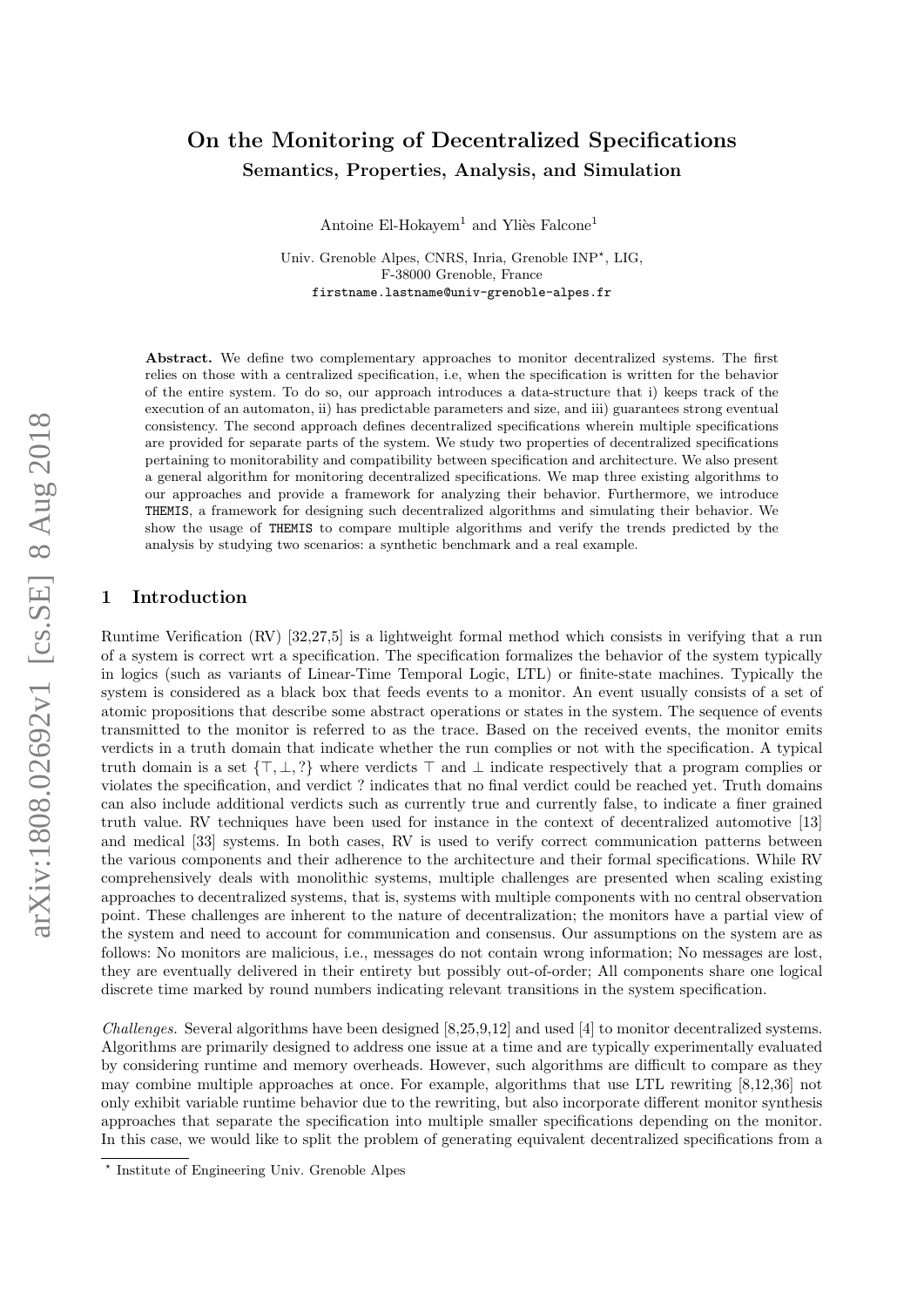centralized one (synthesis) from the problem of monitoring. In addition, works on characterizing what one can monitor (i.e., monitorability [\[31,](#page-31-5)[35,](#page-31-6)[26\]](#page-31-7)) for centralized specifications exist [\[7,](#page-30-6)[26,](#page-31-7)[16\]](#page-30-7), but do not extend to decentralized specifications. For example by splitting an LTL formula ad-hoc, it is possible to obtain a non-monitorable subformula<sup>[1](#page-1-0)</sup> which interferes with the completeness of a monitoring algorithm.

Contributions. We tackle the presented challenges using two complementary approaches. The first approach consists in using the data structure Execution History Encoding (EHE) that encodes automata executions. Since by using EHE one only needs to rewrite Boolean expressions, we are able to determine the parameters and their respective effect on the size of expressions, and fix upper bounds. In addition, EHE is designed to be particularly flexible in processing, storing and communicating the information in the system. EHE operates on an encoding of atomic propositions and guarantees strong-eventual consistency [\[39\]](#page-31-8). The second approach introduces decentralized specifications. We introduce decentralized specifications, define their semantics, interdependencies and study some of their properties. We aim at abstracting the high-level steps of decentralized monitoring. By identifying these steps, we elaborate a general decentralized monitoring algorithm. We view a decentralized system as a set of components  $\mathcal{C}$ . A decentralized specification is thus as a set of  $n$  finite-state automata with specific properties, which we call *monitors*. We associate  $n$  monitors to these components with the possibility of multiple monitors being associated to a component. Therefore, we generalize monitoring algorithms to multiple monitors. Monitoring a centralized system can be seen as a special case with one component, one specification, and one monitor. As such, we present a general decentralized monitoring algorithm that uses two high level steps: setup and monitor. The setup phase creates the monitors, defines their dependencies and attaches them to components. As such, the setup phases defines a topology of monitors and their dependencies. The monitor phase allows the monitors to begin monitoring and propagating information to reach a verdict when possible. Therefore, the two high level operations help decompose monitoring into different subproblems and define them independently. For example, the problem of generating a decentralized specification from a centralized specification is separated from checking the monitorability of a specification, and also separated from the computation and communication performed by the monitor. We formulate and solve the problems of deciding *compatibility* and *monitorability* for decentralized specifications. Compatibility ensures that a monitor topology can be deployed on a given system, monitorability ensures that given a specification, monitors are able to eventually emit a verdict, for all possible traces. We present THEMIS, a JAVA tool that implements the concepts in this paper; and show how it can be used to design and analyze new algorithms. We use **THEMIS** to create new metrics related to load-balancing and our data structures. We use two scenarios to compare four existing algorithms. The first scenario is a synthetic benchmark, using random traces and specifications, while the second scenario is a real example that uses the publish-subscribe pattern in the Chiron graphical user interface system. The synthetic scenario examines the trends of the analysis, and the Chiron scenario examines more specific differences in behavior.

This paper extends the work presented at the ACM SIGSOFT International Symposium on Software Testing and Analysis 2017 [\[20\]](#page-30-8), as follows:

- adding the property that the EHE construction guarantees its determinism (Proposition [2\)](#page-8-0);
- elaborating and adding properties of decentralized specifications (monitorability, compatibility) as well as the algorithms for checking them (Section [6\)](#page-12-0);
- improving THEMIS by optimizing the EHE performance, and adding distributed and multi-threaded support (Section [8\)](#page-20-0);
- elaborating on the results and providing a discussion of the synthetic benchmarks (Section [9.1\)](#page-21-0);
- $-$  evaluating the algorithms on a new use case based on the *Chiron* example that relies on publish-subscribe and has a formalized specification (Section [9.2\)](#page-25-0); and
- extending related work (Section [2\)](#page-2-0) and formulating additional problems (Section [10\)](#page-28-0).

Overview. After presenting related work in Section [2,](#page-2-0) we lay out the basic blocks, by introducing our basic data structure (dict), and the basic notions of monitoring with expressions in Section [3.](#page-3-0) Then, we present our first approach, a middle ground between rewriting and automata evaluation by introducing the Execution History Encoding (EHE) data structure in Section [4.](#page-5-0) We shift the focus on studying decentralized specifications by defining their semantics (Section [5\)](#page-10-0), and their properties (Section [6\)](#page-12-0). In Section [7,](#page-15-0) we use our

<span id="page-1-0"></span><sup>&</sup>lt;sup>1</sup> We use the example from [\[12\]](#page-30-4):  $GF(a) \wedge \neg (GF(a))$  (where  $GF(a)$  means that a should hold infinitely often) is monitorable, but its subformulas are both non-monitorable.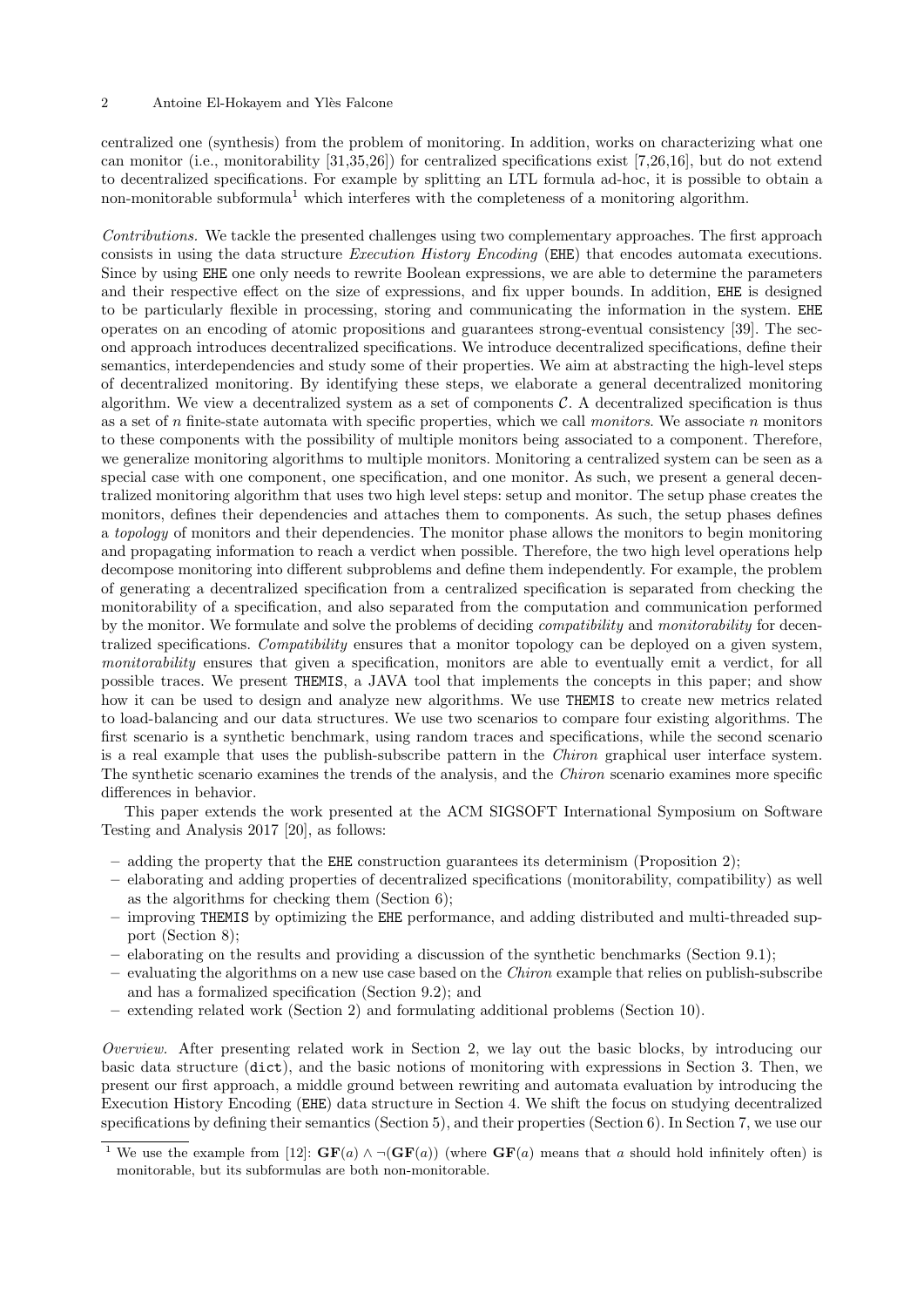analysis of EHE to study the behavior of three existing algorithms and discuss the situations that advantage certain algorithms over others. In Section [8,](#page-20-0) we present the THEMIS tool, which we use in Section [9](#page-21-1) to compare the algorithms presented in Section [7](#page-15-0) under two different scenarios: a synthetic random benchmark, and an example of a publish-subscribe system. In Section [10,](#page-28-0) we present future work and formulate additional interesting properties for decentralized specifications. Finally, we conclude in Section [11.](#page-29-0)

# <span id="page-2-0"></span>2 Related Work

Several approaches have been taken to handle decentralized monitoring. The first class of approaches consists in monitoring by rewriting formulae, the second class handles fault-tolerance, and the third class defines specifications for monitoring streams.

Formula rewriting. The first class of approaches consists in monitoring by LTL formula rewriting [\[36,](#page-31-4)[8,](#page-30-2)[12\]](#page-30-4). Given an LTL formula specifying the system, a monitor will rewrite the formula based on information it has observed or received from other monitors, to generate a formula that has to hold on the next timestamp. Typically a formula is rewritten and simplified until it is equivalent to  $\top$  (true) or  $\bot$  (false) at which point the algorithm terminates. Another approach [\[42\]](#page-31-9) extends rewriting to focus on real-time systems. They use Metric Temporal Logic (MTL), which is an extension to LTL with temporal operators. This approach also covers lower bound analysis on monitoring MTL formulae. While these techniques are simple and elegant, rewriting varies significantly during runtime based on observations, thus analyzing the runtime behavior could prove difficult if not unpredictable. For example, when excluding specific syntactic simplification rules,  $\mathbf{G}(\top)$  could be rewritten  $\top \wedge \mathbf{G}(\top)$  and will keep growing in function of the number of timestamps. To tackle the unpredictability of rewriting LTL formulae, another approach [\[25\]](#page-31-3) uses automata for monitoring regular languages, and therefore (i) can express richer specifications, and (ii) has predictable runtime behavior. These approaches use a centralized specification to describe the system behavior.

Fault-tolerant monitoring. Another class of research focuses on handling a different problem that arises in distributed systems. In [\[9\]](#page-30-3), monitors are subject to many faults such as failing to receive correct observations or communicate state with other monitors. Therefore, the problem handled is that of reaching consensus with fault-tolerance, and is solved by determining the necessary verdict domain needed to be able to reach a consensus. To remain general, we do not impose the restriction that all monitors must reach the verdict when it is known, as we allow different specifications per monitor. Since we have heterogeneous monitors, we are not particularly interested in consensus. However, for multiple monitors tasked to monitor the same specification, we are interested in strong eventual consistency. We maintain the 3-valued verdict domain, and tackle the problem from a different angle by considering eventual delivery of messages. Similar work [\[6\]](#page-30-9) extends the MTL approach to deal with failures by modeling knowledge gaps and working on resolving these gaps. We also highlight that the mentioned approaches [\[8,](#page-30-2)[6,](#page-30-9)[12\]](#page-30-4), and other works [\[17,](#page-30-10)[38,](#page-31-10)[37\]](#page-31-11) do in effect define separate monitors with different specifications, typically consisting in splitting the formula into subformulas. Then, they describe the collaboration between such monitors. However, they primarily focus on presenting one global formula of the system from which they derive multiple specifications. In our approach, we generalize the notions from a centralized to a decentralized specification, and separate the problem of generating multiple specifications equivalent to a centralized specification from the monitoring of a decentralized specification (Section [10\)](#page-29-1).

Specifications over streams. Specification languages have been developed that monitor synchronous systems as streams [\[14,](#page-30-11)[15\]](#page-30-12). In this setting, events are grouped as a stream, and streams are then aggregated by various operators. The output domain extends beyond the Boolean domain and encompasses types. The stream approach to monitoring has the advantage of aggregating types, as such operations such as summing, averaging or pulling statistics across multiple streams is also possible. Stream combination is thus provided by general-purpose functions, which are more complex to analyze than automata. This is similar to complex event processing where RV is a special case [\[28\]](#page-31-12). Specification languages such as LOLA [\[14\]](#page-30-11) even define dependency graphs between various stream information, and have some properties like well formed, and efficiently monitorable LOLA specifications. The former ensures that dependencies in the trace can be resolved before they are needed, and the latter ensures that the memory requirement is no more than constant with respect to the length of the trace. While streams are general enough to express monitoring, they do not address decentralized monitoring explicitly. As such, there is no explicit assignment of monitors to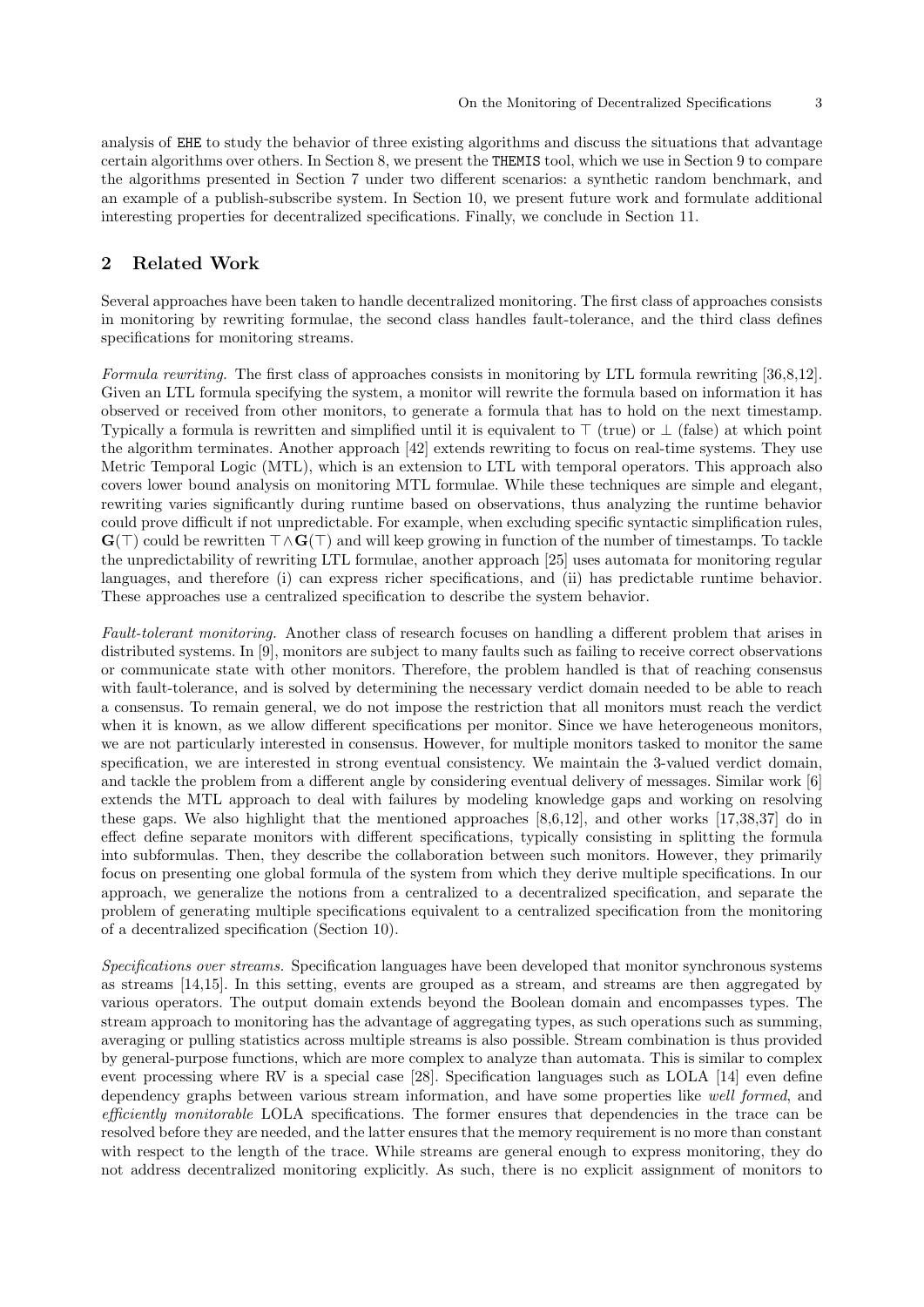components and parts of the system, nor consideration of architecture. Furthermore, there is no algorithmic consideration addressing monitoring in a decentralized fashion, even-though some works such as [\[29\]](#page-31-13) do provide multi-threaded implementations.

# <span id="page-3-0"></span>3 Common Notions

We begin by introducing the dict data structure (Section [3.1.](#page-3-1)) used to build more complex data structures, and defining the basic concepts for decentralized monitoring (Section [3.2\)](#page-3-2).

# <span id="page-3-1"></span>3.1 The dict Data Structure

In monitoring decentralized systems, monitors typically have a state, and attempt to merge other monitor states with theirs to maintain a consistent view of the running system, that is, at no point in the execution, should two monitors receive updates that conflict with one another. We would like in addition, that any two monitors receiving the same information be in equivalent states. Therefore, we are interested in designing data structures that can replicate their state under strong eventual consistency (SEC) [\[39\]](#page-31-8), they are known as state-based convergent replicated data-types (CvRDTs). We use a dictionary data structure (noted dict) as our basic building block that assigns a value to a given key. Data structure dict will be used to define the memory of a monitor (Section [3.2\)](#page-3-2), and data structure EHE which encodes the execution of an automaton (Section [4.2\)](#page-7-0).

We model dict as a partial function f. The domain of  $f$  (denoted by  $dom(f)$ ) is the set of keys, while the codomain of  $f$  (denoted by  $codom(f)$ ) is the set of values. dict supports two operations: query and merge. The query operation checks if a key  $k \in \text{dom}(f)$  and returns  $f(k)$ . If  $k \notin \text{dom}(f)$ , then it is undefined. The merge operation of a dict f with another dict g, is modeled as function composition. Two partial functions f and g are composed using operator  $\dagger_{op}$  where  $op : (\text{dom}(f) \times \text{dom}(g)) \to (\text{codom}(f) \cup \text{codom}(g))$  is a binary function.

> f  $\dagger_{op}$  g : dom(f) ∪ dom(g)  $\rightarrow$  codom(f) ∪ codom(g) f  $\dagger$ <sub>op</sub> g(x) =  $\sqrt{ }$  $\int$  $\overline{\mathcal{L}}$  $op(f(x), g(x))$  if  $x \in dom(f) \cap dom(g)$  $g(x)$  if  $x \in \text{dom}(g) \setminus \text{dom}(f)$ f(x) if  $x \in \text{dom}(f) \setminus \text{dom}(g)$ undef otherwise

On sets of functions,  $\dagger_{op}$  applies pairwise:  $\biguplus^{op} \{f_1, \ldots f_n\} = ((f_1 \dagger_{op} f_2) \ldots f_n)$ . The following two operators are used in the rest of the paper:  $\dagger_2$  and  $\dagger_\vee$ . We define both of these operators to be commutative, idempotent, and associative to ensure SEC.

<span id="page-3-3"></span>
$$
\dagger_2(x, x') = \begin{cases} x' & \text{if } x \prec x' \\ x & \text{otherwise} \end{cases} \qquad \dagger_V(x, x') = x \lor x'
$$

Operator  $\dagger_2$  acts as a replace function based on a total order  $(\prec)$  between the elements, so that it always chooses the highest element to guarantee idempotence, while  $\dagger$  uses the logical or operator to combine elements. Respectively, we denote the associated pairwise set operators by  $\ket{\psi^2}$  and  $\ket{\psi^{\vee}}$ .

Data structure dict can be composed by only using operation merge. The modifications never remove entries, the state of dict is then monotonically increasing using the order provided by merge. By ensuring that merge is idempotent, commutative, and associative we fulfill the necessary conditions [\[39\]](#page-31-8) for our data structure to be a CvRDT.

Proposition 1. Data structure dict with operations query and merge is a CvRDT.

### <span id="page-3-2"></span>3.2 Basic Monitoring Concepts

We recall the basic building blocks of monitoring. We consider the set of verdicts  $\mathbb{B}_3 = \{\top, \bot, ?\}$  to denote the verdicts true, false, not reached (or inconclusive) respectively. A verdict in  $\mathbb{B}_2 = \{\top, \bot\}$  is a final verdict. It indicates that the monitor has concluded its monitoring, and any further input will not change affect it. Abstract states of a system are represented as a set of *atomic propositions*  $(AP)$ . A monitoring algorithm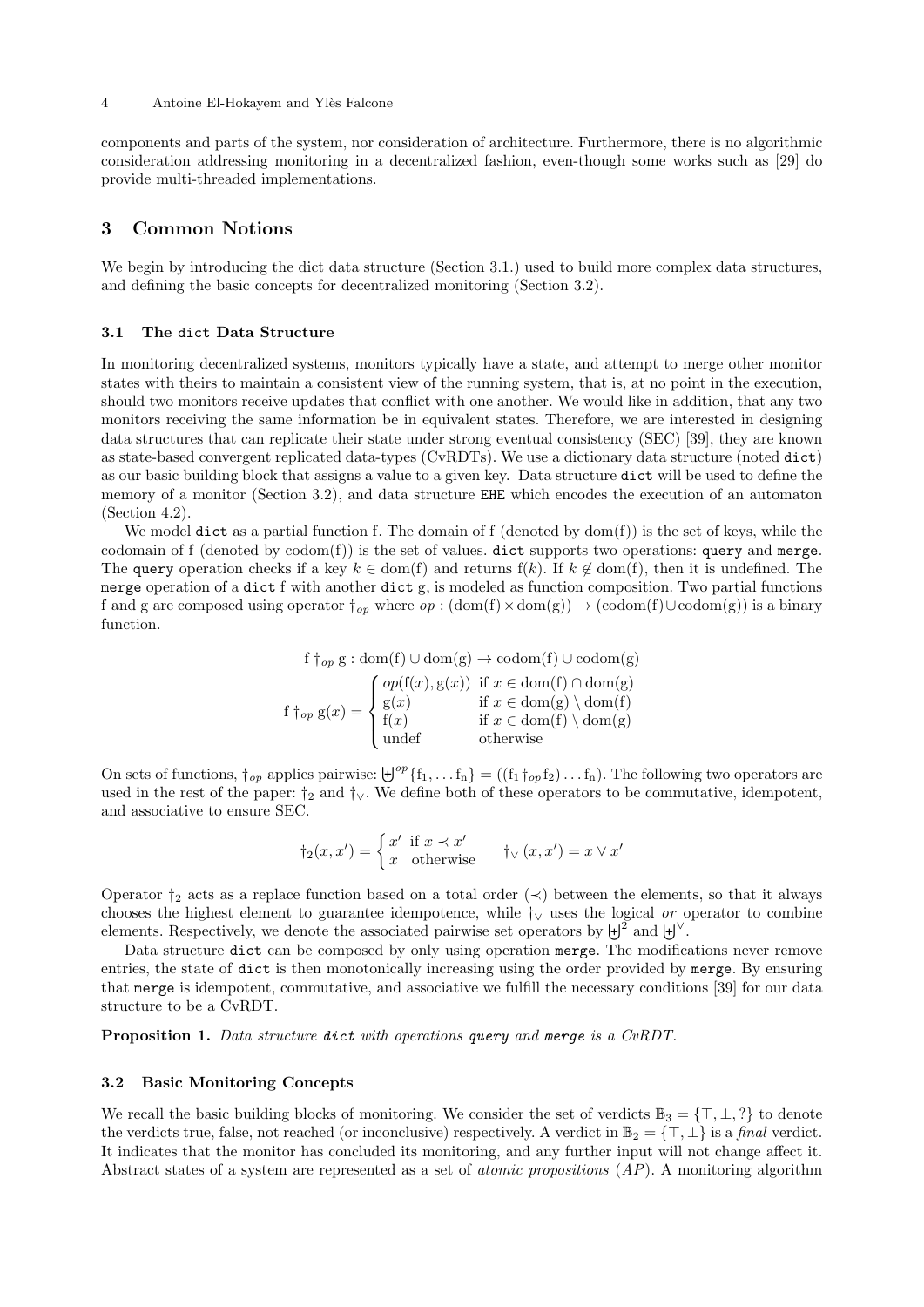typically includes additional information such as a timestamp associated with the atomic propositions. We capture this information as an encoding of the atomic propositions (Atoms), this encoding is left to the monitoring algorithm to specify.  $Expr_{Atoms}$  (resp.  $Expr_{AP}$ ) denotes the set of Boolean expressions over Atoms (resp. AP). When omitted,  $Expr$  refers to  $Expr_{Atoms}$ . An encoder is a function enc :  $Expr_{AP} \rightarrow$  $\textit{Expr}_{Atoms}$  that encodes the atomic propositions into atoms. In this paper, we use two encoders: idt which is the identity function (it does not modify the atomic proposition), and  $ts_t$  which adds a timestamp t to each atomic proposition. A decentralized monitoring algorithm requires retaining, retrieving and communicating observations.

<span id="page-4-1"></span>**Definition 1 (Event).** An observation is a pair in  $AP \times \mathbb{B}_2$  indicating whether or not a proposition has been observed. An event is a set of observations in  $2^{AP \times \mathbb{B}_2}$ .

Example 1 (Event). Event  $\{\langle a, \top \rangle, \langle b, \bot \rangle\}$  over  $\{a, b\}$  indicates that proposition a has been observed to be true, while b has been observed to be false.

**Definition 2** (Memory). A memory is a dict, and is modeled as a partial function  $\mathcal{M}$ : Atoms  $\rightarrow \mathbb{B}$ <sub>3</sub> that associates an atom to a verdict. The set of all memories is defined as Mem .

<span id="page-4-2"></span>A monitor stores its events in a memory with some encoding (e.g., adding a timestamp). An event can be converted to a memory by encoding the atomic propositions to atoms, and associating their truth value: memc :  $2^{AP \times \mathbb{B}_2} \times (Expr_{AP} \rightarrow Expr_{Atoms}) \rightarrow Mem.$ 

Example 2 (Memory). Let  $evt = \{\langle a, \top \rangle, \langle b, \bot \rangle\}$  be an event at  $t = 1$ , the resulting memories using encodes idt and ts<sub>1</sub> are: memc $(evt, idt) = [a \mapsto \top, b \mapsto \bot]$ , memc $(evt, ts_1) = [\langle 1, a \rangle \mapsto \top, \langle 1, b \rangle \mapsto \bot]$ .

If we impose that Atoms be a totally ordered set, then two memories  $\mathcal{M}_1$  and  $\mathcal{M}_2$  can be merged by applying operator  $\dagger_2$ . The total ordering is needed for operator  $\dagger_2$ . This ensures that the operation is idempotent, associative and commutative. Monitors that exchange their memories and merge them have a consistent snapshot of the memory, regardless of the ordering. Since a memory is a dict and  $\dagger_2$  is idempotent, associative, and commutative, it follows from Proposition [1](#page-3-3) that a memory is a CvRDT.

**Corollary 1.** A memory with operation  $\dagger_2$  is a CvRDT.

In this paper, we perform monitoring by manipulating expressions in  $Expr$ . The first operation we provide is rw, which rewrites the expression to attempt to eliminate Atoms.

**Definition 3** (Rewriting an expression). An expression e is rewritten with a memory  $M$  using function rw :  $Expr \times Mem \rightarrow Expr \ defined \ as \ follows:$ 

$$
\text{rw}(e, \mathcal{M}) = \text{ match } e \text{ with}
$$
\n
$$
a \in Atoms \rightarrow \begin{cases} \mathcal{M}(a) & \text{if } a \in dom(\mathcal{M}) \\ a & \text{otherwise} \end{cases}
$$
\n
$$
|\neg e' \rightarrow \neg \text{rw}(e', \mathcal{M})|
$$
\n
$$
|\neg e_1 \land e_2 \rightarrow \text{rw}(e_1, \mathcal{M}) \land \text{rw}(e_2, \mathcal{M})|
$$
\n
$$
|\neg e_1 \lor e_2 \rightarrow \text{rw}(e_1, \mathcal{M}) \lor \text{rw}(e_2, \mathcal{M})|
$$

Using information from a memory  $M$ , the expression is rewritten by replacing atoms with a final verdict (a truth value in  $\mathbb{B}_2$  in M when possible. Atoms that are not associated with a final verdict are kept in the expression. Operation rw yields a smaller formula to work with.

Example 3 (Rewriting). We consider  $\mathcal{M} = [a \mapsto \top, b \mapsto \bot]$ ; and  $e = (a \vee b) \wedge c$ . We have  $\mathcal{M}(a) = \top$ ,  $\mathcal{M}(b) = \bot$ ,  $\mathcal{M}(c) = ?$ . Since c is associated with  $? \notin \mathbb{B}_2$  then it will not be replaced when the expression is evaluated. The resulting expression is  $rw(e, M) = (\top \vee \bot) \wedge c$ .

We eliminate additional atoms using Boolean logic. We denote by simplify(expr) the simplification of expression expr<sup>[2](#page-4-0)</sup>.

*Example 4 (Simplification).* Consider  $\mathcal{M} = [a \mapsto \top]$  and  $e = (a \wedge b) \vee (a \wedge \neg b)$ . We have  $e' = rw(e, \mathcal{M})$  $(b \vee \neg b)$ . Atoms can be eliminated with simplify $(e')$ . We finally get  $\top$ .

<span id="page-4-0"></span><sup>&</sup>lt;sup>2</sup> This is also known as The Minimum Equivalent Expression problem [\[10\]](#page-30-13).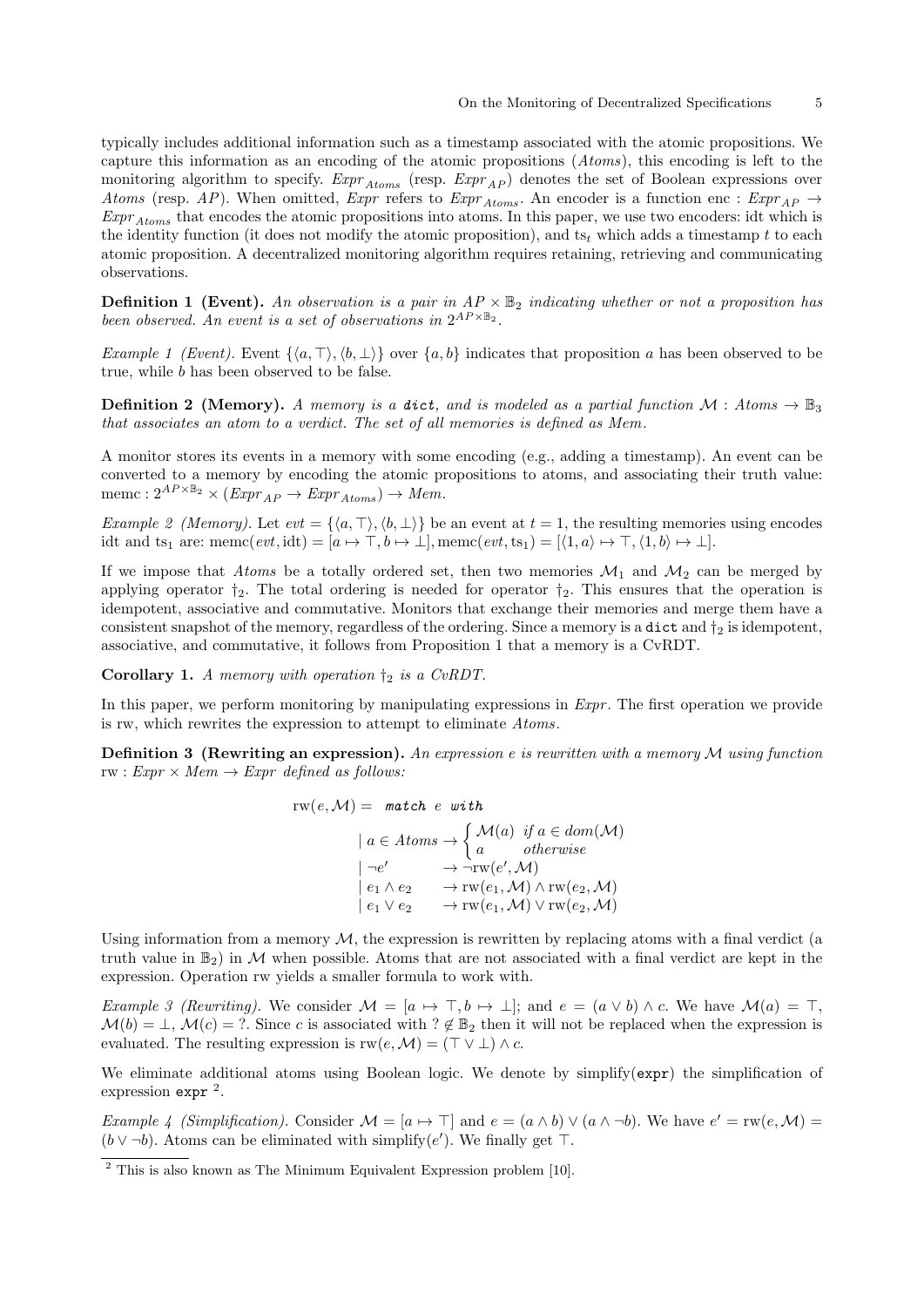We combine both rewriting and simplification in the eval function which determines a verdict from an expression e.

**Definition 4 (Evaluating an expression).** The evaluation of a Boolean expression  $e \in Expr$  using a memory M yields a verdict. Function eval :  $Expr \times Mem \rightarrow \mathbb{B}_3$  is defined as:

eval
$$
(e, \mathcal{M}) = \begin{cases} \top & \text{if simplify}(\text{rw}(e, \mathcal{M}) \Leftrightarrow \top, \\ \bot & \text{if simplify}(\text{rw}(e, \mathcal{M}) \Leftrightarrow \bot, \\ ? & \text{otherwise.} \end{cases}
$$

Function eval returns the verdict  $\top$  (resp.  $\bot$ ) if the simplification after rewriting is (Boolean) equivalent to  $\top$  (resp.  $\bot$ ), otherwise it returns verdict ?.

Example 5 (Evaluating expressions). Consider  $\mathcal{M} = [a \mapsto \top, b \mapsto \bot]$  and  $e = (a \vee b) \wedge c$ . We have simplify(rw(e,M)) = simplify( $(T \vee \bot) \wedge c$ ) = c, and eval(e,M) = ? which depends on c: we cannot emit a final verdict before observing c.

A decentralized system is a set of components  $\mathcal{C}$ . We assign a sequence of events to each component using a decentralized trace function.

**Definition 5 (Decentralized trace).** A decentralized trace of length n is a function  $tr : [1, n] \times C \rightarrow$  $2^{AP \times \mathbb{B}_2}$  (where  $[1,n]$  denotes the interval of the n first non-zero natural numbers).

Function tr assigns an event to a component for a given timestamp. We denote by  $\mathcal T$  the set of all possible decentralized traces. We additionally define function lu :  $AP \rightarrow C$  to assigns an atomic proposition to a component<sup>[3](#page-5-1)</sup>. The function lu is defined as  $\ln(ap) = c$  s.t.  $\exists t \in \mathbb{N}, \exists v \in \mathbb{B}_2 : \langle ap, v \rangle \in \text{tr}(t, c)$ .

We consider timestamp 0 to be associated with the initial state, therefore our traces start at 1. The length of a trace tr is denoted by  $|\text{tr}|$ . An empty trace has length 0 and is denoted by  $\epsilon$ . Monitoring using LTL or finite-state automata relies on sequencing the trace. Events must be totally ordered. A timestamp indicates simply the order of the sequence of events. As such, a timestamp represents a logical time, it can be seen as a round number. Every round consists in a transition taken on the automaton after reading a part of the word. While tr gives us a view of what components can locally see, we reconstruct the global trace to reason about all observations. A global trace of the system is therefore a sequence of events. A global trace encompasses all observations observed locally by components.

**Definition 6 (Reconstructing a global trace).** Given a decentralized trace tr of length n, we reconstruct the global trace using function  $\rho: ([1, n] \times C \to 2^{\hat{A}P \times \mathbb{B}_2}) \to ([1, n] \to 2^{AP \times \mathbb{B}_2})$  defined as  $\rho(\text{tr}) = \text{evt}_1 \cdot \ldots \cdot$  $evt_n \ s.t. \ \forall i \in [1, n] : \mathit{evt}_i = \bigcup_{c \in \mathcal{C}} \mathrm{tr}(i, c).$ 

For each timestamp  $i \in [1, n]$ , we take all observations of all components and union them to get a global event. Consequently, an empty trace yields an empty global trace,  $\rho(\epsilon) = \epsilon$ .

*Example 6 (Traces).* We consider a system of two components A and B, that are associated with atomic propositions a and b respectively. An example decentralized trace of the system is given by tr =  $[1 \leftrightarrow$  $A \mapsto {\langle a, \top \rangle}, 1 \mapsto B \mapsto {\langle b, \top \rangle}, 2 \mapsto A \mapsto {\langle a, \top \rangle}, 2 \mapsto B \mapsto {\langle b, \bot \rangle}.$  That is, component A observes proposition a to be  $\top$  at both timestamps 1 and 2, while B observes b to be  $\top$  at timestamp 1 and  $\bot$  at timestamp 2. The associated global trace is:  $\rho(\text{tr}) = {\langle\langle a, \top\rangle, \langle b, \top\rangle} \cdot {\langle\langle a, \top \rangle, \langle b, \bot\rangle}.$ 

### <span id="page-5-0"></span>4 Centralized Specifications

We now focus on a decentralized system specified by one global automaton. We consider automata that emit 3-valued verdicts in the domain  $\mathbb{B}_3$ , similar to those in [\[12,](#page-30-4)[7\]](#page-30-6) for centralized systems. Using automata with 3-valued verdicts has been the topic of a lot of the Runtime Verification literature [\[7,](#page-30-6)[8,](#page-30-2)[12,](#page-30-4)[25,](#page-31-3)[6\]](#page-30-9), we focus on extending the approach for decentralized systems in [\[12\]](#page-30-4) to use a new data structure called Execution History Encoding (EHE). Typically, monitoring is done by labeling an automaton with events, then playing the trace on the automaton and determining the verdict based on the reached state. We present the EHE, a data structure that encodes the necessary information from an execution of the automaton. Monitoring using EHEs ensures strong eventual consistency. We begin by defining the specification automaton used for monitoring in Section [4.1,](#page-6-0) then we present the EHE data structure, illustrate its usage for monitoring in Section [4.2,](#page-7-0) and describe its use to reconcile partial observations in Section [4.3.](#page-9-0)

<span id="page-5-1"></span> $3$  We assume that (1) no two components can observe the same atomic propositions, and (2) a component has at least one observation at all times (a component with no observations to monitor, can be simply considered excluded from the system under monitoring).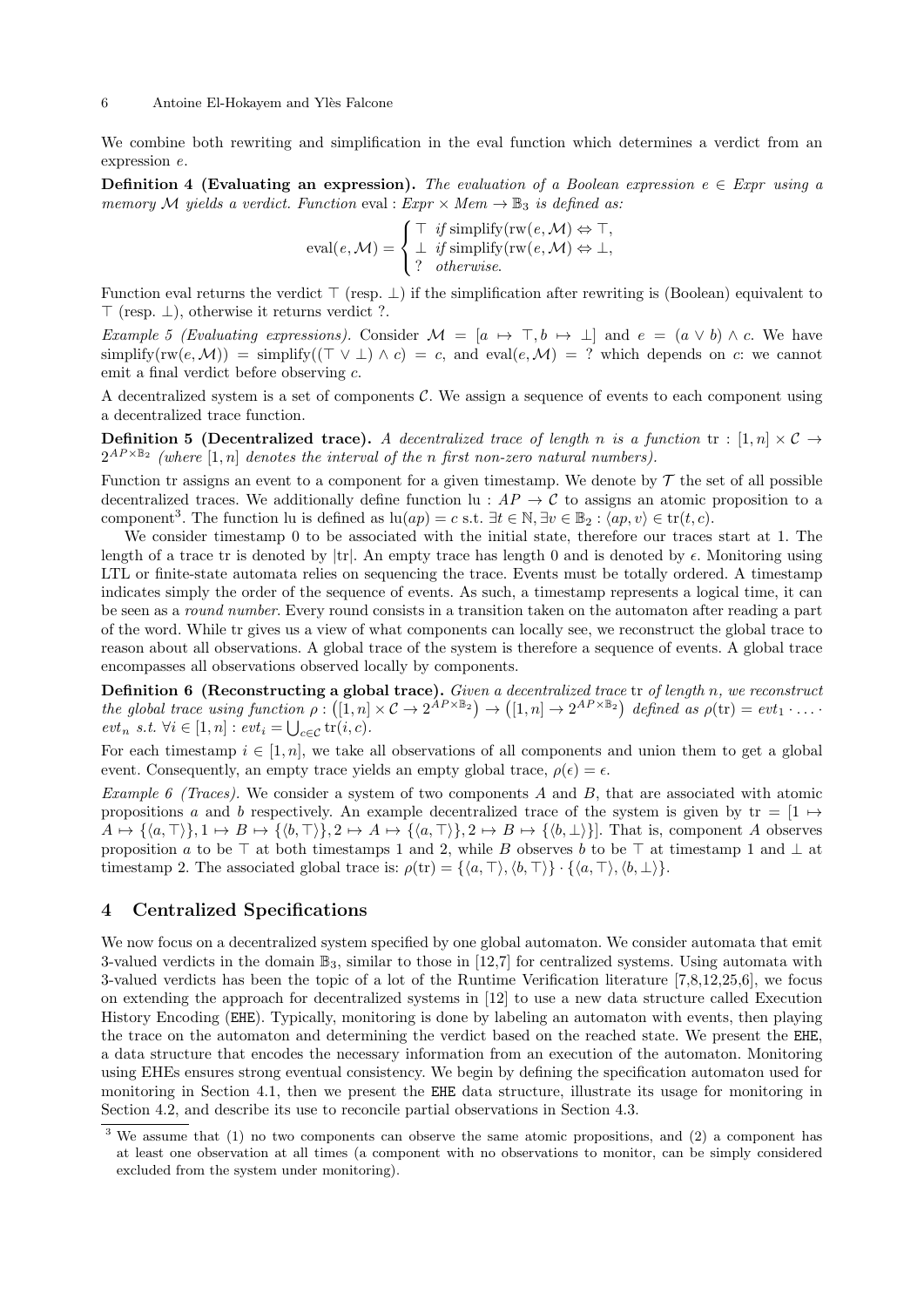<span id="page-6-6"></span>

### <span id="page-6-3"></span><span id="page-6-0"></span>4.1 Preliminaries

Specifications are similar to the Moore automata generated by [\[7\]](#page-30-6). We modify labels to be Boolean expressions over atomic propositions (in  $\mathit{Expr}_{AP}$ ). We choose to label the transitions with Boolean expressions as opposed to events, to keep a homogeneous representation (with  $EHE)^4$  $EHE)^4$ .

**Definition 7 (Specification).** The specification is a deterministic Moore automaton  $\langle Q, q_0, \delta \rangle$ , ver $\rangle$  where  $q_0 \in Q$  is the initial state,  $\delta: Q \times \text{Expr}_{AP} \to Q$  is the transition function and ver  $: Q \to \mathbb{B}_3$  is the labeling function.

The labeling function associates a verdict with each state. When using multiple automata we use labels to separate them,  $A_\ell = \langle Q_\ell, q_{\ell_0}, \delta_\ell, \text{ver}_\ell \rangle$ . We fix A to be a specification automaton for the remainder of this section. For monitoring, we are interested in events (Definition [1\)](#page-4-1), we extend  $\delta$  to events, and denote it by  $\varDelta^5$  $\varDelta^5$ .

<span id="page-6-7"></span>**Definition 8 (Transition over events).** Given an event evt, we build the memory  $\mathcal{M} = \text{memc}(evt, \text{id})$ . Then, function  $\Delta: Q \times 2^{AP \times \mathbb{B}_2} \to Q$  is defined as follows:

$$
\Delta(q,\text{evt}) = \begin{cases} q' & \text{if } \text{evt} \neq \emptyset \land \exists q' \in Q, \exists e \in \text{Expr}_{AP} : \delta(q,e) = q' \land \text{eval}(e,M) = \top, \\ q & \text{otherwise.} \end{cases}
$$

A transition is taken only when an event contains observations (i.e.,  $\operatorname{evt} \neq \emptyset$ ). This allows the automaton to wait on observations before evaluating, as such it remains in the same state (i.e.,  $\Delta(q, \emptyset) = q$ ). Upon receiving observations, we use  $\mathcal M$  to evaluate each label of an outgoing transition, and determine if a transition can be taken (i.e.,  $\exists q' \in Q, \exists e \in \mathit{Expr}_{AP} : \delta(q, e) = q' \land \text{eval}(e, \mathcal{M}) = \top$ ).

To handle a trace, we extend  $\Delta$  to its reflexive and transitive closure in the usual way, and note it  $\Delta^*$ . For the empty trace, the automaton makes no moves, i.e.,  $\Delta^*(\epsilon) = q_0$ .

<span id="page-6-4"></span>Example 7 (Monitoring using expressions). We consider Atoms =  $AP = \{a, b\}$  and the specification in Figure [1,](#page-6-3) we seek to monitor  $F(a \vee b)$ . The automaton consists of two states:  $q_0$  and  $q_1$  associated respectively with the verdicts ? and  $\top$ . We consider at  $t = 1$  the event  $\text{evt} = \{\langle a, \top \rangle, \langle b, \bot \rangle\}$ . The resulting memory is  $\mathcal{M} = [a \mapsto \top, b \mapsto \bot]$  (see Example [2\)](#page-4-2). The transition from  $q_0$  to  $q_1$  is taken since eval $(a \vee b, \mathcal{M}) = \top$ . Thus we have  $\Delta(q_0, e) = q_1$  with verdict ver $(q_1) = \top$ .

<span id="page-6-5"></span>Remark 1 (Properties and normalization). We recall that the specification is a deterministic and complete automaton. Hence, there are properties on the expressions that label the transition function. For any  $q \in Q$ , we have:

- 1.  $\forall \mathcal{M} \in \text{Mem} : (\exists \langle q, e \rangle \in \text{dom}(\delta) : \text{eval}(e, \mathcal{M}) = \top) \implies (\mathcal{A}\langle q, e' \rangle \in \text{dom}(\delta) \setminus \{\langle q, e \rangle\} : \text{eval}(e', \mathcal{M}) = \top);$ and
- 2. the disjunction of the labels of all outgoing transitions results in an expression that is a tautology.

The first property states that for all possible memories encoded with idt no two (or more) labels can evaluate to  $\top$  at once. It results from determinism: no two (or more) transitions can be taken at once. The second property results from completeness: given any input, the automaton must be able to take a move. Furthermore, we note that for each pair of states  $\langle q, q' \rangle \in Q \times Q$ , we can rewrite  $\delta$  such that there exists at most one expression  $e \in \mathit{Expr}_{AP}$ , such that  $\delta(q, e) = q'$ , without loss of generality. This is because for a pair of states, we can always disjoin the expressions to form only one expression, as it suffices that only one expression needs to evaluate to  $\top$  to reach q'. By having at most one transition between any pair of states, we simplify the topology of the automaton.

<span id="page-6-1"></span><sup>&</sup>lt;sup>4</sup> Indeed, an event can be converted to an expression by the conjunction of all observations, negating the terms that are associated with the verdict  $\perp$ .

<span id="page-6-2"></span><sup>&</sup>lt;sup>5</sup> We note that in this case, we are not using any encoding  $(A \text{to} m s = A P)$ .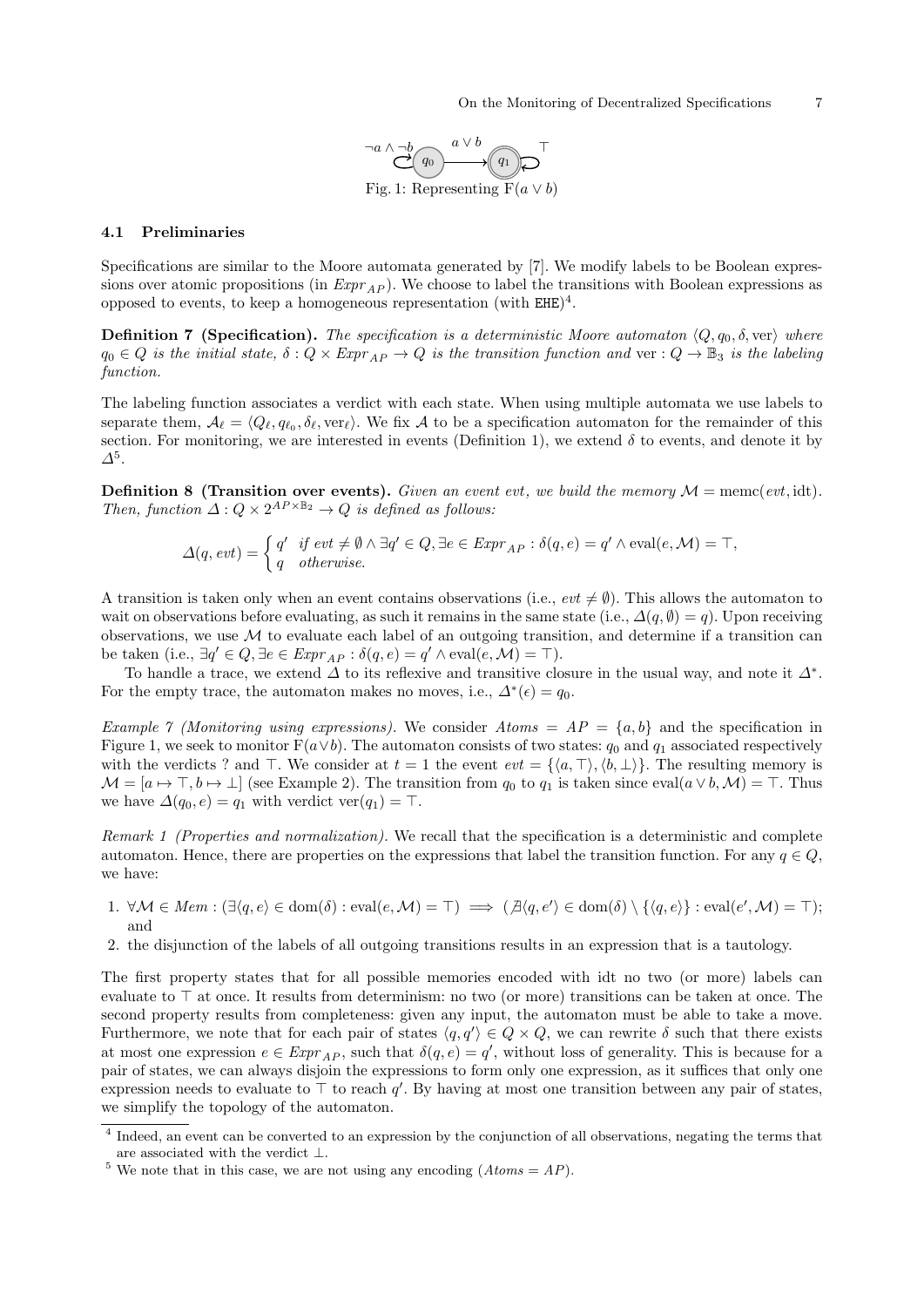### <span id="page-7-0"></span>4.2 Execution History Encoding

The execution of the specification automaton, is in fact, the process of monitoring, upon running the trace, the reached state determines the verdict. An execution of the specification automaton can be seen as a sequence of states  $q_0 \cdot q_1 \cdot \ldots q_t \cdot \ldots$  It indicates that for each timestamp  $t \in [0,\infty]$  the automaton is in the state  $q_t$ . In a decentralized system, a component receives only local observations and does not necessarily have enough information to determine the state at a given timestamp. Typically, when sufficient information is shared between various components, it is possible to know the state  $q_t$  that is reached in the automaton at t (we say that the state  $q_t$  has been found, in such a case). The aim of the EHE is to construct a data structure which follows the current state of an automaton, and in case of partial information, tracks the possible states the automaton can be in. For that purpose, we need to ensure strong eventual consistency in determining the state  $q_t$  of the execution of an automaton. That is, after two different monitors share their EHE, they should both be able to find  $q_t$  for t (if there exists enough information to infer the global state), or if not enough information is available, they both find no state at all.

Definition 9 (Execution History Encoding - EHE). An Execution History Encoding (EHE) of the execution of an automaton A is a partial function  $\mathcal{I}: \mathbb{N} \times Q \to \text{Expr}$ .

For a given execution, we encode the conditions to be in a state at a given timestamp as an expression in Expr.  $\mathcal{I}(t, q)$  is an expression used to track whether the automaton is in state q at t. Using information from the execution stored in a memory M, if  $eval(\mathcal{I}(t,q),\mathcal{M})$  is  $\top$ , then we know that the automaton is indeed in state q at timestamp t. We use the notation rounds( $\mathcal{I}$ ), to denote all the timestamps that the EHE encodes, i.e., rounds( $\mathcal{I}$ ) = { $t \in \mathbb{N} \mid \langle t, q \rangle \in \text{dom}(\mathcal{I})\}$ . Similarly to automata notation, if multiple EHEs are present, we use a label in the subscript to identify them and their respective operations ( $\mathcal{I}_{\ell}$  denotes the EHE of  $\mathcal{A}_{\ell}$ ).

To compute  $\mathcal I$  for a timestamp range, we will next define some (partial) functions: sel, verAt, next, to, and mov. The purpose of these functions is to extract information from  $\mathcal I$  at a given timestamp, which we can use to recursively build  $\mathcal I$  for future timestamps. Given a memory  $\mathcal M$  which stores atoms, function sel determines if a state is reached at a timestamp t. If the memory does not contain enough information to evaluate the expressions, then the state is undef. The state q at timestamp t with a memory  $\mathcal M$  is determined by:

<span id="page-7-2"></span>
$$
sel(\mathcal{I}, \mathcal{M}, t) = \begin{cases} q & \text{if } \exists q \in Q : eval(\mathcal{I}(t, q), \mathcal{M}) = \top, \\ \text{undefined} & \text{otherwise.} \end{cases}
$$

Function verAt is a short-hand to retrieve the verdict at a given timestamp  $t$ :

$$
\text{verAt}(\mathcal{I}, \mathcal{M}, t) = \begin{cases} \text{ver}(q) & \text{if } \exists q \in Q : q = \text{sel}(\mathcal{I}, \mathcal{M}, t), \\ ? & \text{otherwise.} \end{cases}
$$

The automaton is in the first state at  $t = 0$ . We start building up  $\mathcal I$  with the initial state and associating it with expression  $\top: \mathcal{I} = [0 \mapsto q_0 \mapsto \top]$ . Then for a given timestamp t, we use function next to check the next possible states in the automaton by looking at the outgoing transitions for all states in  $\mathcal I$  at t:

$$
next(\mathcal{I}, t) = \{q' \in Q \mid \exists \langle t, q \rangle \in dom(\mathcal{I}), \exists e \in Expr : \delta(q, e) = q' \}.
$$

We now build the necessary expression to reach  $q'$  from multiple states q by disjoining the transition labels. Since the label consists of expressions in  $\mathit{Expr}_{AP}$  we use an encoder to get an expression in  $\mathit{Expr}_{Atoms}$  To get to the state  $q'$  at  $t + 1$  from q we conjunct the condition to reach q at t.

$$
to(\mathcal{I}, t, q', enc) = \bigvee_{\{q, e'\} \mid \delta(q, e') = q'\}} (\mathcal{I}(t, q) \land enc(e'))
$$

By considering the disjunction, we cover all possible paths to reach a given state. Updating the conditions for the same state on the same timestamp is done by disjoining the conditions:

$$
mov(\mathcal{I}, t_s, t_e) = \begin{cases} mov(\mathcal{I}', t_s + 1, t_e) & \text{if } t_s < t_e, \\ \mathcal{I} & \text{otherwise,} \end{cases}
$$

with  $\mathcal{I}' = \mathcal{I} \uparrow_{\vee} \biguplus^{\vee}$  $q' \in \text{next}(\mathcal{I},t_s)$  $\{t_s + 1 \mapsto q' \mapsto \text{to}(\mathcal{I}, t_s, q', \text{ts}_{t_s+1})\}.$ 

<span id="page-7-1"></span>Finally,  $\mathcal{I}'$  is obtained by considering the next states and merging all their expressions with  $\mathcal{I}$ . We use superscript to denote the encoding up to a given timestamp t as  $\mathcal{I}^t$ .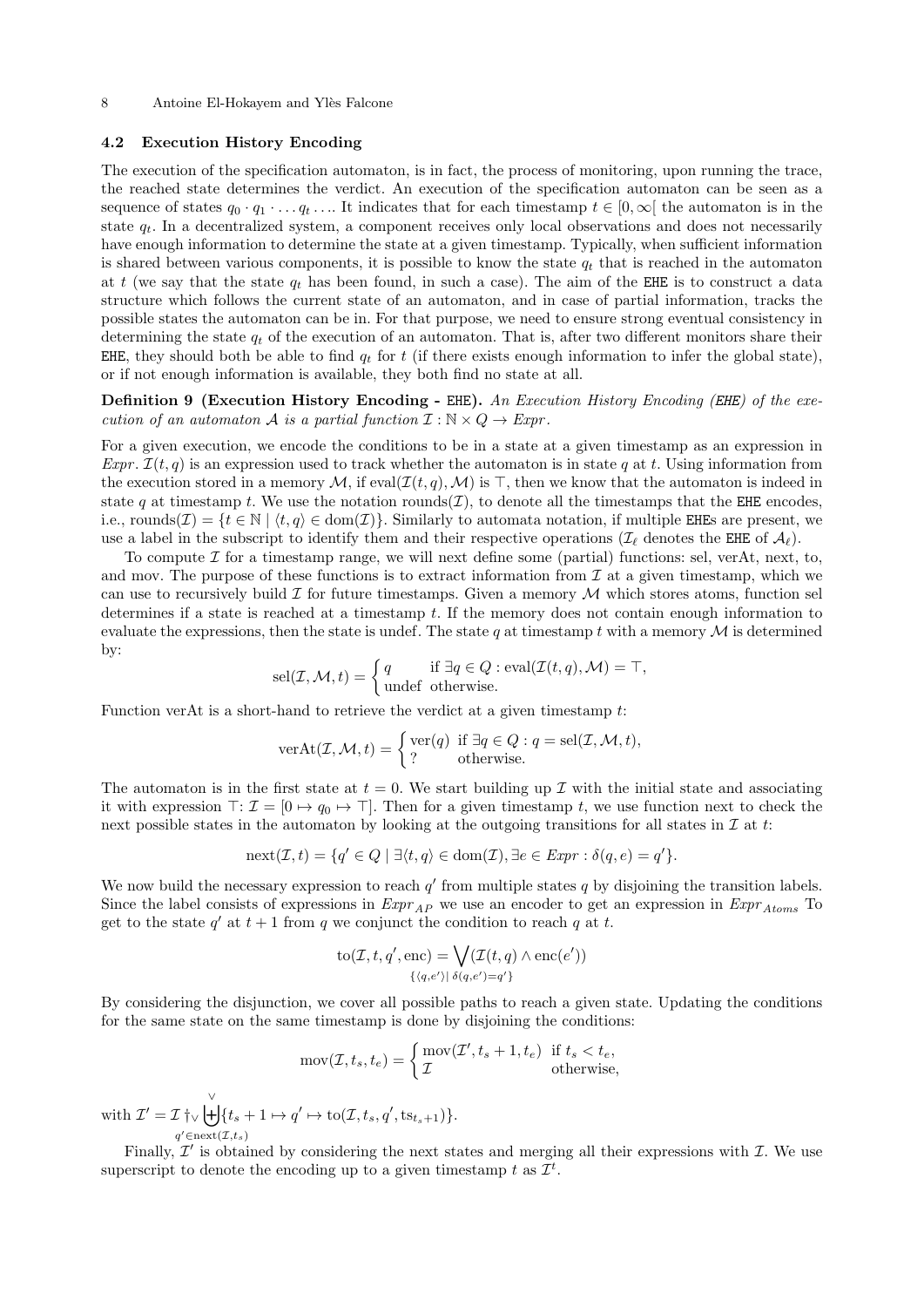Table 1: A tabular representation of  $\mathcal{I}^2$ 

<span id="page-8-1"></span>

| $ \mathbf{t}  \mathbf{q}   \mathbf{e}$ |                                                                                                                                                                           |
|----------------------------------------|---------------------------------------------------------------------------------------------------------------------------------------------------------------------------|
|                                        |                                                                                                                                                                           |
| $ 0 q_0 $ T                            |                                                                                                                                                                           |
|                                        | $\boxed{1 q_0  \neg \langle 1, a \rangle \land \neg \langle 1, b \rangle}$                                                                                                |
|                                        | $\boxed{1 q_1 \langle 1,a\rangle\vee\langle 1,b\rangle}$                                                                                                                  |
|                                        | $\boxed{2 q_0 (\neg \langle 1, a \rangle \land \neg \langle 1, b \rangle) \land (\neg \langle 2, a \rangle \land \neg \langle 2, b \rangle)}$                             |
|                                        | $ 2 q_1 (\langle 1,a\rangle \vee \langle 1,b\rangle) \vee ((\neg \langle 1,a\rangle \wedge \neg \langle 1,b\rangle) \wedge (\langle 2,a\rangle \vee \langle 2,b\rangle))$ |
|                                        |                                                                                                                                                                           |

Example 8 (Monitoring with EHE). We encode the execution of the automaton presented in Example [7.](#page-6-4) For this example, we use the encoder ts<sub>n</sub> which appends timestamp n to an atomic proposition. We have  $\mathcal{I}^0 = [0 \mapsto q_0 \mapsto \top]$ . From  $q_0$ , it is possible to go to  $q_0$  or  $q_1$ , therefore  $\text{next}(\mathcal{I}^0, 0) = \{q_0, q_1\}$ . To move to  $q_1$  at  $t = 1$ , we must be at  $q_0$  at  $t = 0$ . The following condition must hold:  $to(\mathcal{I}^0, 0, q_1, ts_1) = \mathcal{I}^0(0, q_0) \wedge$  $(\langle 1, a \rangle \vee \langle 1, b \rangle) = \langle 1, a \rangle \vee \langle 1, b \rangle$ . The encoding up to timestamp  $t = 2$  is obtained with  $\mathcal{I}^2 = \text{mov}(\mathcal{I}^0, 0, 2)$ and is shown in Table [1.](#page-8-1) We consider the same event as in Example [2](#page-4-2) at  $t = 1$ ,  $evt = \{\langle a, \top \rangle, \langle b, \bot \rangle\}$ . Let  $\mathcal{M} = \text{memc}(evt, ts_1) = [\langle 1, a \rangle \mapsto \top, \langle 1, b \rangle \mapsto \bot]$ . It is possible to infer the state of the automaton after computing only  $\mathcal{I}^1 = \text{mov}(\mathcal{I}^0, 0, 1)$  by using  $\text{sel}(\mathcal{I}^1, \mathcal{M}, 1)$ , we evaluate:

> $eval(\mathcal{I}^1(1,q_0),\mathcal{M}) = \neg \langle 1,a \rangle \land \neg \langle 1,b \rangle = \bot$  $eval(\mathcal{I}^1(1,q_1), \mathcal{M}) = \langle 1, a \rangle \vee \langle 1, b \rangle = \top$

We find that  $q_1$  is the selected state, with verdict ver $(q_1) = \top$ .

Since we are encoding deterministic automata, we recall from Remark [1](#page-6-5) that when a state q is reachable at a timestamp  $t$ , no other state is reachable at  $t$ . Moreover, the EHE construction using operation mov and encoder ts preserves determinism.

<span id="page-8-0"></span>Proposition 2 (Deterministic EHE). Given an EHE I constructed with operation mov using encoder ts, we have:

$$
\forall t \in \text{rounds}(\mathcal{I}), \forall \mathcal{M} \in \text{Mem}, \exists q \in Q : (\text{eval}(\mathcal{I}(t,q)) = \top, \mathcal{M}) \implies (\forall q' \in Q \setminus \{q\} : \text{eval}(\mathcal{I}(t,q')) \neq \top, \mathcal{M}).
$$

Determinism is preserved since, by using encoder ts, we only change an expression to add the timestamp. By construction, when there exists a state q s.t. eval( $\mathcal{I}(t, q)$ ,  $\mathcal{M}$ ) =  $\top$ , such a state is unique, since the EHE is built using a deterministic automaton. The full proof is in Appendix [A.](#page-32-0)

While the construction of a EHE preserves the determinism found in the automaton, an important property is in ensuring that the EHE encodes correctly the the automata execution.

<span id="page-8-2"></span>Proposition 3 (Soundness). Given a decentralized trace tr of length n, we reconstruct the global trace  $\rho(\text{tr}) = \text{evt}_1 \cdot \ldots \cdot \text{evt}_n$ , we have:  $\Delta^*(q_0, \rho(\text{tr})) = \text{sel}(\mathcal{I}^n, \mathcal{M}^n, n)$ , with:  $\mathcal{I}^n = \text{mov}([0 \mapsto q_0 \mapsto \top], 0, n),$  and  $\mathcal{M}^n = \biguplus_{t \in [1,n]}^2 \{\text{memc}(evt_t, \text{ts}_t)\}.$ 

EHE is sound wrt the specification automaton; both the automaton and EHE will indicate the same state reached with a given trace. Thus, the verdict is the same as it would be in the automaton. The proof is by induction on the reconstructed global trace  $(|\rho(\text{tr})|)$ .

Proof sketch. We first establish that both the EHE and the automaton memories evaluate two similar expressions modulo encoding to the same result. That is, for the given length  $i$ , the generated memories at  $i+1$  with encodings idt and  $ts_{i+1}$  yield similar evaluations for the same expression e. Then, starting from the same state  $q_i$  reached at length i, we assume  $\Delta^*(q_0, evt_1 \cdots evt_i) = sel(\mathcal{I}^i, \mathcal{M}^i, i) = q_i$  holds. We prove that it holds at  $i+1$ , by building the expression (for each encoding) to reach state  $q_{i+1}$  at  $i+1$ , and showing that the generated expression is the only expression that evaluates to  $\top$ . As such, we determine that both evaluations point to  $q_{i+1}$  being the next state. The full proof is in Appendix [A.](#page-32-0)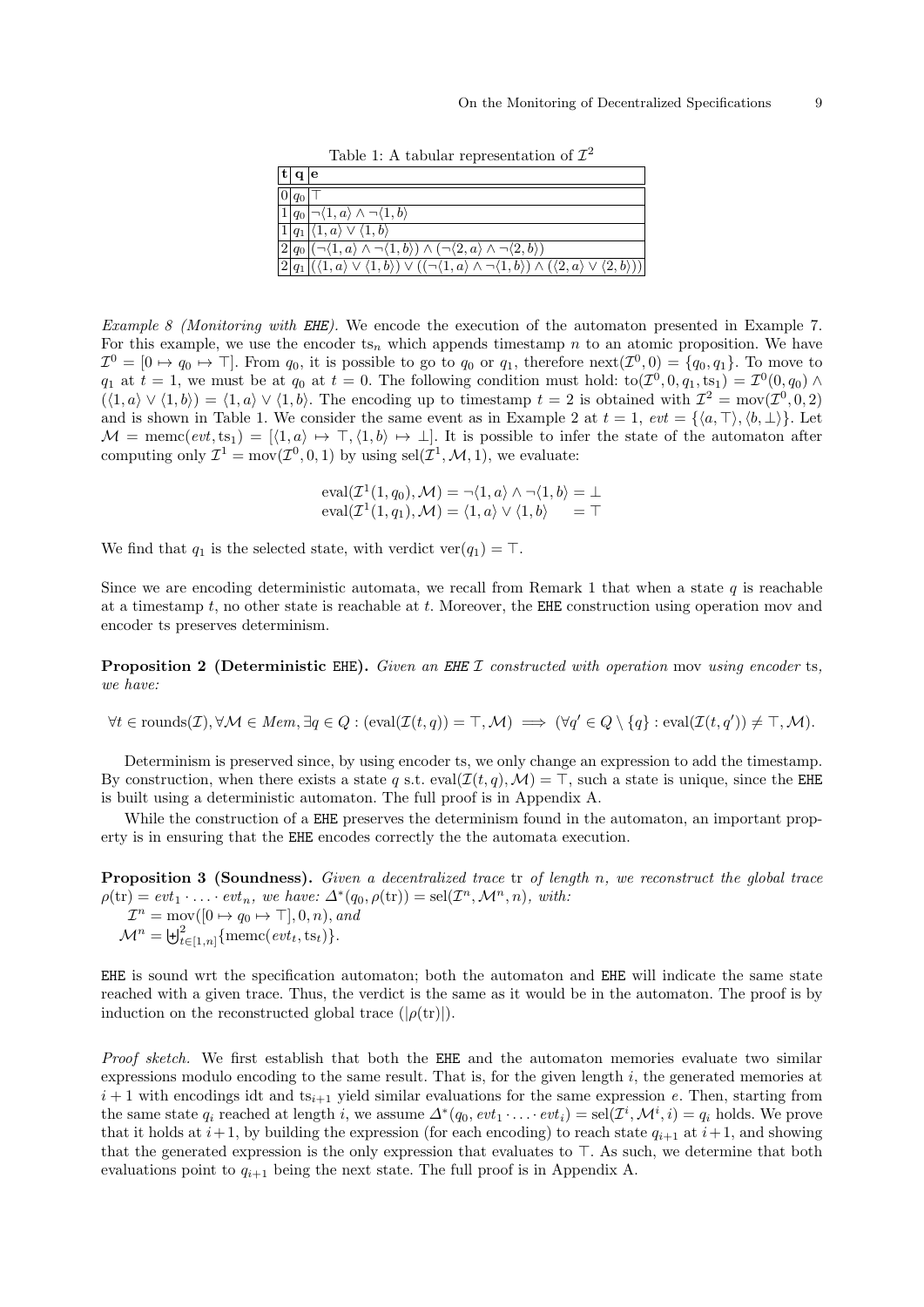10 Antoine El-Hokayem and Ylès Falcone

### <span id="page-9-0"></span>4.3 Reconciling Execution History

EHE provides interesting properties for decentralized monitoring. Since the data structure EHE is a reification of dict, as it maps a pair in  $N \times Q$  to an expression in Expr, and since the combination is done using  $\dagger_{\vee}$ , which is idempotent, commutative and associative, it follows from Proposition [1](#page-3-3) that EHE is a CvRDT.

### Corollary 2. An EHE with operation  $\dagger_{\vee}$  is a CvRDT.

Two (or more) components sharing EHEs and merging them will be able to infer the same execution history of the automaton. That is, components will be able to aggregate the information of various EHEs, and are able to determine the reached state, if possible, or that no state was reached. Merging two EHEs of the same automaton with  $\dagger$  allows us to aggregate information from two partial histories.

However, two EHEs for the same automaton contain the same expression if constructed with mov. To incorporate the memory in a EHE, we generate a new EHE that contains the rewritten and simplified expressions for each entry. To do so we define function inc to apply to a whole EHE and a memory to generate a new EHE:  $\text{inc}(\mathcal{I},\mathcal{M}) = \biguplus_{(t,q)\in\text{dom}(\mathcal{I})}^2 \{[\langle t,q \rangle \mapsto \text{simplify}(\text{rw}(\mathcal{I}(t,q),\mathcal{M}))]\}.$  We note, that for a given  $\mathcal{I}$ and  $M$ , inc $(\mathcal{I},\mathcal{M})$  maintains the invariant of Proposition [2.](#page-8-0) We are simplifying expressions or rewriting atoms with their values in the memory which is what eval already does for each entry in the EHE. That is, inc( $I, M$ ) is a valid representation of the same deterministic and complete automaton as  $I$ . However,  $inc(\mathcal{I}, \mathcal{M})$  incorporates information from memory  $\mathcal M$  in addition.

### Proposition 4 (Memory obsolescence).

<span id="page-9-1"></span> $\forall \langle t, q \rangle \in \text{dom}(\text{inc}(\mathcal{I},\mathcal{M})) : \text{eval}(\mathcal{I}(t,q),\mathcal{M}) \Leftrightarrow \text{eval}(\text{inc}(\mathcal{I},\mathcal{M})(t,q), \llbracket).$ 

Proof. Follows directly by construction of inc and the definition of eval (which uses functions simplify and rw).

Proposition [4](#page-9-1) ensures that it is possible to directly incorporate a memory in an EHE, making the memory no longer necessary. This is useful for algorithms that communicate the EHE, as they do not need to also communicate the memory.

By rewriting the expressions, the EHEs of two different monitors receiving different observations contain different expressions. However, since they still encode the same automaton, and observations do not conflict, merging with †<sup>∨</sup> shares useful information.

**Corollary 3.** Given an EHE I constructed using function mov, and two memories  $\mathcal{M}_1$  and  $\mathcal{M}_2$  that do not observe conflicting observations, the two EHEs  $\mathcal{I}_1 = \text{inc}(\mathcal{I}, \mathcal{M}_1)$  and  $\mathcal{I}_2 = \text{inc}(\mathcal{I}, \mathcal{M}_2)$  have the following properties  $\forall \langle t, q \rangle \in \text{dom}(\mathcal{I}').$ 

1.  $\mathcal{I}' = \mathcal{I}_1 \uparrow_{\vee} \mathcal{I}_2$  is deterministic (Proposition [2\)](#page-8-0);

2. eval $(\mathcal{I}'(t,q), []$   $\implies$  eval $(\mathcal{I}(t,q), \mathcal{M}_1 \dagger_2 \mathcal{M}_2)$ ;

3.  $(\text{eval}(\mathcal{I}'(t,q),[])=\top) \implies ((\text{eval}(\mathcal{I}'(t,q),\mathcal{M}_1)=\top) \wedge (\text{eval}(\mathcal{I}'(t,q),\mathcal{M}_2)=\top));$ 

4.  $(\text{eval}(\mathcal{I}'(t,q),))] = \top$   $\implies$   $(\text{eval}(\mathcal{I}_1(t,q),\mathcal{M}_1) \neq \bot \wedge \text{eval}(\mathcal{I}_2(t,q),\mathcal{M}_2) \neq \bot).$ 

The first property ensures that the merge of two EHEs that incorporate memories are still indeed representing a deterministic and complete automaton, this follows from Proposition [2](#page-8-0) and Proposition [4.](#page-9-1) Since operation †<sup>∨</sup> disjoins the two expressions, and since the two expressions come from EHEs that each maintain the property, the additional disjunction will not affect the outcome of eval. The second property extends Proposition [4](#page-9-1) to the merging of EHE with incorporated memories. It follows directly from Proposition [4,](#page-9-1) and the assumptions that the memories have no conflicts. The third property adds a stronger condition. It states that merging two EHEs with incorporated memories results in an EHE that does not evaluate differently under the different memories. This follows from the second property and the fact that the memories do not have conflicting observations. Finally, the fourth property ensures that merging an EHE with an entry that evaluates to  $\perp$  does not result in an entry that evaluates to  $\top$ . That is, if an EHE has already determined that a state is not reachable, merging it with another EHE does not result in the state being reachable. This ensures the consistency when sharing information. This property follows from the merging operator  $\dagger_{\vee}$  which uses  $\vee$  to merge entries in two EHEs. We recall that an entry in  $\langle t, q \rangle \in \text{dom}(\mathcal{I}')$  is constructed as:  $eval(\mathcal{I}_1(t,q),\mathcal{M}_1) \vee eval(\mathcal{I}_2(t,q),\mathcal{M}_2)$ . For  $eval(\mathcal{I}'(t,q),[]$  to be  $\top$ , either  $eval(\mathcal{I}_1(t,q),\mathcal{M}_1)$  or eval $(\mathcal{I}_2(t, q), \mathcal{M}_2)$  has to be  $\top$ , if one is already  $\bot$ , then the other has to be  $\top$ . This leads to a contradiction, since both  $\mathcal{I}_1$  and  $\mathcal{I}_2$  encode the same deterministic automaton, as such, the automaton cannot be in two states at once.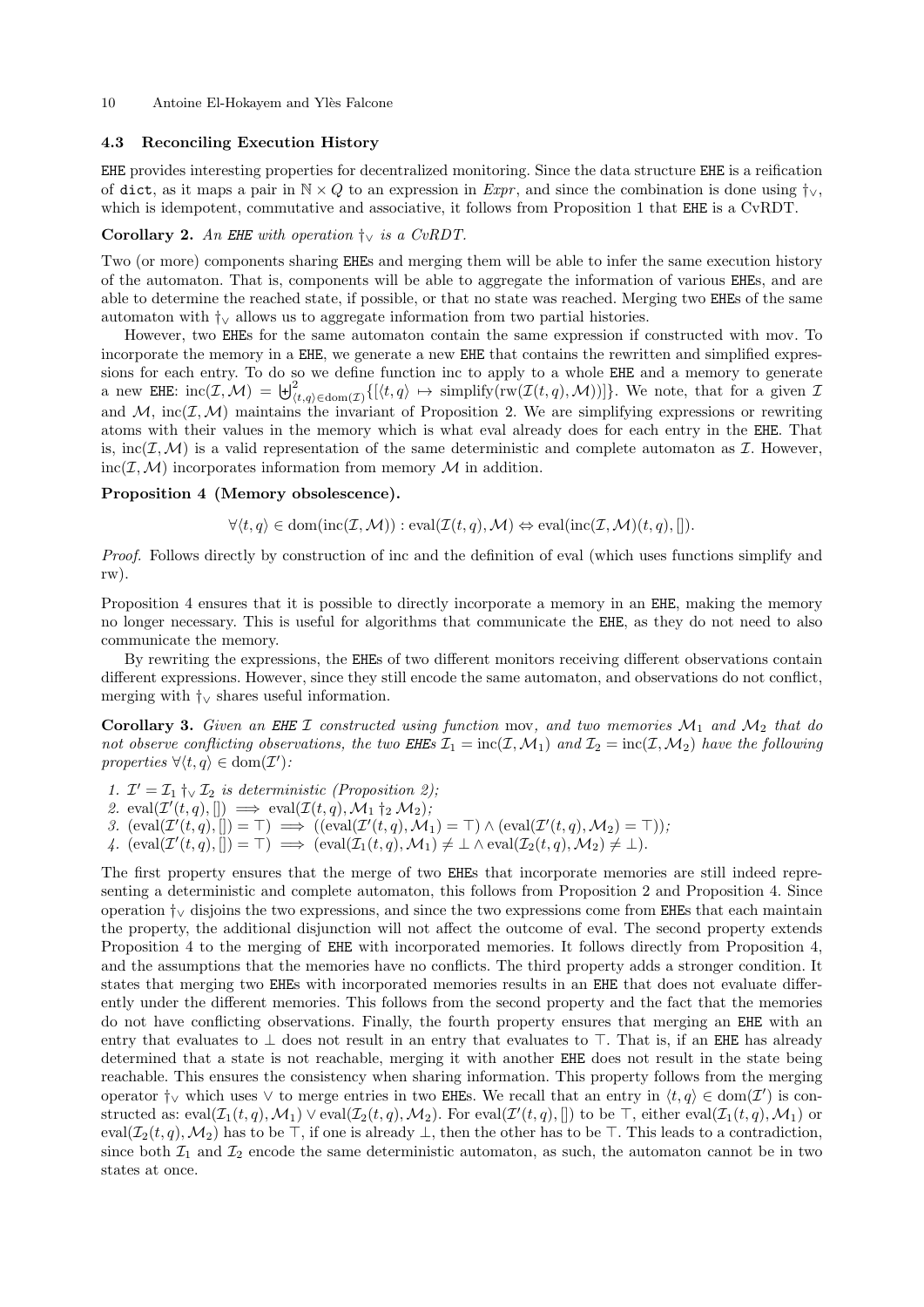

Fig. 2: Representing  $F(a \wedge b)$ 

Table 2: Reconciling information

|               | $ \mathbf{t}  \mathbf{q}  \mathcal{I}_0$ |                                           |  |
|---------------|------------------------------------------|-------------------------------------------|--|
| $ 0 q_0 $     |                                          |                                           |  |
| $\sqrt{1}q_0$ | $\sqrt{-1,b}\rangle$                     | $\overline{\lnot}\langle 1,a\rangle \vee$ |  |
|               | $\top \wedge \langle 1,b \rangle$        | $\ket{\langle 1, a \rangle \wedge \bot}$  |  |

<span id="page-10-2"></span><span id="page-10-1"></span>Example 9 (Reconciling information). We consider specification  $\mathbf{F}(a \wedge b)$  (Figure [2\)](#page-10-1), and two components:  $c_0$ and  $c_1$  monitored by  $m_0$  and  $m_1$  respectively. The monitors can observe the propositions a and b respectively and use one EHE each:  $\mathcal{I}_0$  and  $\mathcal{I}_1$  respectively. Their memories are respectively  $\mathcal{M}_0 = [\langle 1, a \rangle \mapsto \top]$  and  $\mathcal{M}_1 = [\langle 1, b \rangle \mapsto \bot]$ . Table [2](#page-10-2) shows the EHEs at  $t = 1$ . Constructing the EHE follows similarly from Example [8.](#page-7-1) We show the rewriting for both  $\mathcal{I}_0$  and  $\mathcal{I}_1$  respectively in the next two columns. Then, we show the result of combining the rewrites using  $\dagger_{\vee}$ . We notice initially that since b is  $\bot$ ,  $m_1$  could evaluate  $\neg \langle 1, a \rangle \vee \top = \top$ and know that the automaton is in state  $q_0$ . However, for  $m_0$ , this is not possible until the expressions are combined. By evaluating the combination  $(\perp \vee \neg \langle 1, b \rangle) \vee \top = \top$ ,  $m_0$  determines that the automaton is in state  $q_0$ . In this case, we are only looking for expressions that evaluate to  $\top$ . We notice that monitor  $m_1$  can determine that  $q_1$  is not reachable (since  $\langle 1, a \rangle \wedge \bot = \bot$ ) while  $m_0$  cannot, as the expression  $\langle 1, b \rangle$  cannot yet be evaluated to a final verdict. This does not affect the outcome, as we are only looking for one expression that evaluates to  $\top$ , since both  $\mathcal{I}_0$  and  $\mathcal{I}_1$  are encoding the same execution.

# <span id="page-10-0"></span>5 Decentralized Specifications

In this section, we shift the focus to a specification that is decentralized. A set of automata represent various requirements (and dependencies) for different components of a system. In this section, we define the notion of a decentralized specification and its semantics, and in Section [6,](#page-12-0) we define various properties on such specifications.

Decentralizing a specification. We recall that a decentralized system consists of a set of components  $\mathcal{C}$ . To decentralize the specification, instead of having one automaton, we have a set of specification automata (Definition [7\)](#page-6-6) Mons =  $\{\mathcal{A}_{\ell} \mid \ell \in AP_{\text{mons}}\}$ , where  $AP_{\text{mons}}$  is a set of monitor labels. We refer to these automata as monitors. To each monitor, we associate a component using a function  $\mathcal{L}:$  Mons  $\rightarrow \mathcal{C}$ . However, the transition labels of a monitor mon ∈ Mons are expressions restricted to either observations local to the component the monitor is attached to (i.e.,  $\mathcal{L}(mon)$ ), or references to other monitors. Transitions are labeled over  $AP_{\text{mons}} \setminus \{\text{mon}\} \cup \{ap \in AP \mid \text{lu}(ap) = \mathcal{L}(\text{mon})\}.$  This ensures that the monitor is labeled with observations it can locally observe or depend on other monitors. To evaluate a trace as one would on a centralized specification, we require one of the monitors to be a starting point, we refer to that monitor as the *root monitor* ( $rt \in \text{Mons}$ ).

**Definition 10 (Decentralized specification).** A decentralized specification is a tuple  $\langle AP_{\text{mons}}$ , Mons,  $\mathcal{C}, \mathcal{L}, \text{rt}.$ 

We note that a centralized specification is a special case of a decentralized specification, with one component (global system, sys), and one monitor (g) attached to the sole component, i.e.  $\{g\}, {\mathcal{A}_g}, \{sys\}, {\mathcal{A}_g \mapsto}$  $sys, \mathcal{A}_{g}$ .

As automata expressions now include references to monitors, we first define function dep :  $Expr \rightarrow$ Mons, which determines monitor dependencies. Then, we define the semantics of evaluating (decentralized) specifications with references.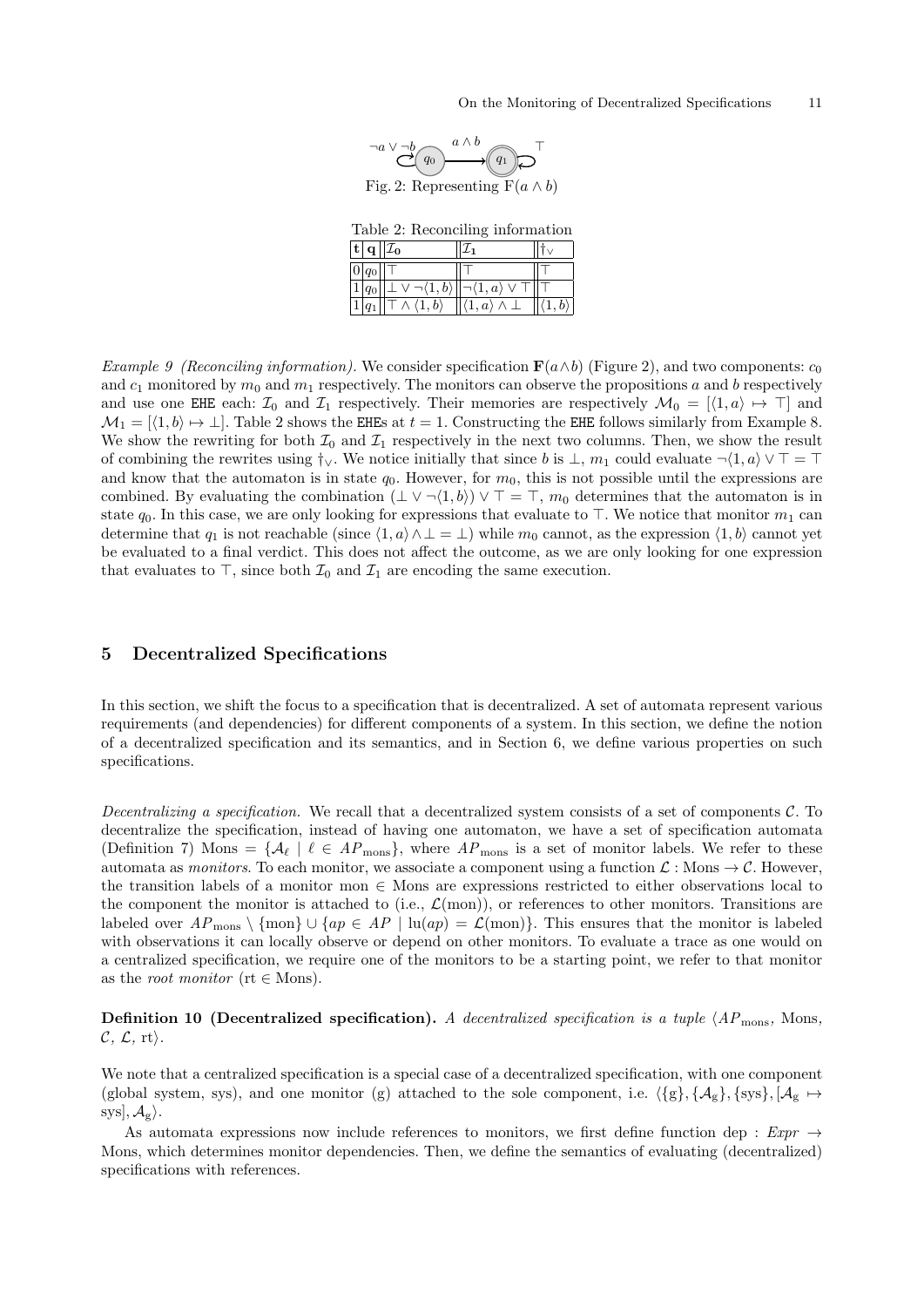### <span id="page-11-1"></span>12 Antoine El-Hokayem and Ylès Falcone



Definition 11 (Monitor dependency). The set of monitor dependencies in an expression e is obtained by function dep:  $Expr \to \text{Mons}, \ defined \ as^6: \ \text{dep}(e) = \text{match} \ e \ with:$  $Expr \to \text{Mons}, \ defined \ as^6: \ \text{dep}(e) = \text{match} \ e \ with:$  $Expr \to \text{Mons}, \ defined \ as^6: \ \text{dep}(e) = \text{match} \ e \ with:$ 

 $\{id \in AP_{\text{mons}} \rightarrow \{A_{id}\} \mid e_1 \wedge e_2 \rightarrow \text{dep}(e_1) \cup \text{dep}(e_2)\}$  $\vert \neg e \rightarrow \text{dep}(e) \vert e_1 \vee e_2 \rightarrow \text{dep}(e_1) \cup \text{dep}(e_2)$ 

Function dep finds all monitors referenced by expression e, by syntactically traversing it.

Example 10 (Decentralized specification). Figure [3](#page-11-1) shows a decentralized specification corresponding to the centralized specification in Example [7.](#page-6-4) It consists of 2 monitors  $\mathcal{A}_{m_0}$  and  $\mathcal{A}_{m_1}$  respectively. We consider two atomic propositions  $a_0$  and  $b_0$  which can be observed by component  $c_0$  and  $c_1$  respectively. The monitor labeled with m<sub>0</sub> (resp. m<sub>1</sub>) is attached to component  $c_0$  (resp.  $c_1$ ).  $\mathcal{A}_{m_0}$  depends on the verdict from m<sub>1</sub> and only observations local to  $c_0$ , while  $\mathcal{A}_{m_1}$  is only labeled with with observations local to  $c_1$ . Given the expression  $m_1 \wedge a_0$ , we have dep $(m_1 \wedge a_0) = {\mathcal{A}_{m_1}}$ .

Semantics of a decentralized specification. The transition function of the decentralized specification is similar to the centralized automaton with the exception of monitor ids.

Definition 12 (Semantics of a decentralized specification). Consider the root monitor  $A_{\rm rt}$  and a decentralized trace tr with index  $i \in [1, |\text{tr}|]$  representing the timestamps. Monitoring tr starting from  $\mathcal{A}_{\text{rt}}$ emits the verdict  $ver_{rt}(\Delta'_{rt}(q_{rt_0}, tr, 1))$  where for a given monitor label  $\ell$ :

<span id="page-11-2"></span>
$$
\Delta_{\ell}^{\prime*}(q, \text{tr}, i) = \begin{cases}\n\Delta_{\ell}^{\prime*}(\Delta_{\ell}^{\prime}(q, \text{tr}, i), \text{tr}, i + 1) & \text{if } i < |\text{tr}| \\
\Delta_{\ell}^{\prime}(q, \text{tr}, i) & \text{otherwise}\n\end{cases}
$$
\n
$$
\Delta_{\ell}^{\prime}(q, \text{tr}, i) = \begin{cases}\nq' & \text{if } \text{tr}(i, \mathcal{L}(\mathcal{A}_{\ell})) \neq \emptyset \land \exists e \in \text{Ezpr}_{AP} : \delta_{\ell}(q, e) = q' \land \text{ eval}(e, \mathcal{M}) = \top \\
q & \text{otherwise}\n\end{cases}
$$
\n
$$
\text{where} \quad \mathcal{M} = \text{memc}(\text{tr}(i, \mathcal{L}(\mathcal{A}_{\ell})), \text{id}) \dagger_{2} \biguplus_{\mathcal{A}_{\ell}^{\prime} \in \text{dep}(e)}^{2} \{\llbracket \ell' \mapsto \text{ver}_{\ell^{\prime}}(q_{\ell^{\prime}_{f}}) \rrbracket\}
$$
\n
$$
\text{and} \quad q_{\ell^{\prime}_{f}} = \Delta_{\ell^{\prime}}^{\prime*}(q_{\ell^{\prime}_{0}}, \text{tr}, i)
$$

For a monitor  $\mathcal{A}_{\ell}$ , we determine the new state of the automaton starting at  $q \in Q_{\ell}$ , and running the trace tr from timestamp i to timestamp t by applying  $\Delta_{\ell}^{i*}(q, \text{tr}, i)$ . To do so, we evaluate one transition at a time using  $\Delta'_\ell$  as would  $\Delta^*_\ell$  with  $\Delta_\ell$  (see Definition [8\)](#page-6-7). To evaluate  $\Delta'_\ell$  at any state  $q' \in Q_\ell$ , we need to evaluate the expressions so as to determine the next state  $q''$ . The expressions contain atomic propositions and monitor ids. For atomic propositions, the memory is constructed using memc( $tr(i,\mathcal{L}(\mathcal{A}_{\ell}))$ , idt) which is based on the event with observations local to the component the monitor is attached to (i.e.,  $\mathcal{L}(\mathcal{A}_{\ell})$ ). However, for monitor ids, the memory represents the verdicts of the monitors. To evaluate each reference  $\ell'$  in the expression, the remainder of the trace starting from the current event timestamp i is evaluated recursively on the automaton  $\mathcal{A}_{\ell'}$  from the initial state  $q_{\ell'_0} \in \mathcal{A}_{\ell'}$ . Then, the verdict of the monitor is associated with  $\ell'$  in the memory.

Example 11 (Monitoring of a decentralized specification). Consider monitors  $A_{m_0}$  (root) and  $A_{m_1}$  associated to components  $c_0$  and  $c_1$  respectively and the trace tr =  $[1 \mapsto c_0 \mapsto {\{\langle a, \perp \rangle\}}, 1 \mapsto c_1 \mapsto {\{\langle b, \perp \rangle\}}, 2 \mapsto c_0 \mapsto$  $\{\langle a,\perp\rangle\},2\mapsto c_1\mapsto \{\langle b,\perp\rangle\}$ . To evaluate tr on  $\mathcal{A}_{m_0}$  (from Figure [3\)](#page-11-1), we use  $\Delta_{m_0}^{\prime\ast}(q_{m_{00}},\text{tr},1)$ . To do so, we first evaluate  $\Delta'_{m_0}(q_{m_0}, \text{tr}, 1)$ . We notice that the expressions depend on  $m_1$ , therefore we need to evaluate  $\Delta_1^{k}(q_{m_1, t}; t; 1)$ . All expressions have no monitor labels, thus we construct  $\mathcal{M}_{m_1}^1 = \text{memc}(\langle b, \perp \rangle, \text{idt}) =$  $[b \mapsto \perp]$ , and notice that eval $(\neg b, \mathcal{M}_{m_1}^1) = \top$  and therefore it can move to state  $q_{m_1}$  associated with verdict  $\perp$ . Notice that  $\Delta'_{m_1}(\Delta'_{m_1}(q_{m_10},\text{tr},1),\text{tr},2) = q_{m_1}$  with ver $_{m_1}(q_{m_12}) = \perp$ . We can construct  $\mathcal{M}_{m_0}^1$  = memc( $\langle a, \perp \rangle$ , idt)  $\dagger_2$  [m<sub>1</sub>  $\mapsto \perp$ ] = [ $a \mapsto \perp, m_1 \mapsto \perp$ ]. We then have eval(¬m<sub>1</sub> ∧ ¬a<sub>0</sub>, Mem<sub>m<sub>0</sub></sub>) = ⊤) and  $\mathcal{A}_{m_0}$ is in state  $(m_0, q_0)$ . By doing the same for  $t = 2$ , we obtain  $Mem_{m_0}^2 = [a \mapsto \bot, m_1 \mapsto \top]$ , we then evaluate eval $(m_1 \wedge \neg a_0) = \top$ . This indicates that  $\Delta'_{m_0}(\Delta'_{m_0}(q_{m_{00}}, \text{tr}, 1), \text{tr}, 2) = q_{m_{01}}$  and the final verdict is  $\top$ .

<span id="page-11-0"></span> $6\,$  We note that this definition can be trivially extended to any encoding of such expressions that contains the monitor id.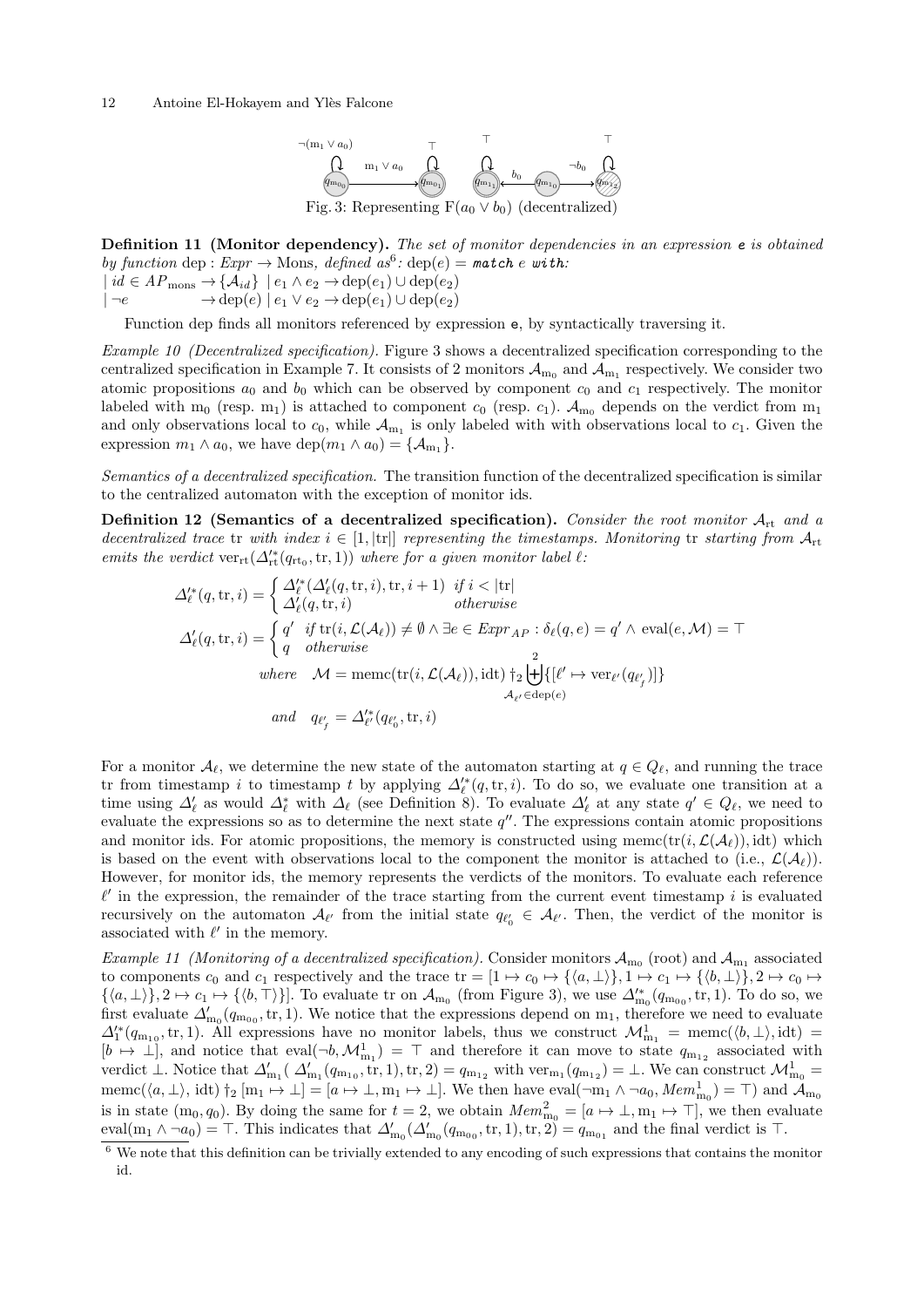

Fig. 4: A trivial nonmonitorable specification

# <span id="page-12-1"></span><span id="page-12-0"></span>6 Properties for Decentralized Specifications

A key advantage of using decentralized specifications is to make the association of monitors with components explicit. Since monitors have been explicitly modeled as a set of automata with dependencies between each other, we can now determine properties on decentralized specifications. In this section, we revisit the concept of *monitorability*, characterize it for automata, define it for decentralized specifications, and describe an algorithm for deciding monitorability. Furthermore, we explore *compatibility*, that is the ability of a decentralized specification to be deployed on a given architecture.

### <span id="page-12-2"></span>6.1 Decentralized Monitorability

An important notion to consider when dealing with runtime verification is that of monitorability [\[35,](#page-31-6)[24\]](#page-31-14). In brief, monitorability of a specification determines whether or not an RV technique is applicable to a specification. That is, a monitor synthesized for a non-monitorable specification is unable to check if the execution complies or violates the specification for all possible traces. Consider the automaton shown in Figure [4,](#page-12-1) one could see that there is no state labeled with a final verdict. In this case, we can trivially see that no trace allows us to reach a final verdict. We also notice similar behavior when monitoring LTL expressions with the pattern  $GF(p)$  with p is an atomic proposition. The LTL expression requires that at all times  $\mathbf{F}(p)$  holds  $\top$ , while  $\mathbf{F}(p)$  requires that p eventually holds  $\top$ . As such, at any given point of time, we are unable to determine a verdict, since if p is  $\perp$  at the current timestamp, it can still be  $\top$  at a future timestamp, and thus  $F(p)$  will be  $\top$  for the current timestamp. And if  $F(p)$  is  $\top$  at the current timestamp, the G requires that it be  $\top$  for all timestamps, so in the future there could exist a timestamp which falsifies it. Consequently, when monitoring such an expression, a monitor will always output ?, as it cannot determine a verdict for any given timestamp. In this section, we first characterize monitorability in terms of automata and EHE for both centralized and decentralized specifications. Then, we provide an effective algorithm to determine monitorability.

### Characterizing Monitorability

Centralized monitorability of properties. Monitorability in the sense of [\[35\]](#page-31-6) is defined on traces. A monitorable property is where for all finite traces t (a sequence of events) in the set of all (possibly infinite) traces, there exists a continuation  $t'$  such that monitoring  $t \cdot t'$  results in a true or false verdict. Informally, it can be seen as whether or not continuing to monitor the property after reading  $t$  can still yield a final verdict. We note that this definition covers all possible traces, it establishes monitorability to be oblivious of the input trace. That is, one can determine whether a property is monitorable irrespective of the input trace.

Centralized monitorability in automata. We can generalize monitorability to reach "true" or "false" verdict to the notion of reaching a *final verdict*, and extend it to automata. For automata, monitorability can be analyzed in terms of reachability and states. Given a specification  $A = \langle Q, q_0 \in Q, \delta, \text{ver} \rangle$ , a state  $q \in Q$  is monitorable (denoted monitorable $(q)$ ) iff ver $(q') \in \mathbb{B}_2$  or  $\exists q' \in Q$  such that ver $(q') \in \mathbb{B}_2$  and  $q'$  is reachable from q. Specification A is said to be monitorable (denoted monitorable(A)) iff  $\forall q \in Q$ : monitorable(q). Defining monitorability using reachability is consistent with  $[35]$ . After reading a finite trace  $t$  and reaching  $q$   $(q = \Delta^*(q_0, t))$ , there exists a continuation t' that leads the automaton to a state  $q'$   $(q' = \Delta^*(q, t'))$ , such that  $ver(q') \in \mathbb{B}_2$ . We note that a specification is monitorable according to this definition iff, in an automaton, all paths from the initial state  $q_0$  lead to a state with a final verdict. As such, it is sufficient to analyze the automaton to determine monitorability irrespective of possible traces (see Section [6.1\)](#page-13-0).

The automaton presented in Figure [1](#page-6-3) to express  $\mathbf{F}(a \vee b)$  is monitorable, as both  $q_0$  and  $q_1$  are monitorable. At  $q_0$ , it is possible to reach  $q_1$  labeled by the final verdict  $\top$ . We note that monitorability is a necessary but not sufficient condition for termination (with a final verdict). An infinite trace consisting of the event  $\{\langle a, \perp \rangle, \langle b, \perp \rangle\}$  never lets the automaton reach  $q_1$ . However, monitorability guarantees the eventuality of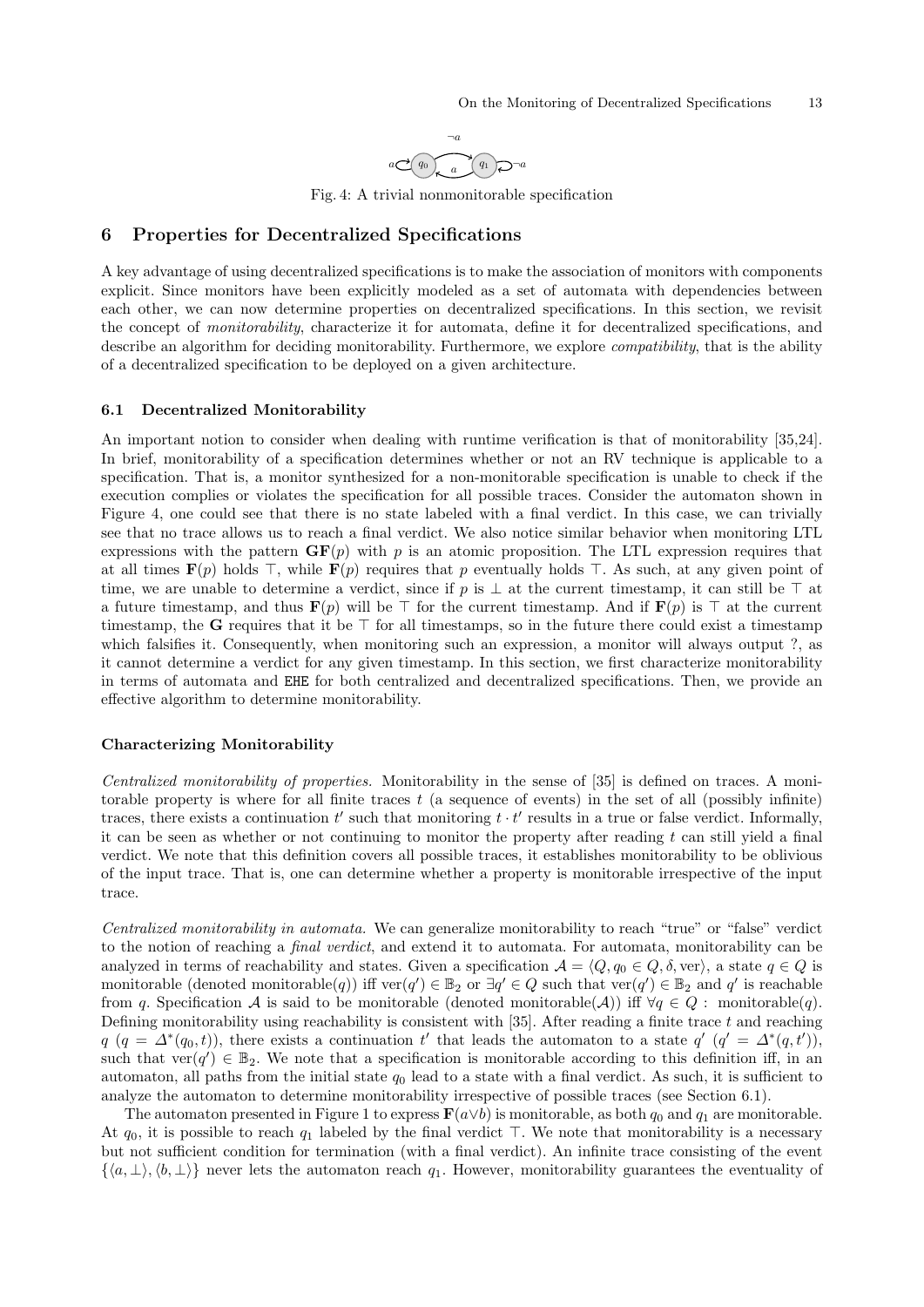reaching a final verdict. Thus, if a state  $q$  is not monitorable, then we know that it is impossible to reach a final verdict from  $q$ , and can abandon monitoring.

Centralized monitorability with EHE Reachability in automata can be expressed as well using the EHE data structure. A path from a state q to a state q' is expressed as an expression over atoms. We define paths $(q, q')$ to return all possible paths from  $q$  to  $q'$ .

$$
paths(q, q') = \{ e \mid \exists t \in \mathbb{N} : \mathcal{I}^t(t, q') = e \land \mathcal{I}^t = \text{mov}([0 \mapsto q \mapsto \top], 0, t) \}
$$

Each expression is derived similarly as would an execution in the EHE (Definition [9\)](#page-7-2). We start from state q and use a logical timestamp starting at 0 incrementing it by 1 for the next reachable state. A state  $q$ is monitorable iff  $\exists e_f \in \text{paths}(q, q_f)$ , such that (1)  $e_f$  is satisfiable; (2) ver(simplify( $e_f$ ))  $\in \mathbb{B}_2$ . The first condition ensures that the path is able to lead to the state  $q_f$ , as an unsatisfiable path will never evaluate to true. The second condition ensures that the state is labeled by a final verdict. An automaton is thus monitorable iff all its states are monitorable. We note that  $\text{paths}(q, q')$  can be infinite if the automaton contains cycles, however path expressions could be "compacted" using the pumping lemma. Using EHE we can frame monitorability as a satisfiability problem which can benefit from additional knowledge on the truth values of atomic propositions. For the scope of this paper, we focus on computing monitorability on automata in Section [6.1.](#page-13-0)

Decentralized monitorability. In the decentralized setting, we have a set of monitors Mons. The labels of automata include monitor ids  $(AP_{\text{mons}})$ . We recall that the evaluation of a reference  $\ell \in AP_{\text{mons}}$  consists in running the remainder of the trace on  $\mathcal{A}_\ell$  starting from the initial state  $q_{\ell_0}$ . As such, for any dependency on a monitor  $\mathcal{A}_{\ell}$ , we know that  $\ell$  evaluates to a final verdict iff monitorable( $\mathcal{A}_{\ell}$ ). We notice that monitorability of decentralized specification is recursive, and relies on the inter-dependencies between the various decentralized specifications. This is straightforward for EHE, since a path is an expression. For a path  $e_f$ , the dependent monitors are captured in the set dep( $e_f$ ). The additional condition on the path is thus:  $\forall A_\ell \in \text{dep}(e_f)$ : monitorable( $\mathcal{A}_{\ell}$ ).

### <span id="page-13-0"></span>Computing Monitorability

Centralized specification We compute the monitorability of a centralized specification  $A$ , with respect to a set of final verdicts  $\mathbb{B}_2^7$  $\mathbb{B}_2^7$ . Computing monitorability consists in checking that all states of the automaton are co-reachable from states with final verdicts. As such, it relies on a traversal of the graph starting from the states that are labeled with final verdicts. To do so, we use a variation of the work-list algorithm. We begin by adding all states labeled by a final verdict to the work list. These states are trivially monitorable. Conversely, any state that leads to a monitorable state is monitorable. As such, for each element in the work list, we add its predecessors to the work list. We maintain a set of marked states (Mark), that is, states that have already been processed, so as to avoid adding them again. This ensures that cycles are properly handled. The algorithm stabilizes when no further states can be processed (i.e., the work list is empty). All marked states (Mark) are therefore monitorable. To check if an automaton is monitorable, we need all of its states to be monitorable. As such we verify that  $|Mark| = |Q|$ . The number of edges between any pair of states can be rewritten to be at most 1 (as explained in Section [4.1\)](#page-6-0). As such, one has to traverse the graph once, the complexity being linear in the states and edges (i.e.,  $O(|Q| + |\delta|)$ ). Hence in the worst case, an automaton forms a complete graph, and we have  $\binom{|Q|}{2}$  edges. The worst case complexity is quadratic in the number of states (i.e.,  $O(|Q| + \frac{1}{2}|Q|(|Q| - 1))$ ).

Decentralized specifications In the case of decentralized specifications, the evaluation of paths (using eval) in an automaton depends on other monitors (and thus other automata). To compute monitorability, we first build the monitor dependency set for a given monitor  $\mathcal{A}_{\ell}$  (noted MDS( $\mathcal{A}_{\ell}$ )) associated with a monitor label  $\ell$ .

$$
MDS(\mathcal{A}_{\ell}) = \biguplus_{\{e \in \text{Expr} \mid \exists q, q' \in Q_{\ell}: \delta_{\ell}(q,e) = q'\}} \text{dep}(e)
$$

<span id="page-13-1"></span><sup>&</sup>lt;sup>7</sup> While we use  $\mathbb{B}_2$ , this can be extended without loss of generality to an arbitrary set  $\mathbb{B}_f$ .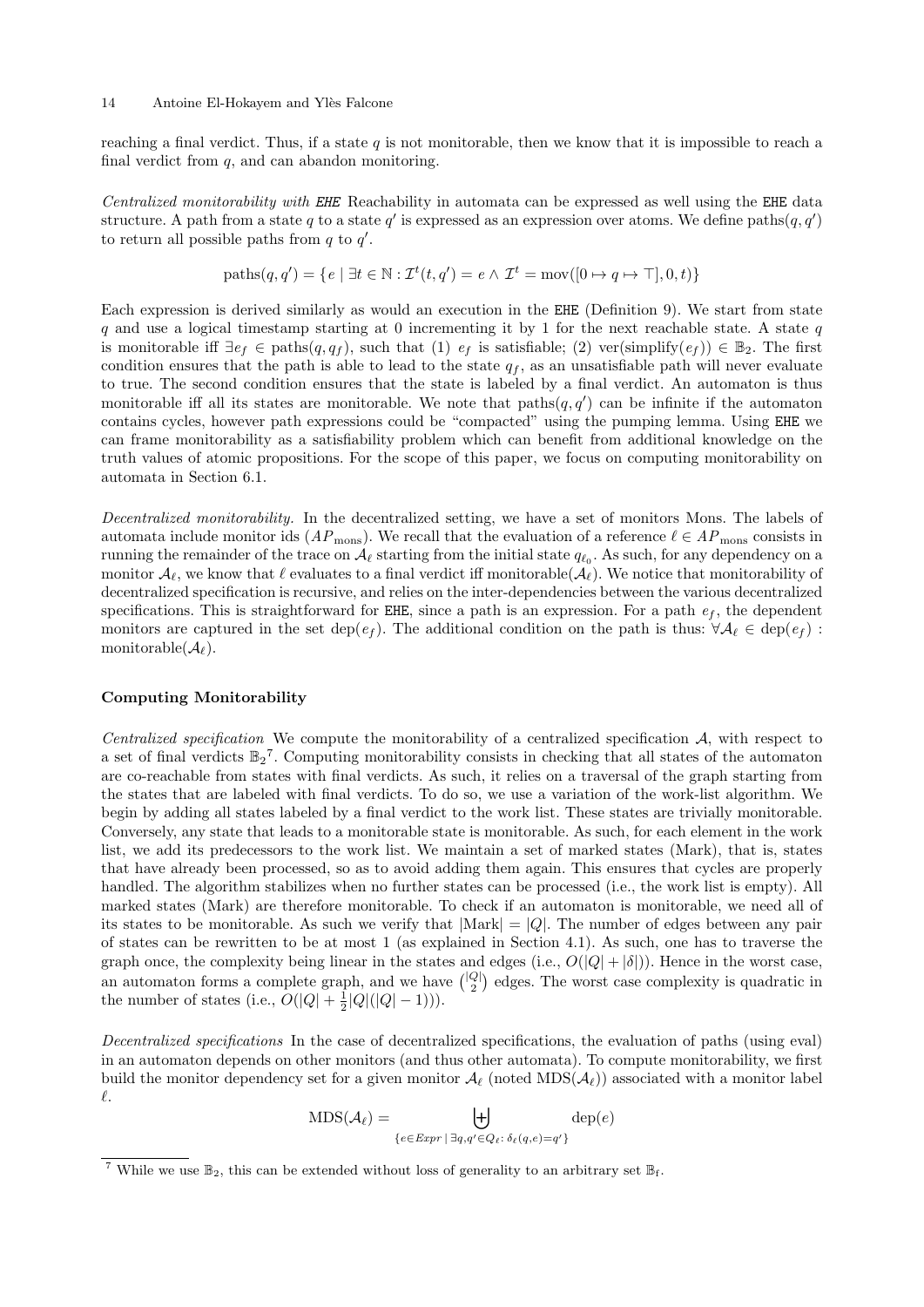The monitor dependency list for a monitor contains all the references to other monitors across all paths in the given automaton  $(\mathcal{A}_{\ell})$ , by examining all the transitions. It can be obtained by a simple traversal of the automaton.

Second, we construct the monitor dependency graph (MDG), which describes the dependencies between monitors. The monitor dependency graph for a set of monitors Mons is noted MDG(Mons) =  $\langle$ Mons, DE $\rangle$ where DE is the set of edges which denotes the dependency edges between the monitors, defined as:  $DE =$  $\{\langle \mathcal{A}_{\ell}, \mathcal{A}_{\ell'}\rangle \in \text{Mons} \times \text{Mons} \mid \mathcal{A}_{\ell'} \in \text{MDS}(\mathcal{A}_{\ell})\}.$  A monitor  $\mathcal{A}_{m_i}$  depends on another monitor  $\mathcal{A}_{m_j}$  iff  $m_j$ appears in the expressions on the transitions of  $\mathcal{A}_{m_i}$ . For a decentralized specification to be monitorable, the two following conditions must hold: MDG(Mons) has no cycles; and  $\forall \ell \in \text{Mons} : \text{CAMointorable}(\mathcal{A}_{\ell}).$  The first condition ensures that no cyclical dependency exists between monitors. The second condition ensures that all monitors are individually monitorable. We note, that both conditions are decidable. Furthermore, detecting cycles in a graph can be done in linear time with respect to the sum of nodes and edges, by doing a depth-first traversal with back-edge detection, or by finding strongly connected components [\[40\]](#page-31-15). Thus in worst case, it is quadratic in |Mons|. Monitorability is therefore quadratic in the number of monitors and states in the largest automaton.

### <span id="page-14-1"></span>6.2 Compatibility

A key advantage of decentralized specifications is the ability to associate monitors to components. This allows us to associate the monitor network with the actual system architecture constraints.

The monitor network is a graph  $N = \langle Mons, E \rangle$ , where Mons is the set of monitors, and E representing the communication edges between monitors. The monitor network is typically generated by a monitoring algorithm during its setup phase (See Section [7.2\)](#page-17-0). For example, N could be obtained using the construction MDG(Mons) presented in Section [6.1.](#page-13-0) The system is represented as another graph  $S = \langle C, E' \rangle$ , where C is the set of components, and  $E'$  is the set of communication channels between components.

Defining compatibility. We now consider checking for *compatibility*. Compatibility denotes whether a monitoring network can be actually deployed on the system. That is, it ensures that communication between monitors is possible when those are deployed on the components. We first consider the reachability in both the system and monitor graphs as the relations reach<sub>S</sub> :  $C \to 2^C$ , and reach<sub>M</sub> : Mons  $\to 2^{Mons}$ , respectively. Second, we recall that a monitor may depend on other monitors and also on observations local to a component. If a monitor depends on local observations, then it provides us with constraints on where it should be placed. We identify those constraints using the partial function cdep : Mons  $\rightarrow \mathcal{C}$ . We can now formally define compatibility. Compatibility is the problem of deciding whether or not there exists a compatible assignment.

<span id="page-14-0"></span>**Definition 13 (Compatible assignment).** A compatible assignment is a function compat : Mons  $\rightarrow$  C that assigns monitors to components while preserving the following properties:

- 1.  $\forall m_1, m_2 \in \text{Mons} : m_2 \in \text{reach}_M(m_1) \implies \text{compact}(m_2) \in \text{reach}_S(\text{compact}(m_1));$
- 2.  $\forall m \in \text{dom}(\text{cdep}) : \text{cdep}(m) = \text{compact}(m)$ .

The first proposition ensures that reachability is preserved. That is, it ensures that if a monitor  $m_1$  communicates with another monitor  $m_2$  (i.e.  $m_2 \in \text{reach}_M(m_1)$ ), then  $m_2$  must be placed on a component reachable from where  $m_1$  is placed (i.e. compat $(m_2) \in \text{reach}_S(\text{compact}(m_1))$ ). The second proposition ensures that dependencies on local observations are preserved. That is, if a monitor m depends on local observations from a component  $c \in \mathcal{C}$  (i.e.  $\text{cdep}(m) = c$ ), then m must be placed on c (i.e.  $\text{cdep}(m) = \text{compact}(m)$ ).

Computing compatibility. We next consider the problem of finding a compatible assignment of monitors to components. Algorithm [1](#page-16-0) finds a compatible assignment for a given monitor network ( $\langle$ Mons, E $\rangle$ ), system  $(\langle C, E' \rangle)$ , and an initial assignment of monitors to components (cdep). The algorithm can be broken into three procedures: procedure VERIFYCOMPATIBLE verifies that a (partial) assignment of monitors to components is compatible, procedure compatibleProc takes as input a set of monitors that need to be assigned and explores the search space (by iterating over components), and finally, procedure COMPATIBLE performs necessary pre-computation of reachability, verifies that the constraint is first compatible, and starts the search.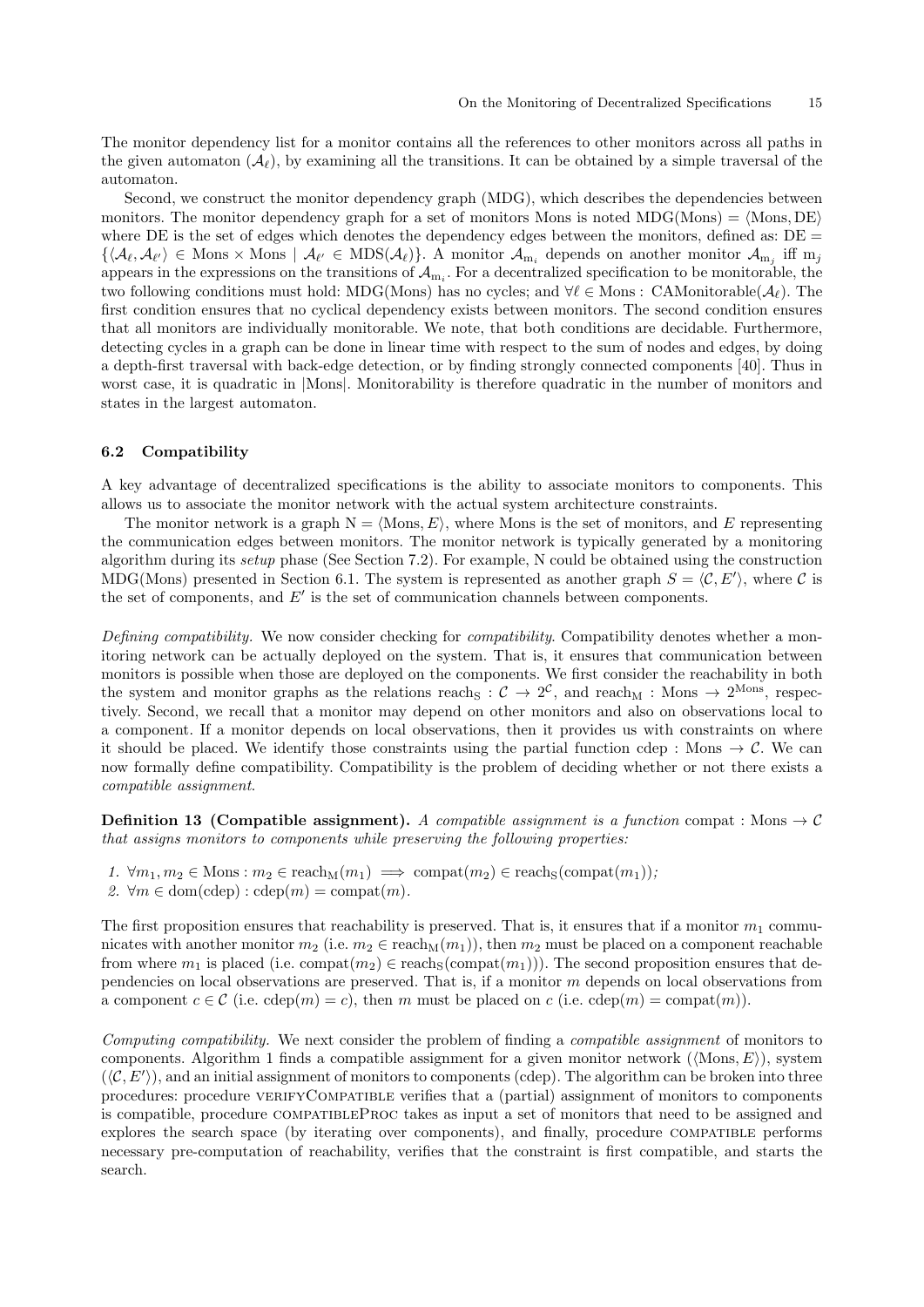<span id="page-15-4"></span><span id="page-15-1"></span>

<span id="page-15-5"></span><span id="page-15-3"></span><span id="page-15-2"></span>Fig. 5: Example Compatibility

We verify that an assignment of monitors to components (s : Mons  $\rightarrow$  C) is compatible using algorithm VERIFYCOMPATIBLE (Lines 1-8). We consider each assigned monitor ( $m \in \text{dom(s)}$ ). Then, we constrain the set of reachable monitors from m to those which have been assigned a component  $(M' = \text{reach}_M(m) \cap$ dom(s)). Using M', we construct a new set of components using s (i.e.,  $C' = \{s(m') \in C \mid m' \in M'\}$ ). Set  $C'$  represents the components on which reachable monitors have been placed. Finally, we verify that the components in the set C' are reachable from where we placed m (i.e.,  $C' \subseteq \text{reach}_S(s(m))$ ). If that is not the case, then the assignment is not compatible (Line 4). To iterate over all the search space, that is, all possible assignments of monitors to components, procedure COMPATIBLEPROC (Lines 9-24) considers a set of monitors to assign (M), selects a monitor  $m \in M$  (Line 13), and iterates over all possible components, verifying that the assignment is compatible (Lines 14-22). If the assignment is compatible, it iterates over the remainder of the monitors (i.e.,  $M \setminus \{m\}$ ), until it is empty (Line 16). If the assignment is not compatible, it discards it and proceeds with another component. For each monitor we seek to find at least one compatible assignment. One can see that the procedure eventually halts (as we exhaust all the monitors to assign), and is affected exponentially based on the number of monitors to assign  $|\text{Mons} \setminus \text{dom}(\text{cdep})|$  (Line 31) with a branching factor determined by the possible values to assign  $(|\mathcal{C}|, \text{Line } 14)$ . It is important to note that the number of monitors to assign is in practice particularly small. The number of monitors to assign includes monitors that depend only on other monitors and not local observations from components, as the dependency on local observations requires that a monitor be placed on a given component (that is, it will be in dom(cdep)).

Example 12 (Compatibility). Figure [5](#page-15-1) presents a simple monitor network of 3 monitors, and a system graph of 4 components. We consider the following constraint: cdep =  $[m_0 \mapsto c_0, m_2 \mapsto c_2]$ . For compatibility, we must first verify that cdep is indeed a compatible (partial) assignment, then consider placing  $m_1$  on any of the components (i.e., both properties of Definition [13\)](#page-14-0). Procedure compatible computes the set of reachable nodes for both the monitor network and the system. They are presented in Figure [5c](#page-15-2) and Figure [5d,](#page-15-3) respectively. We then proceed with line 28 to verify the constraint (cdep) using procedure VERIFYCOMPATIBLE. We consider both  $m_0$  and  $m_2$ . For  $m_0$  (resp.  $m_2$ ) we generate the set (Line 3)  $\{c_0\}$  (resp.  $\{c_2\}$ ), and verify that it is indeed a subset of reach $S(c_0)$  (resp. reach $S(c_2)$ ). This ensures that the constraint is compatible. We then proceed to place  $m_1$  by calling COMPATIBLEPROC(cdep,  $\{m_1\}$ ,  $\{c_0, c_1, c_2, c_3\}$ , reach<sub>M</sub>, reach<sub>S</sub>). While procedure COMPATIBLEPROC will attempt all components, we will consider for the example placing  $m_1$  on c<sub>1</sub>. On line 15, the partial function s' will be cdep  $\dagger_2[m_1 \mapsto c_1]$ . We now call VERIFYCOMPATIBLE to verify s'. We consider both  $m_0$ ,  $m_1$ , and  $m_2$ . For  $m_0$  (resp.  $m_1$ ,  $m_2$ ) we generate the set  $\{c_0, c_1\}$  (resp.  $\{c_1\}$ ,  $\{c_2, c_1\}$ ). We notice that for  $m_0$ ,  $\{c_0, c_1\}$  is indeed a subset of reach<sub>S</sub>(c<sub>0</sub>). This means that  $m_0$  is able to communicate with  $m_1$ . However, it is not the case for  $m_2$ , the set  $\{c_2, c_1\}$  is not a subset of reach  $(c_2) = \{c_2, c_3\}$ . The monitor  $m_2$  will not be able to communicate with  $m_1$  if  $m_1$  is placed on  $c_1$ . Therefore, assigning  $m_1$  to  $c_1$  is incompatible. Example of compatible assignments for  $m_1$  are  $c_2$  and  $c_3$  as both of those components are reachable from  $c_2$ . Procedure COMPATIBLEPROC continues by checking other components, and upon reaching  $c_2$  or  $c_3$  stops and returns that there is at least one compatible assignment. Therefore, the monitor network (Figure [5a\)](#page-15-4) is compatible with the system (Figure [5b\)](#page-15-5).

# <span id="page-15-0"></span>7 Analysis

We compare decentralized monitoring algorithms in terms of computation, communication and memory overhead. We first consider the parameters and the cost for the basic functions of the EHE. Then, we adapt the existing algorithms to use EHE and analyze their behavior. We use  $s_e$  to denote the size necessary to encode an element of the set E. For example,  $s_{AP}$  is the size needed to encode an element of set AP.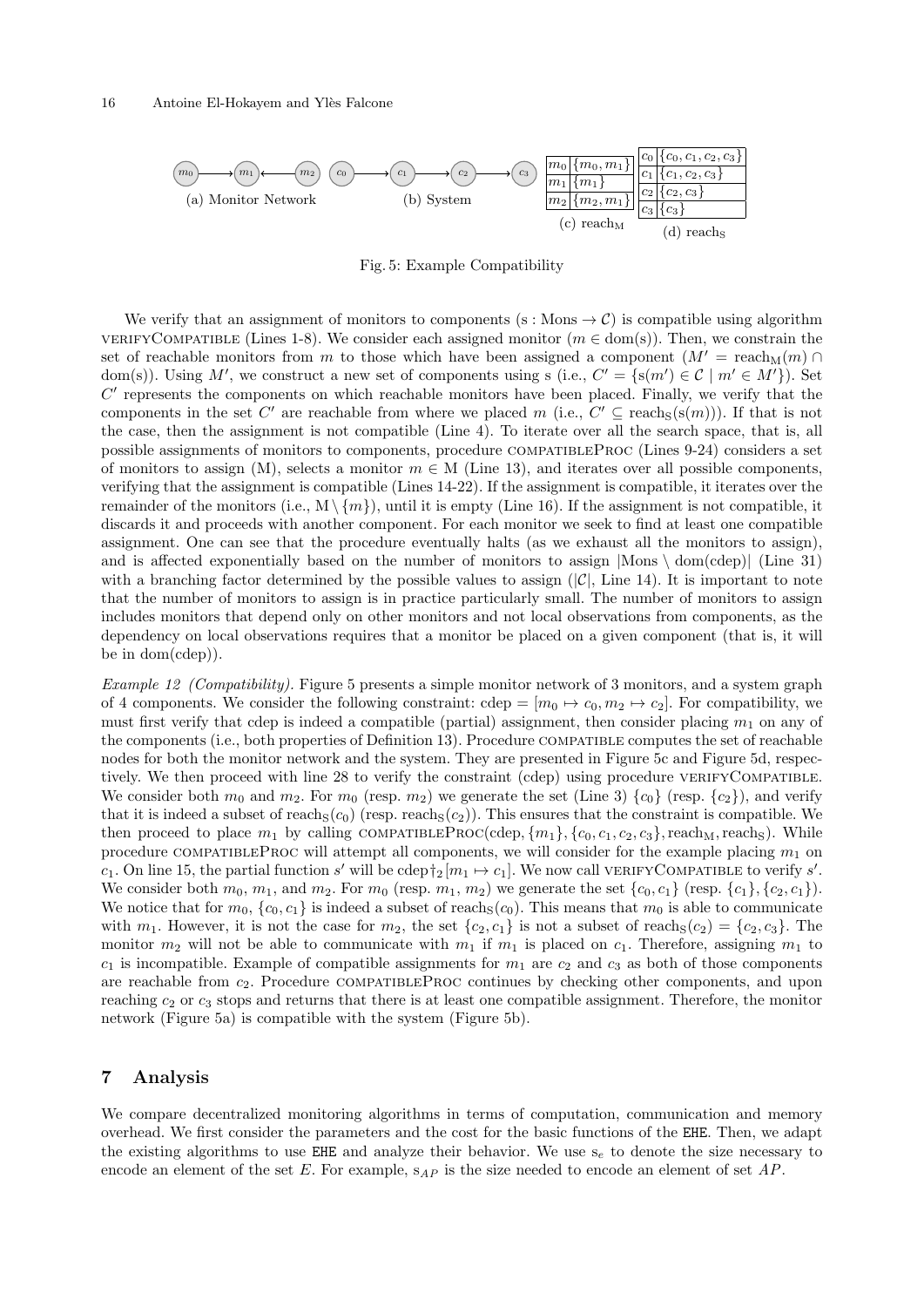|     | 1: <b>procedure</b> VERIFYCOMPATIBLE(s, reach <sub>M</sub> , reach <sub>S</sub> )                      | $\triangleright$ Verify the assignment s                              |
|-----|--------------------------------------------------------------------------------------------------------|-----------------------------------------------------------------------|
| 2:  | for each $m \in \text{dom(s)}$ do                                                                      | $\triangleright$ Consider only assigned monitors                      |
| 3:  | if $\{s(m') \mid m' \in (reach_M(m) \cap dom(s))\}$ $\not\subseteq$ reach <sub>S</sub> $(s(m))$ then   | $\triangleright$ Check reachability                                   |
| 4:  | return <i>false</i>                                                                                    |                                                                       |
| 5:  | end if                                                                                                 |                                                                       |
| 6:  | end for                                                                                                |                                                                       |
| 7:  | return true                                                                                            |                                                                       |
|     | 8: end procedure                                                                                       |                                                                       |
|     | 9: procedure COMPATIBLEPROC(s, M, C, reach <sub>M</sub> , reach <sub>S</sub> )                         | $\triangleright$ Explore assignments                                  |
| 10: | if $M = \emptyset$ then                                                                                | $\triangleright$ No monitors left to assign                           |
| 11: | return $\langle true, s \rangle$                                                                       | $\triangleright$ Successfully assigned all monitors                   |
| 12: | end if                                                                                                 |                                                                       |
| 13: | $m \leftarrow \text{pick}(M)$                                                                          | $\triangleright$ Pick a monitor from those left to assign             |
| 14: | for each $c \in C$ do                                                                                  | $\triangleright$ Explore assigning monitor to all possible components |
| 15: | $s' \leftarrow s \dagger_2 [m \mapsto c]$                                                              | $\triangleright$ Add assignment to the existing solution              |
| 16: | <b>if</b> VERIFYCOMPATIBLE( $s'$ , reach <sub>M</sub> , reach <sub>S</sub> ) then                      | $\triangleright$ Is it compatible?                                    |
| 17: | $\langle res, sol \rangle \leftarrow \text{COMPATHLEProc}(s', M \setminus \{m\}, C, reach_M, reach_S)$ | $\triangleright$ Recurse on the rest                                  |
| 18: | if res then                                                                                            | $\triangleright$ Found a compatible assignment for all the rest of M  |
| 19: | return $\langle res,sol \rangle$                                                                       |                                                                       |
| 20: | end if                                                                                                 |                                                                       |
| 21: | end if                                                                                                 |                                                                       |
| 22: | end for                                                                                                |                                                                       |
| 23: | return $\langle false, [] \rangle$                                                                     | $\triangleright$ No compatible assignment found                       |
|     | 24: end procedure                                                                                      |                                                                       |
|     | 25: procedure COMPATIBLE( $\langle$ Mons, E $\rangle$ , $\langle C, E' \rangle$ , cdep)                |                                                                       |
| 26: | $reach_M \leftarrow \text{COMPUTEREACH}(\langle \text{Mons}, E \rangle)$                               | $\triangleright$ Precompute reachability                              |
| 27: | reachs $\leftarrow$ COMPUTEREACH $(\langle \mathcal{C}, E' \rangle)$                                   |                                                                       |
| 28: | if $\neg$ VERIFYCOMPATIBLE(cdep, reach <sub>M</sub> , reach <sub>S</sub> ) then                        | $\triangleright$ Check constraint first                               |
| 29: | return $\langle false,    \rangle$                                                                     | $\triangleright$ Constraint not satisfied                             |
| 30: | end if                                                                                                 |                                                                       |
| 31: | <b>return</b> COMPATIBLEPROC(cdep, Mons \ dom(cdep), $C$ , reach <sub>M</sub> , reach <sub>S</sub> )   | $\triangleright$ Begin exploring                                      |
|     | 32: end procedure                                                                                      |                                                                       |

### <span id="page-16-0"></span>Algorithm 1 Computing Compatibility

### <span id="page-16-1"></span>7.1 Data Structure Costs

We consider the cost of using a memory or an EHE. To do so, we first address the cost to store partial functions and merge them.

Storing partial functions. Since memory and EHE are partial functions, to assess their required memory storage and iterations, we consider only the elements defined in the function. The size of a partial function  $f$ , denoted  $|f|$ , is the size to encode all  $x = f(x)$  mappings. We recall that  $|\text{dom}(f)|$  the number of entries in f. The size of each mapping  $x = f(x)$  is the sum of the sizes  $|x| + |f(x)|$ . Therefore  $|f| = \sum_{x \in \text{dom}(f)} |x| + |f(x)|$ .

Merging. Merging two memories or two EHEs is linear in the size of both structures in both time and space. In fact, to construct f  $\dagger_{op} g$ , we first iterate over each  $x \in dom(f)$ , check whether  $x \in dom(g)$ , and if so assign op( $f(x), g(x)$ ), otherwise assign  $f(x)$ . Finally we assign  $g(x)$  to any  $x \in \text{dom}(g) \cap \overline{\text{dom}(f)}$ . This results in  $|\text{dom}(f\uparrow_{\text{op}} g)| = |\text{dom}(f) \cup \text{dom}(g)|$  which is at most  $|\text{dom}(f)| + |\text{dom}(g)|$ .

Information delay. An EHE associates an expression with a state for any given timestamp. When an expression e associated with a state  $q_{kn}$  for some timestamp  $t_{kn}$  is evaluated to  $\top$ , we know that the automaton is in  $q_{kn}$  at  $t_{kn}$ . We call  $q_{kn}$  a 'known' (or stable) state. Since we know the automaton is in  $q_{kn}$ , prior information is no longer necessary, therefore it is possible to discard all entries in  $\mathcal I$  with  $t < t_{\rm kn}$ . We parametrize the number of timestamps needed to reach a new known state from an existing known state as the information delay  $\delta_t$ . This can be seen as a garbage collection strategy [\[44,](#page-31-16)[39\]](#page-31-8) for the memory and EHE.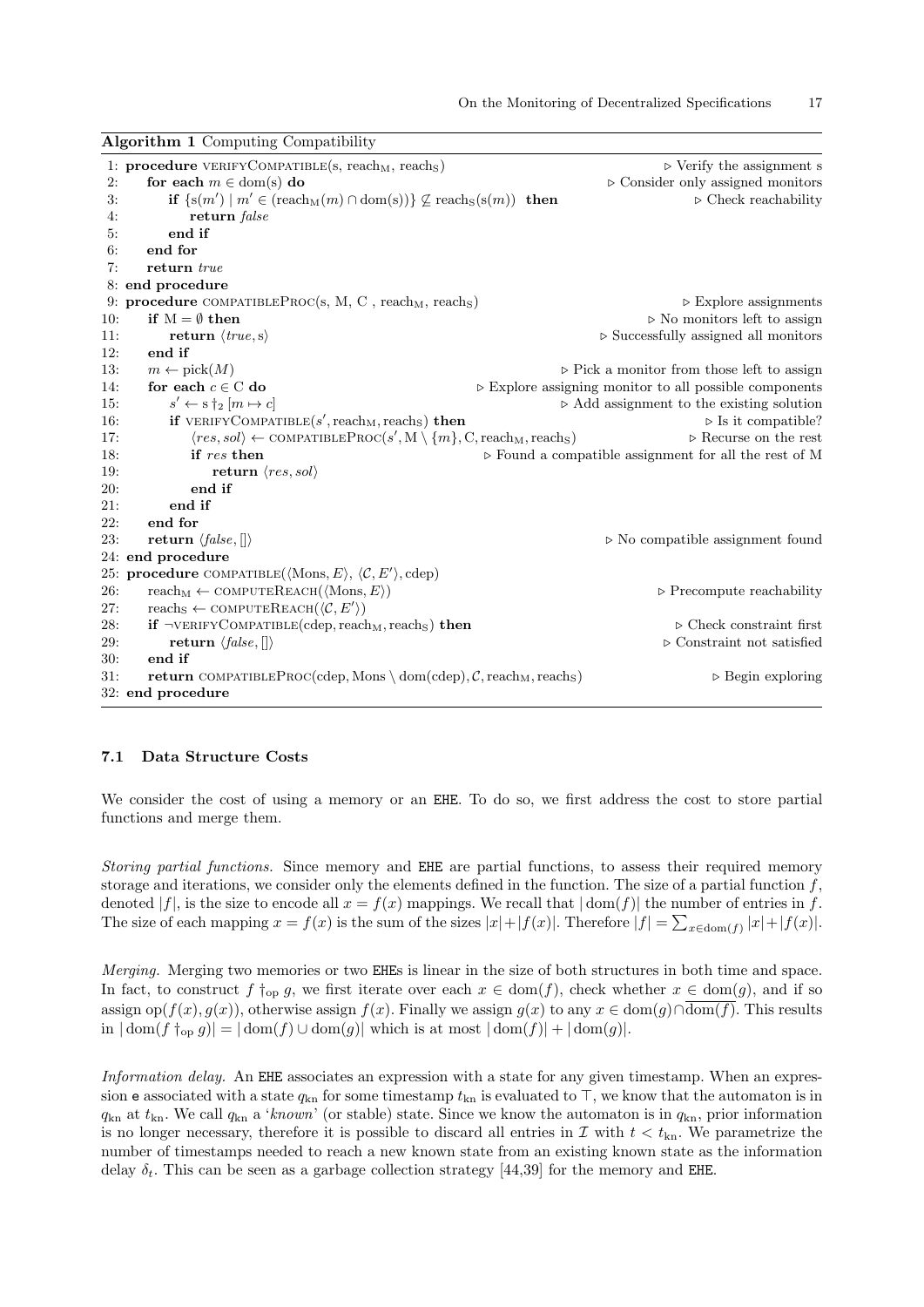### 18 Antoine El-Hokayem and Ylès Falcone

EHE encoding. For the EHE data structure, we consider in three functions: mov, eval, and sel<sup>[8](#page-17-1)</sup> (see Section [4.2\)](#page-7-0). Function mov depends on the topology of the automaton. We quantify it using the maximum size of the expression that labels a transition in a normalized automaton (see Remark [1\)](#page-6-5)  $L$ , and the number of states in the automaton  $|Q|$ ). From a known state each application of mov considers all possible transitions and states that can be respectively taken and reached, for each outbound transition, the label itself is added. Therefore, the rule is expanded by L per outbound state for each move beyond  $t_{kn}$ . For each timestamp, we need for each state an expression. The maximum size of the EHE is therefore:

$$
|\mathcal{I}^{\delta_t}| = \delta_t \times |Q| \times \sum_1^{\delta_t} L = \delta_t^2 \times |Q| \times L.
$$

For a given expression e, we use  $|e|$  to denote the size of e, i.e., the number of atoms in e. Given a memory M, the complexity of function eval( $e, M$ ) is the cost of simplify(rw( $e, M$ )). Function rw( $e, M$ ) looks up each atom in e in M and attempts to replace it by its truth-value. The cost of a memory lookup is  $\Theta(1)$ , and the replacement is linear in the number of atoms in e. It effectively takes one pass to syntactically replace all atoms by their values, therefore the cost of rw is  $\Theta(|e|)$ . However, applying the function simplify() requires solving the Minimum Equivalent Expression problem which is  $\Sigma_2^p$ -complete [\[10\]](#page-30-13), it is exponential in the size of the expression, making it the most costly function.  $|e|$  is bounded by  $\delta_t L$ . Function sel() requires evaluating every expression in the EHE. For each timestamp we need at most |Q| expressions, and the number of timestamps is bounded by  $\delta_t$ .

Memory. The memory required to store  $M$  depends on the trace, namely the amount of observations per component. Recall that once a state is known, observations can be removed, the number of timestamps is bounded by  $\delta_t$ . The size of the memory is then:

$$
\sum_{t=i}^{i+\delta_t} |\text{tr}(c,t)| \times (\mathbf{s}_{\mathbb{N}} \times \mathbf{s}_{AP} \times \mathbf{s}_{\mathbb{B}_2}).
$$

### <span id="page-17-0"></span>7.2 Analyzing Existing Algorithms

We now shift the focus to the algorithms and their usage of the data structures. We begin by presenting an overview of the abstract phases performed by decentralized monitoring algorithms. We then elaborate on our approach to model their behavior. Finally, we present the analysis for each of the algorithms adapted from [\[12\]](#page-30-4).

Overview. A decentralized monitoring algorithm consists of two steps: setting up the monitoring network, and monitoring. In the first step, an algorithm initializes the monitors, defines their connections, and attaches them to the components. We represent the connections between the various monitors using a directed graph  $\langle$ Mons, E $\rangle$  where  $E = 2^{\text{Mons} \times \text{Mons}}$  defines the edges describing the sender-receiver relationship between monitors. For example, the network  $\langle \{m_0, m_1\}, \{\langle m_1, m_0\rangle\} \rangle$  describes a network consisting of two monitors  $m_0$  and  $m_1$  where  $m_1$  sends information to  $m_0$ . In the second step, an algorithm proceeds with monitoring, wherein each monitor processes observations and communicates with other monitors.

We consider the existing three algorithms: Orchestration, Migration and Choreography [\[12\]](#page-30-4) adapted to use EHE. We note that these algorithms operate over a global clock, therefore the sequence of steps can be directly mapped to the timestamp. We choose an appropriate encoding of Atoms to consist of a timestamp and the atomic proposition  $(A \text{to} \mathbb{R} \times AP)$ . These algorithms are originally presented using an LTL specification instead of automata, however, it is possible to obtain an equivalent Moore automaton as described in [\[7\]](#page-30-6).

Approach. A decentralized monitoring algorithm consists of one or more monitors that use the EHE and memory data structures to encode, store, and share information. By studying  $\delta_t$ , we derive the size of the EHE and the memory a monitor would use (see Section [7.1\)](#page-16-1) . Knowing the sizes, we determine the computation overhead of a monitor, since we know the bound on the number of simplifications a monitor needs to make  $(\delta_t|Q|)$ , and we know the bounds on the size of the expression to simplify  $(\delta_t L)$ . Once the cost per monitor is established, the total cost for the algorithm can be determined by aggregating the costs per monitors. This can be done by summing to compute total cost or by taking the maximum cost in the case of concurrency following the Bulk Synchronous Parallel (BSP) [\[43\]](#page-31-17) approach.

<span id="page-17-1"></span> $8$  verAt is simply a sel followed by a  $O(1)$  lookup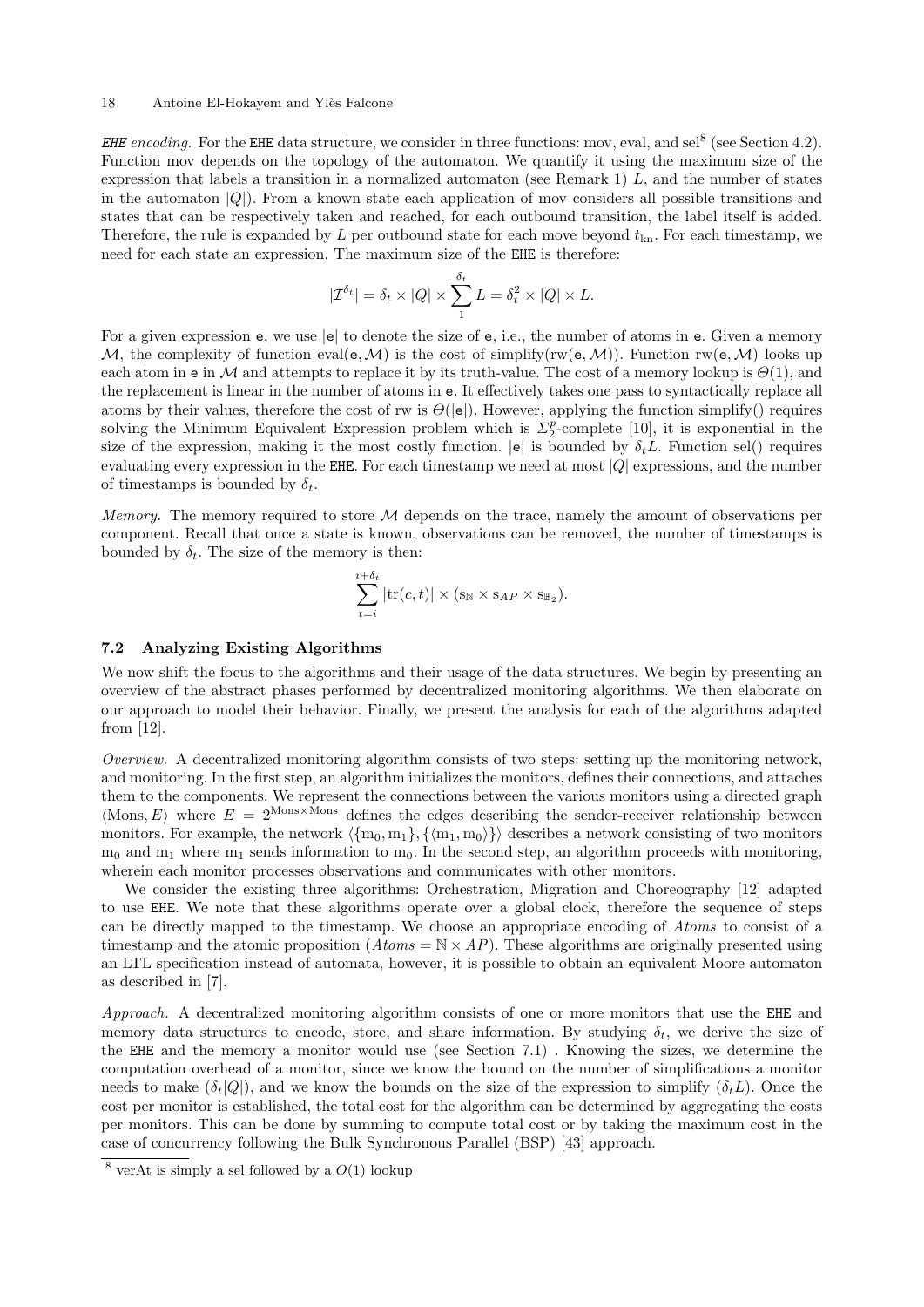Orchestration. The orchestration algorithm (Orch) consists in setting up a main monitor which will be in charge of monitoring the entire specification. However since that monitor cannot access all observations on all components, orchestration introduces one monitor per component to forward the observations to the main monitor. Therefore, for our setup, we consider the case of a main monitor  $m_0$  placed on component  $c_0$  which monitors the specification and  $|\mathcal{C}| - 1$  forwarding monitors that only send observations to m<sub>0</sub> (labeled  $m_k$  with  $k \in [1, |\mathcal{C}|]$ ). We consider that the reception of a message takes at most d rounds. The information delay  $\delta_t$  is then constant,  $\delta_t = d$ . The number of messages sent at each round is  $|\mathcal{C}| - 1$ , i.e., the number of forwarding monitors sending their observations. The size of a message is linear in the number of observations for the component, for a forwarding monitor labeled with  $m_k$ , the size of the message is  $|\text{tr}(t, c_k)| \times (\mathbf{s_N} \times \mathbf{s}_{AP} \times \mathbf{s}_{\mathbb{B}_2}).$ 

*Migration.* The migration algorithm (Migr) initially consists in rewriting a formula and migrating from one or more component to other components to fill in missing observations. We call the monitor rewriting the formula the active monitor. Our EHE encoding guarantees that two monitors receiving the same information are in the same state. Therefore, monitoring with Migration amounts to rewriting the EHE and migrating it across components. Since all monitors can send the EHE to any other monitor, the monitor network is a strongly-connected graph. In Migr, the delay depends on the choice of function choose, which determines which component to migrate to next upon evaluation. By using a simple function choose, which causes a migration to the component with the atom with the smallest timestamp, it is possible to view the worst case as an expression where for each timestamp we depend on information from all components, therefore  $|\mathcal{C}| - 1$ rounds are necessary to get all the information for a timestamp ( $\delta_t = |\mathcal{C}| - 1$ ). We parametrize Migration by the number of active monitors at a timestamp  $m$ . The presented function choose in [\[12\]](#page-30-4), selects at most one other component to migrate to. Therefore, after the initial choice of  $m$ , subsequent rounds can have at most m active monitors.

We illustrate Migr in Algorithm [2.](#page-19-0) The state of a migration monitor consists of a variable isActive that determines whether or not the monitor is active, and  $\mathcal I$  that is an EHE encoding the same automaton shared by all monitors. At each round the monitor receives a timestamp  $t$  and a set of observations  $o$ . Line 2 displays the memory update with observations for that round. Lines 3 to 10 describe the reception of EHEs from other monitors. Upon receiving an EHE, the monitor state is set to active (Line 7). An active monitor will then update its EHE by first ensuring that it is expanded to the current timestamp using mov (Line 11), then rewriting and evaluating each entry (Lines 12-17). The number of entries in the EHE depends on  $\delta_t$ . If any of the entries is evaluated to a final verdict (Line 14), then the verdict is found and we terminate. While the verdict is not found, the migration algorithm first removes all unnecessary entries in the EHE (Line 18). Unnecessary entries are entries for which the state is known, the last known state is only kept, all previous timestamps are removed. After removing unnecessary entries, we determine a new monitor to continue monitoring using the function choose (Lines 19-22). The initial choice of active monitors is bounded by  $m \leq |\mathcal{C}|$ . Since at most  $m-1$  other monitors can be running, there can be  $(m-1)$  merges. The size of the resulting EHE is  $m \times |\mathcal{I}_t^{\delta}| = m(|\mathcal{C}|-1)^2 |Q|L$ . In the worst case, the upper bound on the size of EHE is  $(|\mathcal{C}| - 1)^3 |Q|$ . The number of messages is bounded by the number of active monitors m. The size of each message is however the size of the EHE, since Migr requires the entire EHE to be sent.

Choreography. Choreography (Chor) presented in [\[12,](#page-30-4)[8\]](#page-30-2) splits the initial LTL formula into subformulas and delegates each subformula to a component. Thus Chor can illustrate how it is possible to monitor decentralized specifications. Once the subformulas are determined by splitting the main formula <sup>[9](#page-18-0)</sup>, we adapt the algorithm to generate an automaton per subformula to monitor it. To account for the verdicts from other monitors, the set of possible atoms is extended to include the verdict of a monitor identified by its id. Therefore,  $Atoms = (\mathbb{N} \times AP) \cup (rm Monis \times \mathbb{N})$ . Monitoring is done by replacing the subformula by the id of the monitor associated with it. Therefore, monitors are organized in a tree, the leafs consisting of monitors without any dependencies, and dependencies building up throughout the tree to reach the main monitor that outputs the verdict. Since each monitor is in charge of evaluating a subformula, the monitors communicate the evaluation of the formula as a verdict  $\mathbb{B}_2$  when it is resolved. Furthermore, monitors may instruct other monitors to stop monitoring as they are no longer necessary. The two messages are referred to as msg<sub>ver</sub> and msg<sub>kill</sub>, respectively. For each monitor labeled  $\ell \in AP_{\text{mons}}$  we determine the set  $coref_{\ell} \in 2^{AP_{\text{mons}}}$  which contains the labels of monitors that send their verdicts to monitor  $\mathcal{A}_{\ell}$ . The information delay for a monitor

<span id="page-18-0"></span><sup>9</sup> Details of the generation is provided in Appendix [E.](#page-36-0)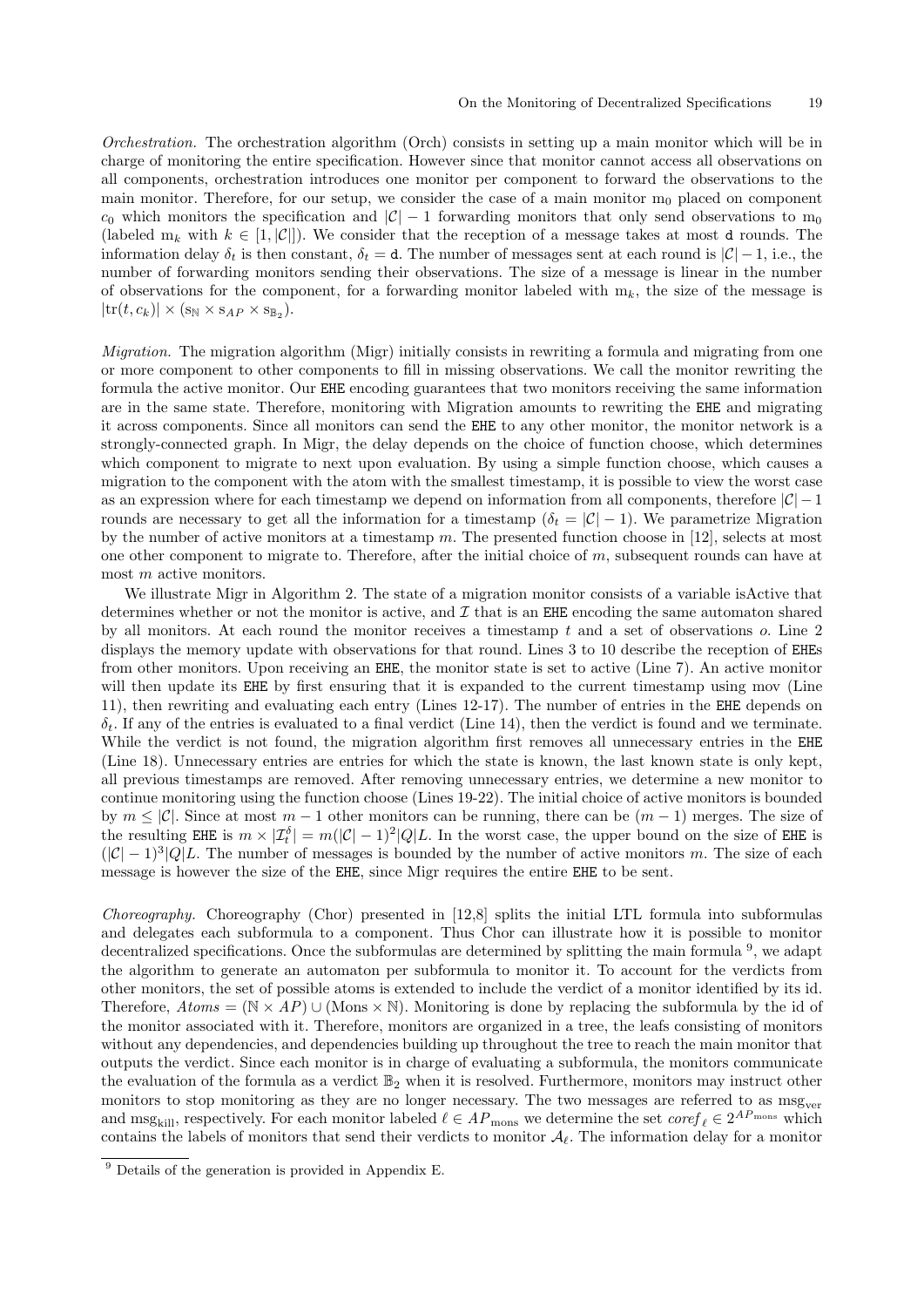<span id="page-19-0"></span>Algorithm 2 Migration

|     | 1: <b>procedure</b> MIGRATION $(t, o)$                                                            |                                                                            |
|-----|---------------------------------------------------------------------------------------------------|----------------------------------------------------------------------------|
| 2:  | $\mathcal{M} \leftarrow \mathcal{M} \dagger_2 \text{ memc}(o, \text{ts}_t)$                       | $\triangleright$ Add observations to memory                                |
| 3:  | while Received $\mathcal{I}'$ do                                                                  | $\triangleright$ Received an EHE from another monitor                      |
| 4:  | if is Active then                                                                                 | $\triangleright$ If the monitor is active, the monitor EHE has information |
| 5:  | $\mathcal{I} \leftarrow \mathcal{I} \dagger_{\vee} \mathcal{I}'$                                  | $\triangleright$ Merge information with existing information               |
| 6:  | else                                                                                              |                                                                            |
| 7:  | $\mathcal{I} \leftarrow \mathcal{I}'$ ; is Active $\leftarrow \top$                               | $\triangleright$ Monitor becomes active after it receives an EHE           |
| 8:  | end if                                                                                            |                                                                            |
| 9:  | end while                                                                                         |                                                                            |
| 10: | if <i>is Active</i> then                                                                          |                                                                            |
| 11: | $t' \leftarrow \text{getEnd}(\mathcal{I}); \mathcal{I} \leftarrow \text{mov}(\mathcal{I}, t', t)$ | $\triangleright$ Build EHE up to current timestamp                         |
| 12: | for each $t_v \in \text{dom}(\mathcal{I})$ do                                                     | $\triangleright$ Go through all EHE timestamps                             |
| 13: | $v \leftarrow \text{verAt}(\mathcal{I}, \mathcal{M}, t_v)$                                        | $\triangleright$ Evaluate the entries associated with timestamp $t_v$      |
| 14: | if $v \in \mathbb{B}_2$ then                                                                      | $\triangleright$ Found a final verdict                                     |
| 15: | Report $v$ and terminate                                                                          |                                                                            |
| 16: | end if                                                                                            |                                                                            |
| 17: | end for                                                                                           |                                                                            |
| 18: | $\mathcal{I} \leftarrow \text{dropResolved}(\mathcal{I})$                                         | $\triangleright$ Purge EHE of non-needed entries                           |
| 19: | $c_k \leftarrow \text{choose}(\mathcal{I})$                                                       | $\triangleright$ Determine the next component                              |
| 20: | if $c_k \neq c$ then                                                                              | $\triangleright$ Is the next component not local                           |
| 21: | isActive $\leftarrow \perp$ ; Send <i>I</i> to m <sub>k</sub>                                     | $\triangleright$ Send to relevant monitor, stop monitoring                 |
| 22: | end if                                                                                            |                                                                            |
| 23: | end if                                                                                            |                                                                            |
|     | 24: end procedure                                                                                 |                                                                            |

Table 3: Scalability of Existing Algorithms.

| Algorithm     | 0+                                                                 | $\left  \pm \mathrm{Msg} \right $  Msg |                       |
|---------------|--------------------------------------------------------------------|----------------------------------------|-----------------------|
| Orchestration | $\Theta(1)$                                                        | $\Theta( \mathcal{C} )$                | $\overline{O}(AP_c)$  |
| Migration     | $O( \mathcal{C} )$                                                 | O(m)                                   | $O(m \mathcal{C} ^2)$ |
|               | Choreography $ O(\text{depth}(\text{rt}) +  \text{tr} )$ $ O( E )$ |                                        | $\Theta(1)$           |

<span id="page-19-1"></span>is thus dependent on its depth in the network tree. The depth of a monitor labeled  $\ell$  that depends on the set of monitors  $\text{coref}_{\ell}$ , is computed recursively as follows:

| $\operatorname{depth}(\ell) = \left\{ 1 + \max(\{\operatorname{depth}(\ell') \mid \ell' \in \operatorname{coref}_{\ell}\}) \text{ if monitorable}(\mathcal{A}_{\ell}) \wedge \operatorname{coref}_{\ell} \neq \emptyset, \right\}$ | if monitorable( $\mathcal{A}_{\ell}$ ) $\wedge$ coref <sub><math>\ell</math></sub> = $\emptyset$ , |
|------------------------------------------------------------------------------------------------------------------------------------------------------------------------------------------------------------------------------------|----------------------------------------------------------------------------------------------------|
| $\mathsf{I} \infty$                                                                                                                                                                                                                | otherwise.                                                                                         |

A monitor synthesized by a non-monitorable specification will never emit a verdict, therefore its depth is  $\infty$ . A leaf monitor has no dependencies, its depth is 1. Since the depth controls the information delay  $(\delta_t)$ , it is possible in the case of choreography to obtain a large EHE depending on the specification. In effect, the worst case the size of the EHE can be linear in the size of the trace  $\delta_t = |tr|$ , as it will be required to store the EHE until the end of the trace. As such properties of the specification such as monitorability (see Section [6.1\)](#page-12-2) impact greatly the delay, and thus performance. In terms of communication, the number of monitors generated determines the number of messages that are exchanged. By using the naive splitting function (presented in [\[12\]](#page-30-4)), the number of monitors depends on the size of the LTL formula. Therefore, we expect the number of messages to grow with the number of atomic propositions in the formula. By denoting  $|E|$  the number of edges between monitors, we can say that the number of messages is linear in  $|E|$ . The size of the messages is constant, it is the size needed to encode a timestamp, id and a verdict in the case of  $msg_{ver}$ , or only the size needed to encode an id in the case of  $msg_{kill}$ .

Discussion. We summarize the main parameters that affect the algorithms in Table [3.](#page-19-1) This comparison could serve as a guide to choose which algorithm to run based on the environment (architectures, networks etc). For example, on the one hand, if the network only tolerates short message sizes but can support a large number of messages, then Orch or Chor is preferred over Migr. On the other hand, if we have heterogeneous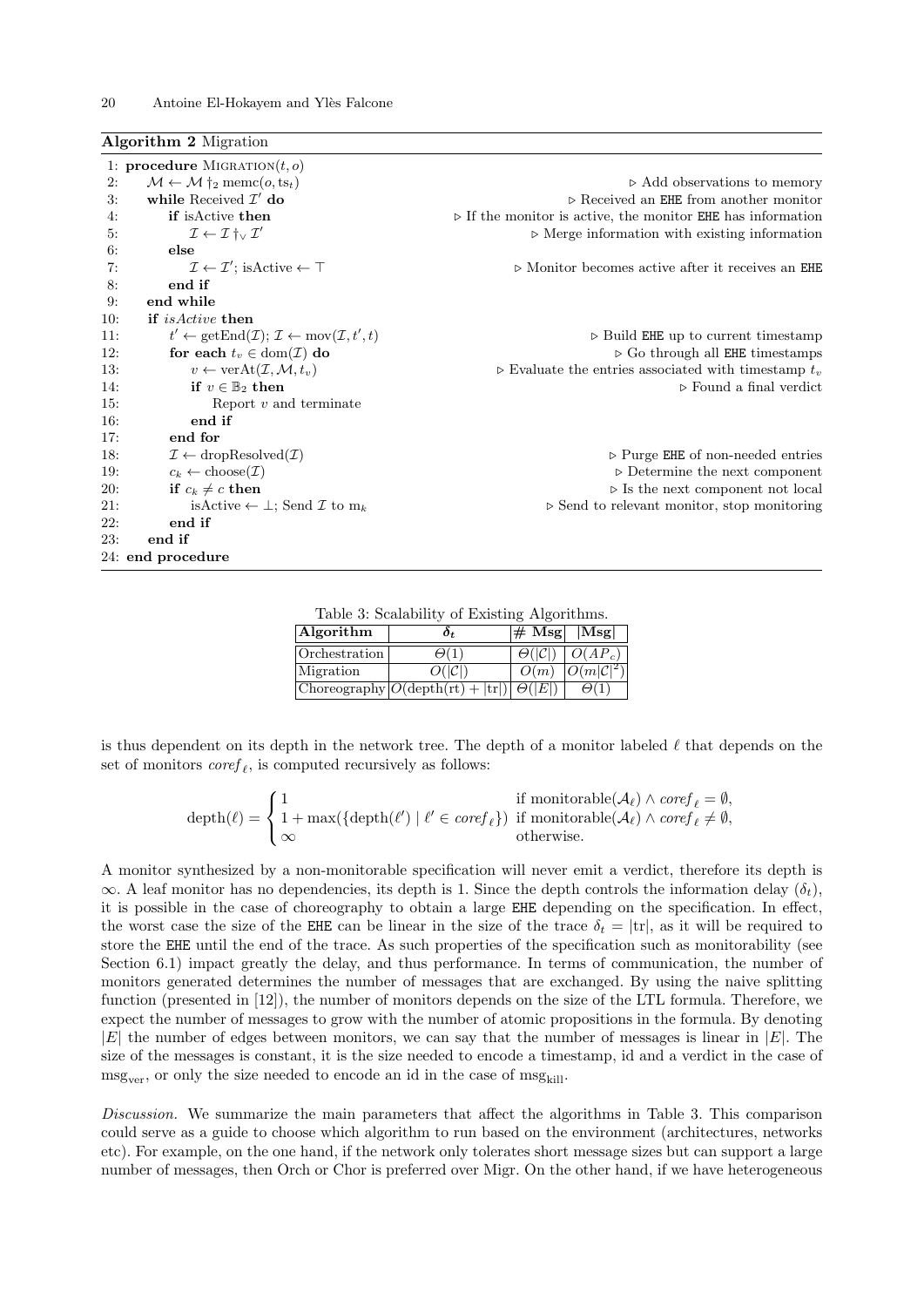nodes, as is the case in the client-server model, we might want to offload the computation to one major node, in this scenario Orch would be preferable as the forwarding monitor require no computation. This choice can be further impacted by the network topology. In a ring topology for instance, one might want to consider using Migration (with  $m = 1$ ), as using Orch might impose further delay in practice to relay all information, while in a star topology, using Orch might be preferable. In a more hierarchical network, Chor can adapt its monitor tree to the hierarchy of the network. Since we perform a worst-case analysis, we investigate the trends shown in Section [9](#page-21-1) by simulating the behavior of the algorithms on a benchmark consisting of randomly generated specifications and traces. Furthermore, we use a real example in Section [9.2](#page-25-0) to refine the comparison by looking at six different specifications.

# <span id="page-20-0"></span>8 The THEMIS Framework

THEMIS is a framework to facilitate the design, development, and analysis of decentralized monitoring algorithms; developed using Java and AspectJ [\[30\]](#page-31-18) (∼5700 LOC).[10](#page-20-1) It consists of a library and command-line tools. The library provides all necessary building blocks to develop, simulate, instrument, and execute decentralized monitoring algorithms. The command-line tools provide basic functionality to generate traces, execute a monitoring run and execute a full experiment (multiple parametrized runs).

The purpose of THEMIS is to minimize the effort required to design and assess decentralized monitoring algorithms. THEMIS provides an API for monitoring and necessary data structures to load, encode, store, exchange, and process observations, as well as manipulate specifications and traces. These basic building blocks can be reused or extended to modify existing algorithms or design new more intricate algorithms. To assess the behavior of an algorithm, THEMIS provides a base set of metrics (such as messages exchanged and their size, along with computations performed), but also allows for the definition of new metrics by using the API or by writing custom AspectJ instrumentation. These metrics can be used to assess existing algorithms as well as newly developed ones. Once algorithms and metrics are developed, it is possible to use existing tools to perform monitoring runs or full experiments. Experiments are used to define sets of parameters, traces and specifications. An experiment is effectively a folder containing all other necessary files. By bundling everything in one folder, it is possible to share and reproduce the experiment<sup>[11](#page-20-2)</sup>. After running a single run or an experiment, the metrics are stored in a database for postmortem analysis. These can be queried, merged or plotted easily using third-party tools. After completing the analysis, algorithms and metrics can be tuned so as to refine the design as necessary.

The THEMIS framework has been improved since [\[20](#page-30-8)[,21\]](#page-31-19) to support fully distributed and multi-threaded support for monitoring by adding the tool Node that acts as a runtime. One or more nodes can be deployed on a given platform. A node receives information (via commands) to deploy components, and monitors on the current platform. Each component contains one or multiple peripheries. A periphery is an input stream to the component, that generates observations. Peripheries follow a stream interface, and waits on a next() call to generate the next observations. Monitors are attached to components, and receive the observations that components receive. Thus, a node follows a publish subscribe model. Components can be seen as topics, where a monitor registers to a topic. Peripheries produce a stream of observations for components. Peripheries can include reading traces from files, over network sockets, or be generated in a stream. Nodes can communicate with other nodes in a distributed manner, through sockets. The implementation of a node defines the high level assumptions of monitoring, for example, our round-based monitoring approach is implemented as a node. For our implementation of a node, reading peripheries to generate component observations is done in parallel. Once all peripheries have executed their next() call to read the next events on the stream, the observations are aggregated in an event that is sent to monitors associated with the component. Monitors execute in parallel, once all monitors have completed for a given round, the next round begins. This behavior could be altered to ignore rounds, and simply monitor as soon as information is available by using a different node implementation. Measures have been updated to be thread-safe and work at the node-level.

Furthermore, the simplification logic (operation eval) for the data structure EHE has been greatly improved to call the simplifier less and be more aggressive with the simplifications. This yields on average, a much smaller EHE, more details are provided in Appendix [C.](#page-35-0)

<span id="page-20-1"></span> $10$  The THEMIS framework is further described and demonstrated in the tool-demonstration paper [\[21\]](#page-31-19) and on its Website [\[22\]](#page-31-20).

<span id="page-20-2"></span><sup>&</sup>lt;sup>11</sup> Experiments provided in this paper are provided at [\[23\]](#page-31-21), earlier experiments are provided at [\[22\]](#page-31-20)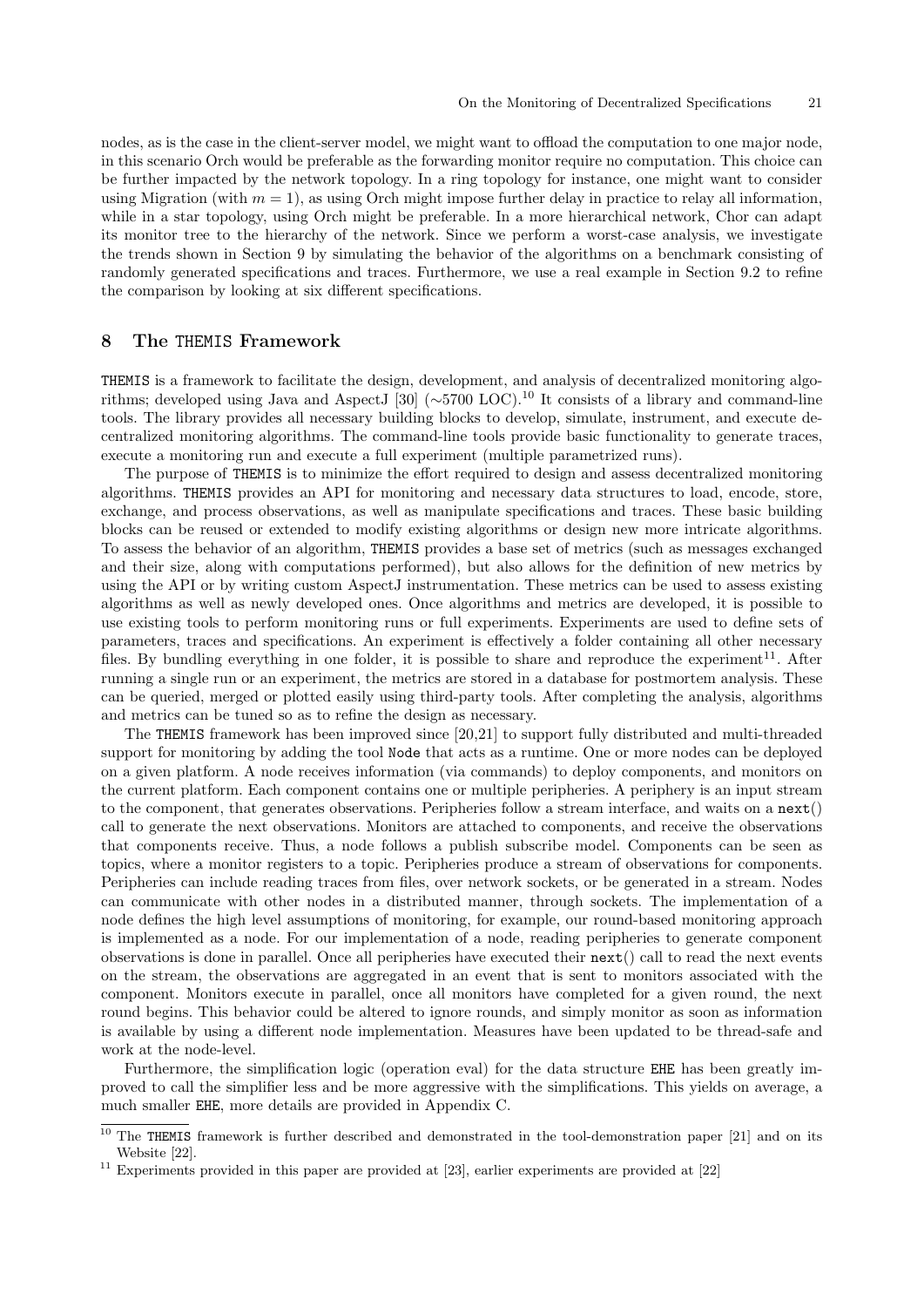### 22 Antoine El-Hokayem and Ylès Falcone

# <span id="page-21-1"></span>9 Comparing Algorithms with THEMIS

We use THEMIS to compare adapted versions of existing algorithms (Orch, Migr, and Chor - Section [7\)](#page-15-0) and study the behavior of the EHE data structure to validate the trends presented in the analysis in Section [7.](#page-15-0) Furthermore, since the analysis presented worst-case scenarios, we look at the usefulness of simulation to determine the advantages or disadvantages of certain algorithms in specific scenarios. The THEMIS tool, the data for both scenarios used in this paper, the scripts used to process the data, and the full documentation for reproducing the experiments is found at [\[23\]](#page-31-21).

Overview of scenarios. We additionally consider a round-robin variant of Migr, Migrr, and use that for analyzing the behavior of the migration family of algorithms as it has a predictable heuristic (function choose). We compare the algorithms under two scenarios. The first scenario explores synthetic benchmarks, that is, we consider random traces and specifications. This allows us to account for different types of behavior. The second scenario explores a specific example associated with a common pattern in programming. For that, we consider a publish-subscribe system, where multiple publishers subscribe to a channel (or topic), the channel publishes events to the subscribers. We use the Chiron user interface example [\[3,](#page-30-14)[41\]](#page-31-22), along with the specifications formalized for it [\[19\]](#page-30-15).

Monitoring metrics. The first considered metric is that of information delay  $(\delta_t)$  (Section [7.1\)](#page-16-1). The information delay impacts the size of the EHE and therefore the computation, communication costs to send an EHE structure, and also the memory required to store it. To compute the average information delay, we first consider the timestamp difference when an EHE is resolved (i.e., it indicates a state). We sum these differences across the entire run and count the number of resolutions. As such, we acquire the average number of timestamps stored in an EHE. We notice that it is possible for delay to fall below 1, as some traces can cause some monitors to emit a verdict at the very first timestamp. By considering our analysis in Section [7,](#page-15-0) we split our metrics into two main categories: computation and communication. The EHE structure requires the evaluation and simplification of a Boolean expression which is costly (see Section [4.2\)](#page-7-0). To measure computation, we can count the number of expressions evaluated (using memory lookup), and the number of calls to the simplifier. For this experiment we consider the calls to the simplifier. Since algorithms may have more than one monitor active, we consider for a given round the monitor with the most simplifications. We sum the maximum number of simplifications per round across all the rounds, and then normalize by the number of rounds. This allows us to determine the slowest monitor per round, as other monitors are executing in parallel. Therefore, we determine the bottleneck. We refer to this metric as critical simplifications. This can be similarly done by considering the number of expressions evaluated. Since monitors can execute in parallel, we introduce *convergence* as a metric to capture load balancing across a run of length  $n$ , where:

$$
conv(n) = \frac{1}{n} \sum_{t=1}^{n} \left( \sum_{c \in C} \left( \frac{s_c^t}{s^t} - \frac{1}{|C|} \right)^2 \right), \text{ with } s^t = \sum_{c \in C} s_c^t.
$$

At a round t, we consider all simplifications performed on all components  $s<sup>t</sup>$  and for a given component  $s<sup>t</sup><sub>c</sub>$ . Then, we consider the ideal scenario where computations have been spread evenly across all components. Thus, the ideal ratio is  $\frac{1}{|C|}$ . We compute the ratio for each component  $(\frac{s_c^t}{s^t})$ , then its distance to the ideal ratio. Distances are added for all components across all rounds then normalized by the number of rounds. The higher the convergence the further away we are from having all computations spread evenly across components. Convergence can also be measured similarly on evaluated expressions. We consider communication using three metrics: number of messages, total data transferred, and the data transferred in a given message. The number of messages is the total messages sent by all monitors throughout the entire run. The data transferred consists of the total size of messages sent by all monitors throughout the entire run. Both the number of messages and the data transferred are normalized using the run length. Finally, we consider the data transferred in a given message to verify the message sizes. To do so, we normalize the total data transferred using the number of messages.

### <span id="page-21-0"></span>9.1 Synthetic Scenario

Experimental setup. We generate the specifications as random LTL formulas using randltl from Spot [\[18\]](#page-30-16) then converting the LTL formulae to automata using ltl2mon [\[7\]](#page-30-6). We generate traces by using the Generator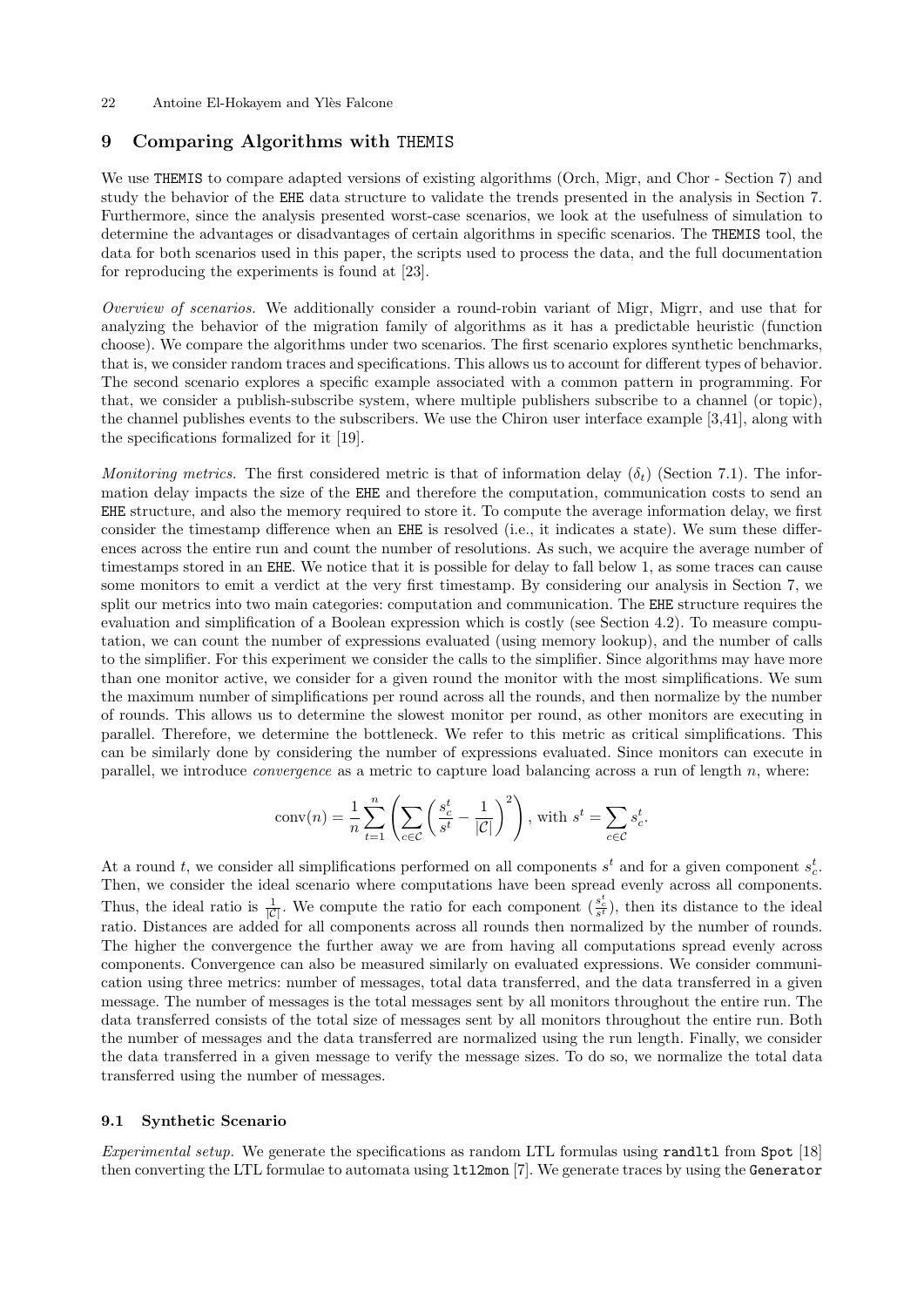tool in THEMIS which generates synthetic traces using various probability distributions (provided by  $COLT<sup>12</sup>$  $COLT<sup>12</sup>$  $COLT<sup>12</sup>$ ). For all algorithms we considered the communication delay to be 1 timestamp. That is, messages sent at t are available to be received at most at  $t + 1$ . In the case of migration, we set the active monitors to 1  $(m = 1)$ . For our experiment, we use 200 traces of 60 events per component, we associate with each component 2 observations. Traces are generated using 4 probability distributions (50 traces for each probability distribution). The used distributions include normal ( $\mu = 0.5, \sigma^2 = 1$ ), binomial ( $n = 100, p = 0.3$ ), and two beta distributions: beta-1 ( $\alpha = 2, \beta = 5$ ), and beta-2 ( $\alpha = 5, \beta = 1$ ). The varied distributions provide different probability to assign  $\top$  and  $\bot$  to observations in the traces, as such we achieve varied coverage<sup>[13](#page-22-1)</sup>. We vary the number of components between 3 and 5, and ensure that for each number we have 100 formulae that reference all components. We were not able to effectively use a larger number of components since most formulae become sufficiently large that generating an automaton from them using ltl2mon fail. The generated formulae were fully constructed of atomic propositions, there were no terms containing  $\top$  or  $\perp^{14}$  $\perp^{14}$  $\perp^{14}$  When computing sizes, we use a normalized unit to separate the encoding from actual implementation strategies. Our assumptions on the sizes follow from the bytes needed to encode data (for example: 1 byte for a character, 4 for an integer). We normalized our metrics using the length of the run, that is, the number of rounds taken to reach the final verdict (if applicable) or timeout, as different algorithms take different numbers of rounds to reach a verdict. In the case of timeout, the length of the run is 65 (length of the trace, and 5 additional timestamps to timeout).

Comparing algorithms. Figures [6](#page-23-0) and [7](#page-24-0) present the outcome of the proposed metrics for the algorithms. We inspect the behavior of information delay in Figure [6a](#page-23-1) by computing the average information delay. As expected, orchestration never exceeds a delay of 1. For migration, the delay depends on the heuristic used, as mentioned in Section [7.2,](#page-17-0) its worst case is the number of components. Migration can still have a lower delay than orchestration in some cases (as observed for  $|C| > 4$ ). This observation is due to the initial monitor placement, as in our case we chose the first component to be always where we place the main orchestration monitor (component A), while for migration, the heuristic function (choose) decides which monitor starts. As such, in a specification where the verdict can be resolved at the first timestamp, migration has an advantage. For Chor, the delay is at least 1, as the network depth affects the delay. Furthermore, we notice that the delay for Chor is not particularly affected with the number of components. We know that its worst-case will depend on traces in cases of non-monitorability, we inspect that further in Section [9.2.](#page-25-0) Figure [6b](#page-23-2) shows the average maximum computation done by a monitor for a given round. By looking at computation, we notice that Orch performs no simplifications. This is the case as expressions in the EHE do not become sufficiently complex to require simplification. We recall that for orchestration, the memories of all local observations are sent to the main monitor within one timestamp. And as such, by memory lookup, the expression is immediately evaluated without the need to simplify. We notice that for the average case, Migr performs a small amount of simplifications, and Chor still executes a reasonable number of simplifications. Figure [6c](#page-23-3) shows the convergence for the algorithms. Since Chor is the only algorithm that performs computations at different components in a given round, we notice that the convergence is much lower.

For communication, we first consider the number of messages transferred normalized by the length of the run. We notice that for algorithms Orch and Chor the number of messages increases with the number of components. Since Chor depends on the edges that connect monitors, it scales better with the number of components than Orch (the depth of the network is usually smaller than the number of components). In contrast, we notice that for Migr and Migrr, the number of messages is independent from the number of components, as it depends on the number of active monitors. Figure [7a](#page-24-1) presents the total data transferred normalized by the run length. We notice by examining algorithm Orch that sending all observations can be costly. Algorithms Migr and Migrr are capable of sending much less data on average, but have variable behavior, and scale poorly, we notice an increase as  $|\mathcal{C}|$  increases. Algorithm Chor performs better than Orch, and scales much better with component size. We notice that while Migr and Migrr send less messages than the other algorithms, and have better scaling in the number of messages transferred, they can still, in total, send more data depending on the traces and specification. We notice that the 75% quartile for Migrr

<span id="page-22-0"></span><sup>&</sup>lt;sup>12</sup> COLT provides a set of Open Source Libraries for High Performance Scientific and Technical Computing in Java.[\[11\]](#page-30-17)

<span id="page-22-1"></span><sup>&</sup>lt;sup>13</sup> An observation is assigned  $\top$  if the generated number is strictly greater than 0.5, and is otherwise ⊥. For the binomial distribution, we consider  $p = 0.3$  the probability of obtaining T.

<span id="page-22-2"></span><sup>&</sup>lt;sup>14</sup> To generate formulae with basic operators, string ⊥=0, T=0, xor=0,. M=0,W=0,equiv=0,implies=0,ap=6,X=2,R=0 is passed to randltl.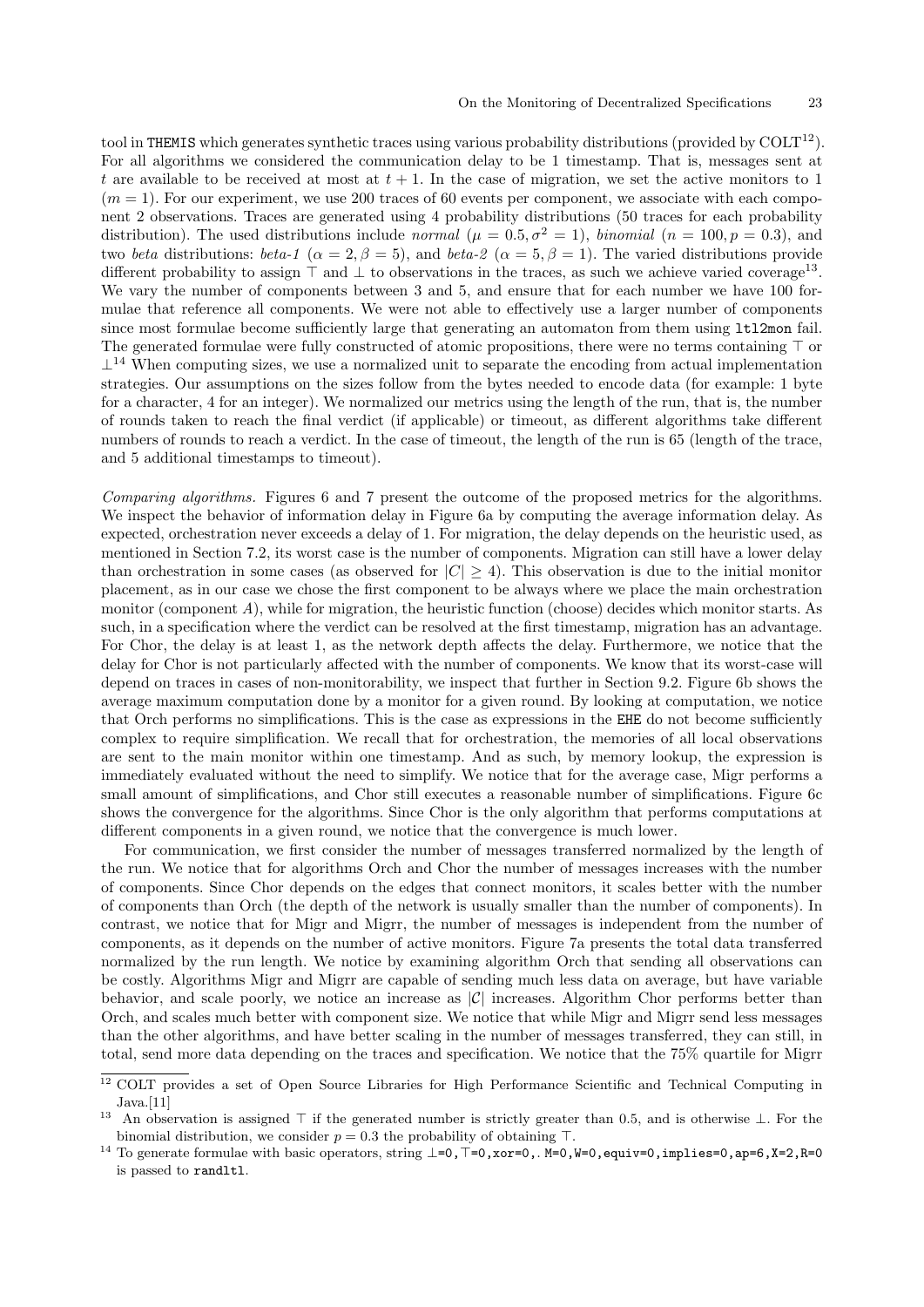<span id="page-23-2"></span><span id="page-23-1"></span><span id="page-23-0"></span>

<span id="page-23-4"></span><span id="page-23-3"></span>Fig. 6: Comparison of delay, computation and number of messages. Algorithms are presented in the following order: Orch, Migr, Migrr, Chor.

still exceeds that of Orch. Since total data transferred includes both the number of messages and their sizes, we present the size of the message in Figure [7b](#page-24-2) by dividing the total data transferred by the number of messages. We observe that for Orch and Chor the size of a message is constant, not very variable and does not depend on  $|\mathcal{C}|$ , while for Migr and Migrr we observe quadratic scaling. We recall from Section [7.2](#page-17-0) that the migration algorithms send the EHE which grows quadratic in the size of the information delay.

Comparing variants. Using the same dataset, we look at another use-case of THEMIS; that of comparing variants of the same algorithm. In this case, we focus on differences between Migr and Migrr. The heuristic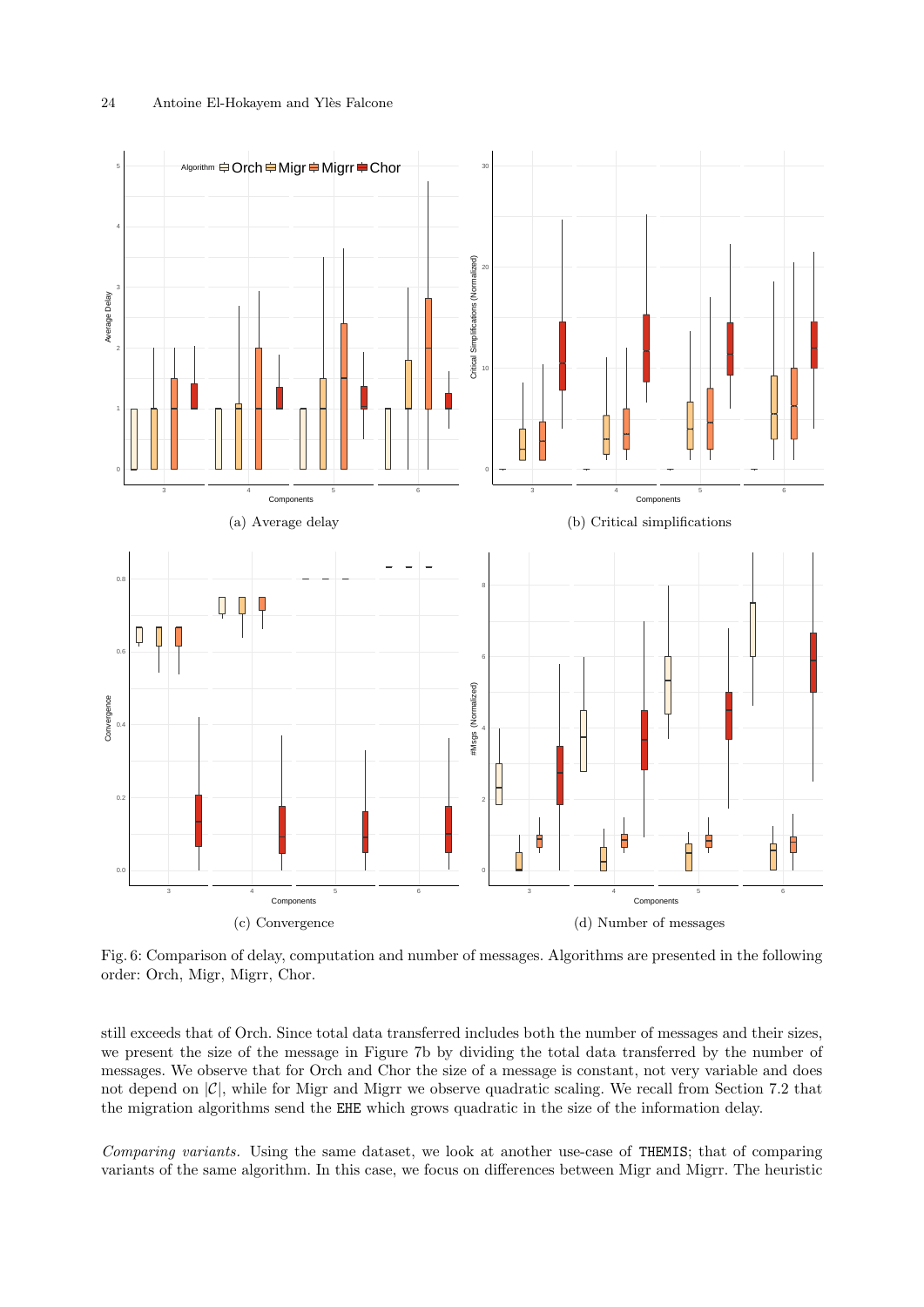<span id="page-24-1"></span><span id="page-24-0"></span>

<span id="page-24-2"></span>Fig. 7: Data Transfer

of Migr improves on the round-robin heuristic of Migrr by choosing to transfer the EHE to the component that can observe the atomic proposition with the earliest timestamp in the EHE (referred to as earliest obligation [\[12\]](#page-30-4)). Using the simple heuristic, we notice a drop in the delay starting from  $|\mathcal{C}| > 4$  (Figure [6a\)](#page-23-1). The simple heuristic of earliest obligation seems to reduce on average the delay of the algorithm, interestingly, it maintains a mean of 1. Furthermore, we observe a drop in both messages transferred (Figure [7a\)](#page-24-1) and size of messages (Figure [7b\)](#page-24-2). Consequently, this constitutes a drop in the total data transferred (Figure [7a\)](#page-24-1). We note that the message size is also the size of the EHE. The drop in the number of messages sent is explained by the decision not to migrate when the soonest observation can be observed by the same component, while for Migrr, the round-robin heuristic causes the EHE to always migrate. However, this does not lead to a much lower number of simplifications (Figure [6b\)](#page-23-2). Using THEMIS to compare the variants shows us that the earliest obligation heuristic reduces the size of the EHE, and thus, the size of the message, but also the number of messages sent. However, it does not seem to impact computation as the number of simplifications remains similar.

Discussion. The observed behavior of the simulation aligns with the initial analysis described in Section [7.](#page-15-0) We observe that the EHE presents predictable behavior in terms of size and computation. The delay presented for each algorithm indeed depends on the listed parameters in the analysis. With the presented bounds on EHE, we can determine and compare the algorithms that use it. Therefore, we can theoretically estimate the situations where algorithms might be (dis)advantaged. However, both Figures [6](#page-23-0) and [7](#page-24-0) show that for most metrics, we observe a large variance (as evidenced by the interquartile difference). As such, we caution that while the analysis presents trends where algorithms have the advantage, it is still necessary to address the specifics, hence the need for simulation.

Trace variance. In Table [4,](#page-25-1) we examine the variance by observing metrics wrt probability distributions used to generate the traces. To exclude the variance due to the number of components, we fix  $|\mathcal{C}| = 6$ , as it provides the highest variance. For each metric, we present the mean and the standard deviation (between parentheses). All metrics are normalized by the length of the run. The metrics in order of columns are: average information delay  $(\delta_t)$ , average number of messages (#Msgs), total data transferred (Data), average maximum simplifications per monitor  $(S)$ , and convergence based on expressions evaluated (Conv<sub>E</sub>). We observe that by changing the probability distribution, the metrics vary significantly. This is particularly prominent for the information delay (especially in the case of Chor), and data transferred. We explore the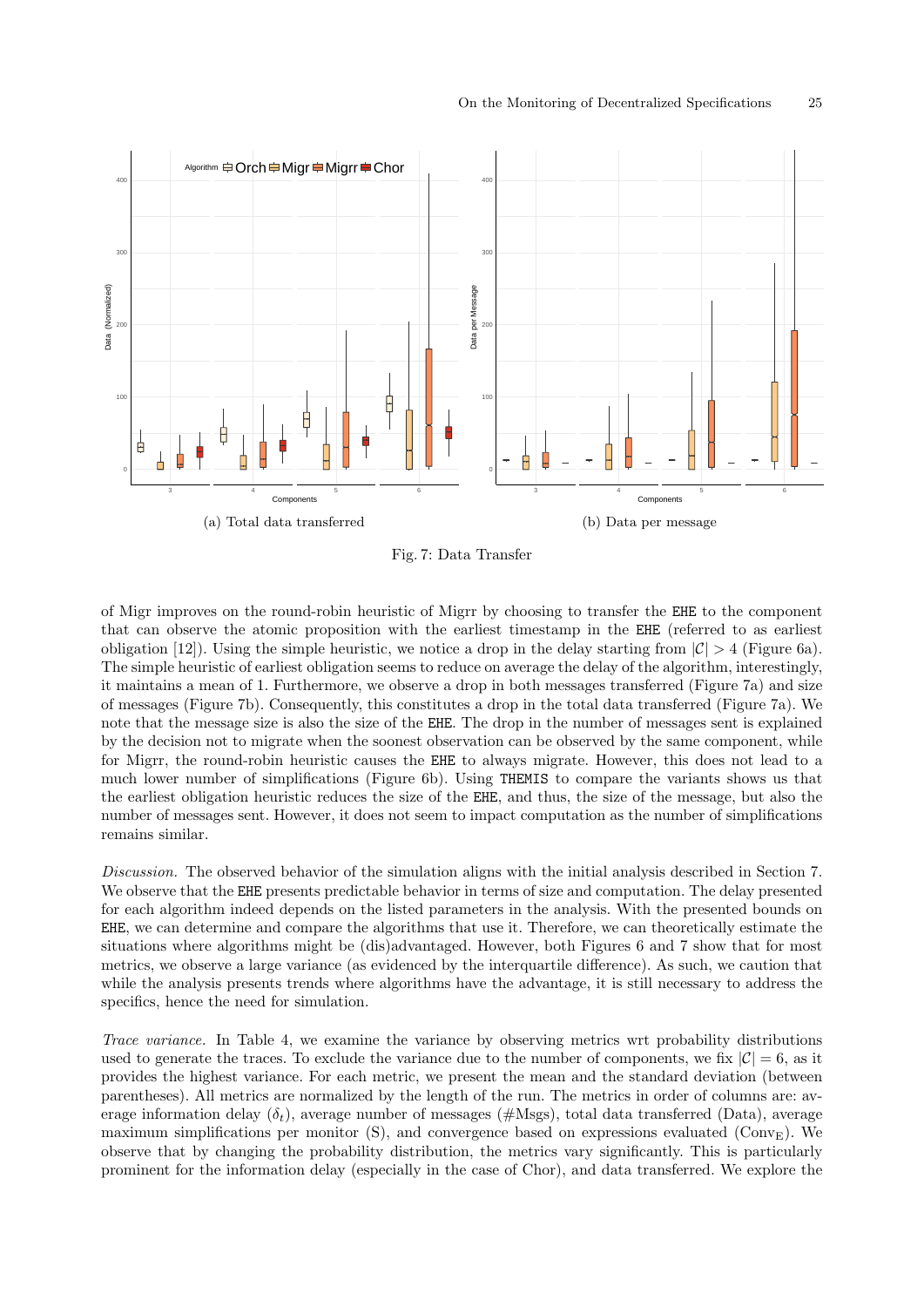| Alg.  | $\operatorname{Trace}$ | $\delta_t$                           | $\#\mathrm{Msgs}$ | Data                                                                                              | $\mathbf{S_{\text{crit}}}$                               | $Conv_{\rm E}$            |
|-------|------------------------|--------------------------------------|-------------------|---------------------------------------------------------------------------------------------------|----------------------------------------------------------|---------------------------|
|       |                        | normal $(0.69 (0.46)   7.13 (1.38))$ |                   | 94.87 (18.46)                                                                                     |                                                          | 0.00(0.00) 0.83(0.01)     |
| Orch  |                        |                                      |                   | binomial $ 0.69(0.46) 7.15(1.39)$ 93.10 (18.13)                                                   |                                                          | $0.00(0.00)$ $0.83(0.01)$ |
|       |                        |                                      |                   | beta-1 $ 0.70(0.46) 6.98(1.47)$ 96.11 (20.17)                                                     |                                                          | $0.00(0.00)$ $0.83(0.02)$ |
|       | $beta-2$               |                                      |                   | $\left 0.69\ (0.46)\right 6.91\ (1.71)$ 83.37 (20.66)                                             | 0.00(0.00) 0.82(0.02)                                    |                           |
|       |                        |                                      |                   | normal $ 1.72 \t(1.42) 0.50 \t(0.32) 110.13 \t(276.43)$                                           |                                                          | 7.01(5.01)0.82(0.03)      |
| Migr  |                        |                                      |                   | binomial $ 1.67 \t(1.40) 0.49 \t(0.32)$ 95.44 (221.65)                                            |                                                          | 6.86(4.91)0.82(0.04)      |
|       | $beta-1$               |                                      |                   | $\left 1.82\ (1.44)\right 0.53\ (0.32)\ 133.15\ (313.44)$                                         |                                                          | 7.14(5.16)0.82(0.04)      |
|       | $beta-2$               |                                      |                   | $(1.53 \ (1.36) \   0.47 \ (0.38) \ 56.48 \ (114.54)$                                             | 5.95(4.24)0.82(0.03)                                     |                           |
|       |                        |                                      |                   | normal $\left[2.64 \right. (1.93) \left[0.70 \right. (0.35) \left[177.48 \right. (358.61)\right]$ | 7.50(5.18)0.83(0.03)                                     |                           |
| Migrr |                        |                                      |                   | binomial $ 2.59(1.95) 0.69(0.36) 171.64(318.94) $                                                 |                                                          | 7.49(5.21)0.83(0.03)      |
|       | $beta-1$               |                                      |                   | $\left 2.82\right\rangle(1.94)\left 0.74\right\rangle(0.34)\left 210.02\right\rangle(452.83)$     |                                                          | 7.49(5.23)0.82(0.03)      |
|       | $beta-2$               |                                      |                   | $(2.55 (2.08) 0.66 (0.41) 162.28 (287.28))$                                                       | 6.93(4.90)0.82(0.02)                                     |                           |
|       | normal                 |                                      |                   | $\left  \frac{2.02}{1.97} \right  \left  \frac{5.92}{1.60} \right $ 52.54 (14.23)                 | (12.68(3.63)0.13(0.10))                                  |                           |
| Chor  |                        |                                      |                   | binomial $ 1.93 \t(1.86) 5.95 \t(1.61) \t52.76 \t(14.33)$                                         | $ 12.55 \; (3.70) \; 0.13 \; (0.10)$                     |                           |
|       | $beta-1$               |                                      |                   | $\vert 2.59 \vert (4.58) \vert 5.80 \vert (1.64)$ 51.54 (14.48)                                   | $\vert 13.29 \vert (4.33) \vert 0.14 \vert (0.12) \vert$ |                           |
|       | $beta-2$               |                                      |                   | $\vert 2.95 \vert (7.26) \vert 5.81 \vert (1.79) \vert 51.52 \vert (15.93) \vert$                 | $\vert 13.50 \; (9.91) \; 0.14 \; (0.14) \vert$          |                           |

<span id="page-25-1"></span>Table 4: Variation of average delay, number of messages, data transfer, critical simplifications and convergence with traces generated using different probability distributions for each algorithm. Number of components is  $|C| = 6$ . Table cells include the mean and the standard deviation (in parentheses).

differences in the algorithms in Section [9.2](#page-25-0) by considering real examples with existing formalized specifications.

### <span id="page-25-0"></span>9.2 The Chiron User Interface

Overview. Moving away from synthetic benchmarks, we consider properties that apply to patterns of programs and specifications. In this section, we compare the algorithms by looking at a real example that uses the publish-subscribe pattern. To that extent, we consider the Chiron user interface example [\[3\]](#page-30-14). Chiron consists of artists responsible of rendering parts of a user interface, that register for various events via a dispatcher. A dispatcher receives events from an abstract data type (ADT) and forwards them to the registered artists. We chose Chiron for two practical reasons. Firstly its example source code (in ADA), and its specifications are available online [\[41\]](#page-31-22). The specification is completely formalized and utilizes various LTL patterns described in [\[19,](#page-30-15)[1\]](#page-30-18). Thus, it covers a multitude of patterns for writing specifications. Secondly, the Chiron system can be easily decomposed into various components, we consider four components, the dispatcher  $(A)$ , the two artists  $(B, C)$  and the main thread  $(D)$ . The main thread is concerned with observing termination of the program.

Experimental setup. Table [5](#page-26-0) lists the subset of the Chiron specification we considered. For each property, column ID references the original property name in [\[41\]](#page-31-22), column  $\mathbb{B}_3$  references the expected verdict at the end of the trace<sup>[15](#page-25-2)</sup>, and column pattern identifies the LTL pattern corresponding to the formula. We modify the Chiron example program [\[41\]](#page-31-22) to output a trace of the program, and consider the specifications listed in Table  $5^{16}$  $5^{16}$  $5^{16}$ . For example, we consider the specification shown in Listing [1.1.](#page-26-1) It states that artists are only notified when the dispatcher receives an event. That is, the dispatcher does not send events to the artists without receiving them properly from the ADT. Since we monitor offline, we generate the trace by inserting a global monitor that contains information about all relevant atomic propositions. The program is then instrumented to notify the monitor of events. Specifications and traces are then provided as input to THEMIS to process with the existing algorithms. The details on the atomic propositions and their assignment to components can be found in Appendix [B.](#page-34-0) We randomized the events dispatched in the Chiron example, and generated 100 traces of length 279. We targeted generating traces under 300 events. This corresponds to the ADT dispatching 91 events, with the addition of events to register, and unregister artists.

<span id="page-25-2"></span> $\frac{15}{15}$  In the case where the expected verdict is ?, the specification is designed to falsify the property, as such if no falsification is found, we will terminate with verdict ?.

<span id="page-25-3"></span><sup>16</sup> We exclude specification 7 as we were unable to generate an automaton using ltl2mon for it. This is due to the formula either being too complex, or non-monitorable.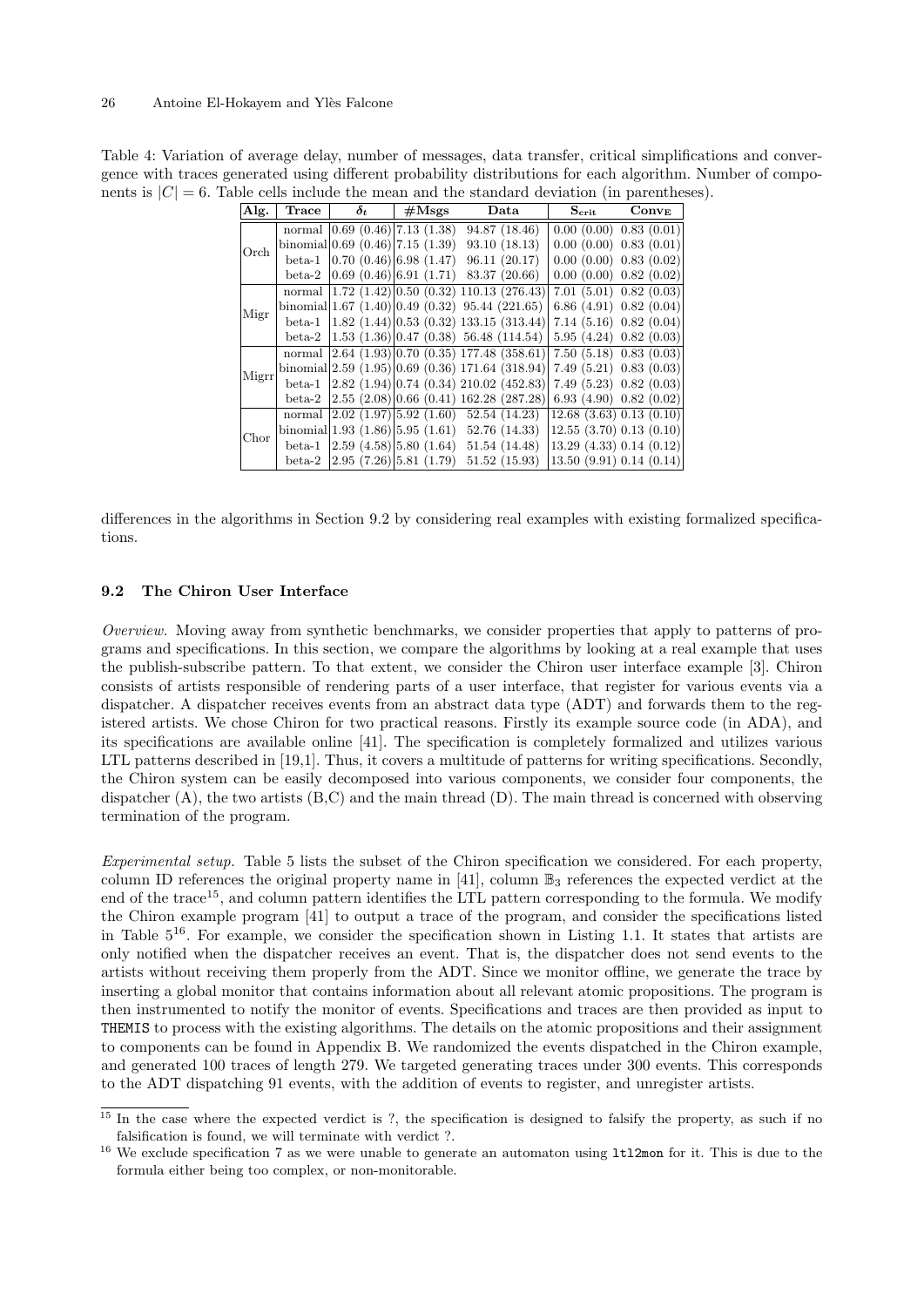|  |  | Listing 1.1: Example Chiron Specification |
|--|--|-------------------------------------------|
|  |  |                                           |

<span id="page-26-1"></span>

| $\frac{1}{\text{0}}$ (notify_client_event_a1_e1   notify_client_event_a2_e1) |  |  |  |
|------------------------------------------------------------------------------|--|--|--|
| U (notify_artists_e1                                                         |  |  |  |
| []!(notify_client_event_a1_e1    notify_client_event_a2_e1))                 |  |  |  |

Table 5: Monitored Chiron specifications. CRC stands for Constrained Response Chain.

<span id="page-26-0"></span>

|                 | $\overline{\mathrm{ID} \mathbb{B}_3  \mathrm{Pattern}}$ | Description                                                                                              |  |  |  |  |  |
|-----------------|---------------------------------------------------------|----------------------------------------------------------------------------------------------------------|--|--|--|--|--|
|                 | ? Absence                                               | An artist never registers for an event if she is already registered for that event, and an artist        |  |  |  |  |  |
|                 |                                                         | never unregisters for an event unless she is already registered for that event.                          |  |  |  |  |  |
| $\overline{2}$  | ? $ {\rm CRC}(2-1) $                                    | If an artist is registered for an event and dispatcher receives this event, it will not receive another  |  |  |  |  |  |
|                 |                                                         | event before passing this one to the artist.                                                             |  |  |  |  |  |
| 3               |                                                         | Precedence Dispatcher does not notify any artists of an event until it receives this event from the ADT. |  |  |  |  |  |
| $\overline{5}$  | Absence                                                 | Dispatcher does not block ADT if no one is registered (this means that if no artists are registered      |  |  |  |  |  |
|                 |                                                         | for events of kind 1, dispatcher does nothing upon receiving an event of this kind from the ADT).        |  |  |  |  |  |
| $7*$            | $\overline{\rm CRC}$ (3-1)                              | The order in which artists register for events of kind 1 is the order in which they are notified         |  |  |  |  |  |
|                 |                                                         | of an event of this kind by the dispatcher. In other words, if artist 1 registers for event 2 before     |  |  |  |  |  |
|                 |                                                         | artist2 does, then once dispatcher receives event2 from the ADT, it will first send it to artist1        |  |  |  |  |  |
|                 |                                                         | and then to artist <sub>2</sub> .                                                                        |  |  |  |  |  |
| 15a             | Universal                                               | The program never terminates with an artist registered.                                                  |  |  |  |  |  |
| 15 <sub>b</sub> | Response                                                | An artist always unregisters before the program terminates. Given that you can't register for            |  |  |  |  |  |
|                 |                                                         | the same event twice, we need only check that unregisters respond to registers                           |  |  |  |  |  |

Comparing algorithms. Figure [8](#page-27-0) presents the means for the metrics of average delay, convergence, and both critical and maximum simplifications<sup>[17](#page-26-2)</sup>. We immediately notice for Chor the high average delay for specifications 2 and 15b (133.86, and 116.52, respectively). In these two cases, the heuristic to generate the monitor network for choreography has split the network inefficiently, and introduced a large delay due to dependencies. We recall that the heuristic used for choreography consider LTL formulae. For a given formula it counts the number of references to atomic propositions of a given component. The monitor tasked with monitoring the formula will then be associated with the highest component. To generate a decentralized specification, the heuristic starts with an LTL formula and splits it into two subformulas for each binary operator, then one of the subformulas is chosen to remain on the current component while the other is delegated to the component with the most references to atomic propositions. We see in this case that simply counting references and breaking ties using the lexicographical order of the component name can yield inefficient decompositions. Furthermore, we notice that while Orch maintains the lowest delay, other algorithms can still yield comparable delays. In the case of specification 15a we observe that Orch, Migr, and Chor have similar delay (1.0). While Migr may outperform Chor for specifications 2 and 15b, it is the opposite for specifications 1, 3 and 5. This highlights that the network decomposition of monitors (i.e., the setup phase) is an important consideration when designing decentralized monitoring algorithms.

Figure [8b](#page-27-1) presents the convergence (computed using the number of expressions evaluated). We see that the poor decomposition also yields imbalanced workloads on the monitors. In the case of specifications 2 and 15b, we observe a convergence of 0.67 to 0.71 for Chor, respectively. The observed convergence is comparable with that of Orch and Migr. Furthermore, it is still possible to improve on the load balance for specifications 3 and 15a, as the convergence is high (0.33 and 0.47).

Figure [8c](#page-27-2) illustrates critical simplifications, we see that Chor has a higher cost compared to Migr in terms of computation. We also notice that Migr performs better than Migrr for all specifications. The heuristic of migrating the formula based on the atomic proposition with the earliest timestamp (earliest obligation) does indeed improve computation costs. More importantly, we notice that the highest delay for Chor is for specifications 2 and 15b. To inspect that, we look at the maximum delay induced in a given monitor for an entire run, and consider the mean across all traces to obtain the worst-case maximum simplifications in Figure [8d.](#page-27-3) Indeed, we notice a peak in the maximum number of simplification in a given round for specifications 2 and 15b. Particularly, we notice that while comparable in other specifications

<span id="page-26-2"></span> $17$  We note that since we broke down the metrics per specification, we have little variation in the data, for details and standard deviations refer to Appendix [D.](#page-35-1)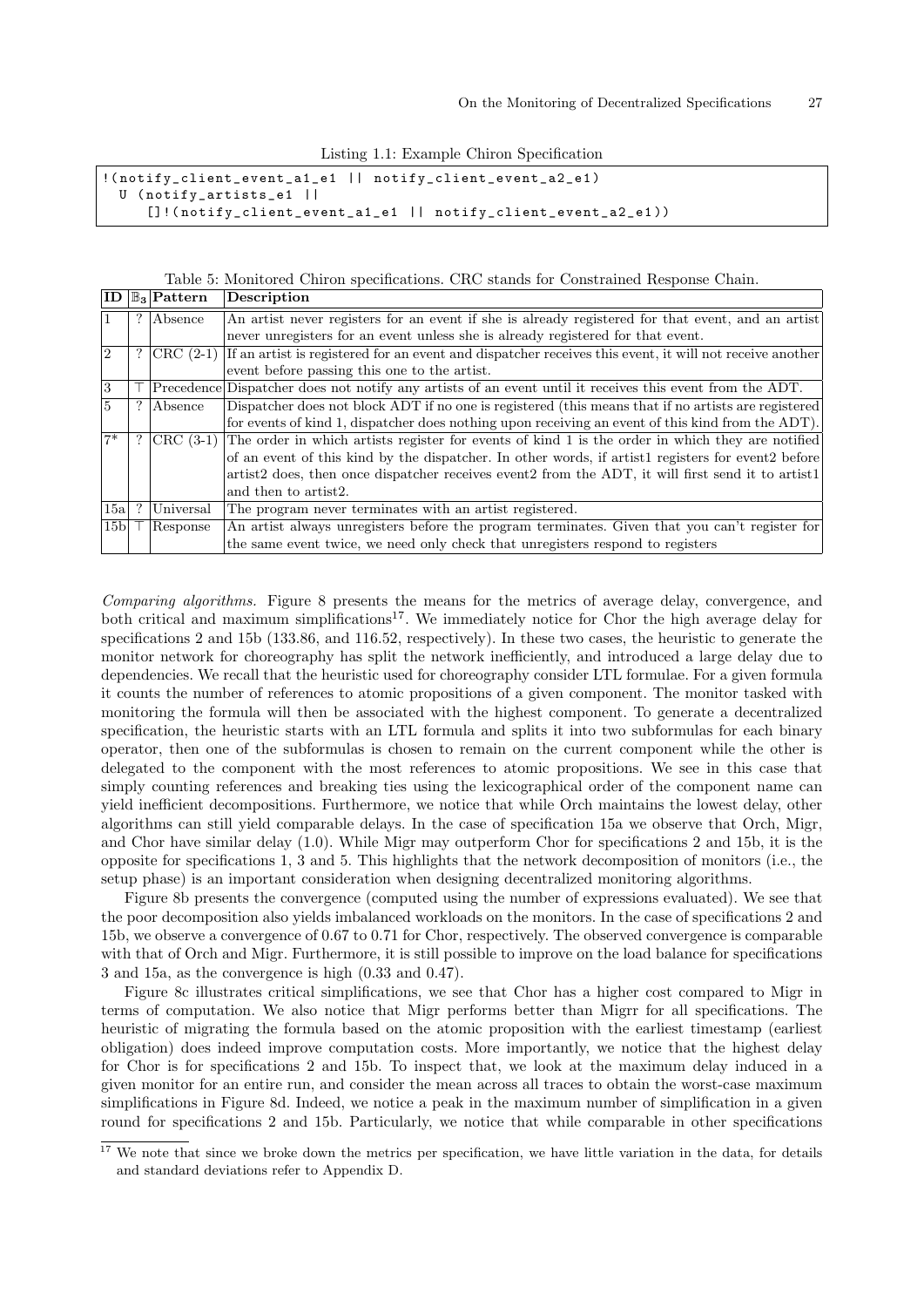<span id="page-27-1"></span><span id="page-27-0"></span>

<span id="page-27-3"></span><span id="page-27-2"></span>Fig. 8: Comparison of delay, convergence and number of simplifications. Algorithms are presented in the following order: Orch, Migr, Migrr, Chor. Orch is omitted in the simplifications count as it is zero.

(e.g., for specification 15a, we have 20 max simplifications for Chor as opposed to 8.64 and 10.00 for Migr and Migrr, respectively), the maximum number of simplifications for Chor increases to 2,798 (compared to 12 for Migrr), and 3,387 (compared to 16.86 for Migrr) for specifications 2 and 15b, respectively. In this particular case, we see how delay can impact the maximum number of simplifications.

We now consider communication costs by observing the number of messages transferred in Figure [9a.](#page-28-1) We see that Migr and Migrr perform well compared to the other two algorithms, with Migr performing consistently better than Migrr. We note that the analysis of Migr indicates that the number of messages per round will be in the worst case the number of active monitors (in our case that is 1). One can see in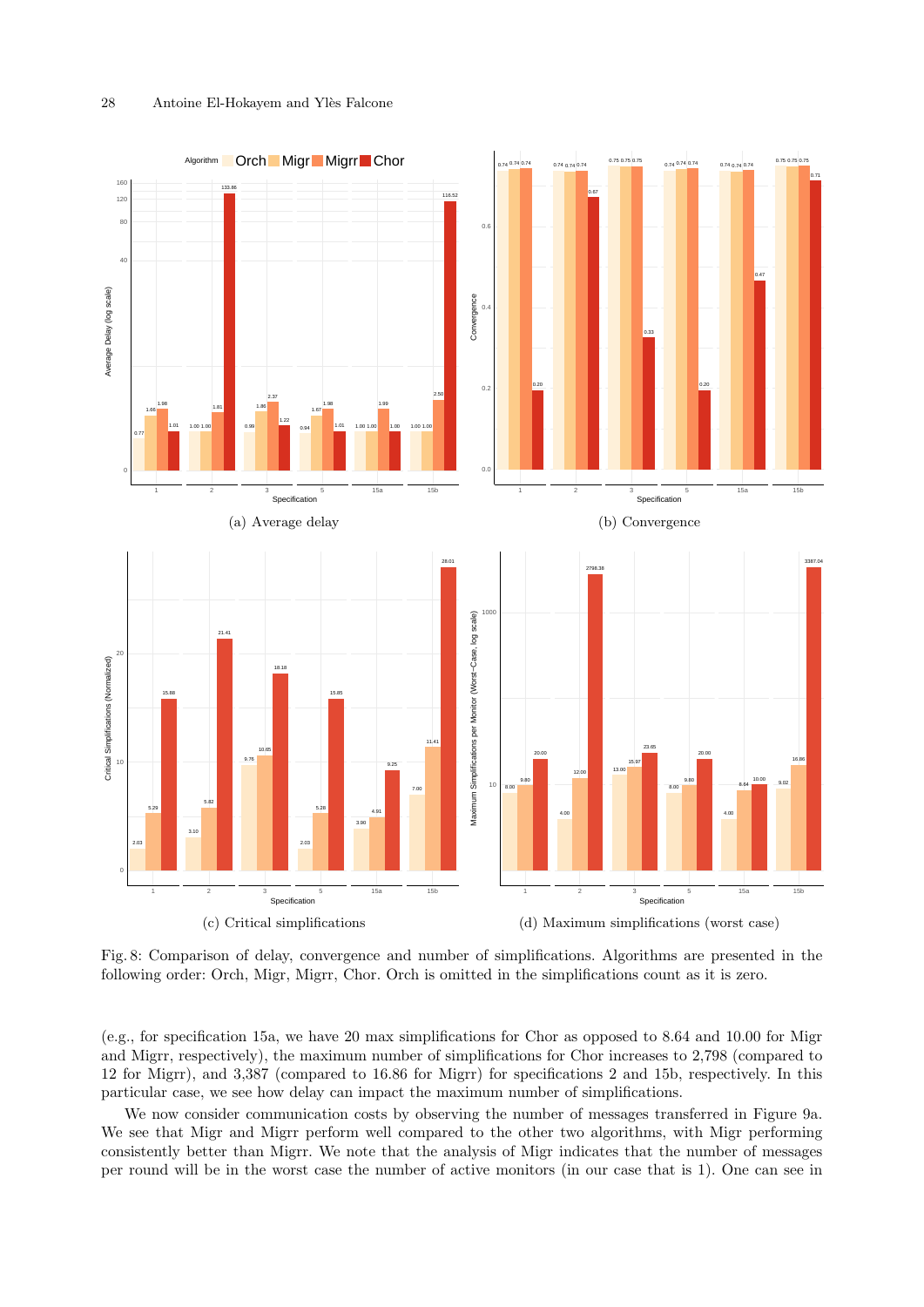<span id="page-28-1"></span>

<span id="page-28-2"></span>Fig. 9: Data Transfer

specification 5 that Migr sends only 0.02 messages on average per round, compared to Migrr with 1.01, followed by Orch with 2.95, and finally Chor with 4.89. We see that Orch outperforms Chor in the case of specifications 1, 2, 3 and 5, where generally Orch sends 1-2 messages less. We note that this pattern is in line with the trends shown in Figure [6d.](#page-23-4) We see for  $|\mathcal{C}| = 4$  that Orch and Chor overlap, with Migrr outperforming both, and Migr outperforming all other algorithms. Interestingly, we find that in the case of specification 15a in Figure [9a,](#page-28-1) we see for Chor a number of messages (0.98) slightly higher than Migr (0.97) and lower than Migrr (1.01), consistent with the lower whiskers in Figure [6d.](#page-23-4) Similarly, when considering the total data transferred in Figure [9b,](#page-28-2) we see as a trend across specifications Migr being particularly good, while still being slightly outperformed by Chor in specifications 15a and 15b. Furthermore, we notice that Migrr performs poorly and indeed sends more data than Orch in most cases, indicating that a heuristic can indeed be instrumental in the success of designing the family of migration algorithms. We notice also that the trends from Figure [7a](#page-24-1) seem to apply in most cases, Orch sends a lot more data than Migr and Chor, with Migrr possibly surpassing Orch.

# <span id="page-28-0"></span>10 Future Directions

By introducing decentralized specifications, we separate the monitor topology from the monitoring algorithm. As such, we address future directions that result from analyzing the topology of monitors, and thus, define properties on such topologies, studying the monitoring by improving metrics, and applying decentralized specifications to the problem of runtime enforcement [\[24\]](#page-31-14).

Optimized compatibility. The first direction is to extend the notion of compatibility (Section [6.2\)](#page-14-1) to not only decide whether or not a specification is applicable to the architecture of the system, but also use the architecture to optimize the placement. That is, one can generate a decentralized specification that balances computation to suit the system architecture, or optimize specific algorithms for specific layouts of decentralized systems (as discussed in Section [7\)](#page-15-0).

Verdict equivalence. We can also compare decentralized specifications to ensure that two specifications emit the same verdict for all possible traces, we elaborate on this property as verdict equivalence. We consider two decentralized specifications  $D$  and  $D'$ , constructed with two sets of monitors Mons and Mons' (as per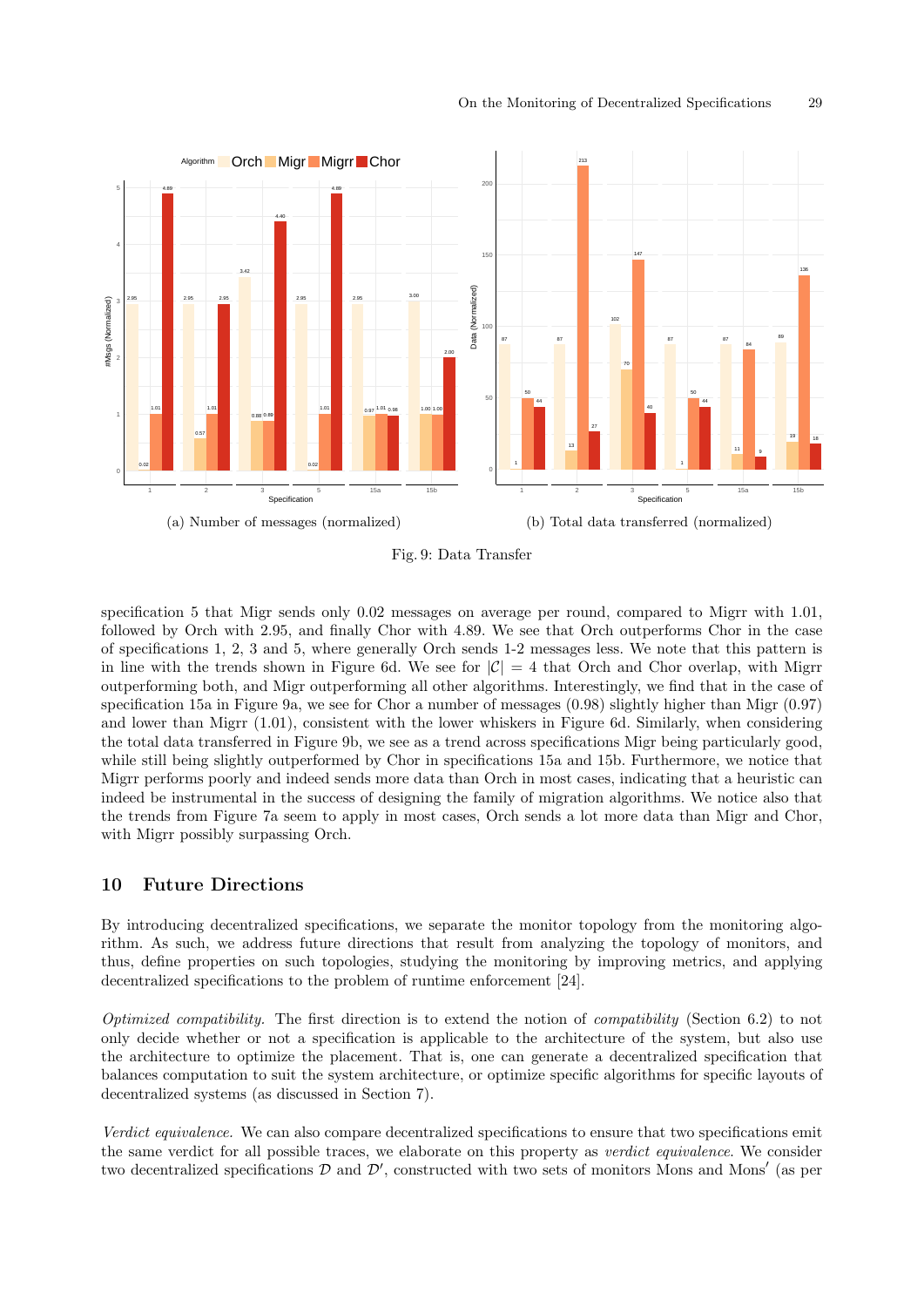Section [5\)](#page-10-0). Let the root monitors be rt, and rt', respectively. We recall the notation from Section [4.1,](#page-6-0) for a given monitor label  $\ell, q_{\ell_0}, \Delta_{\ell}$  and ver<sub> $\ell$ </sub> indicate the initial state, transition relation and the verdict function for a given monitor (automaton). One way to assess equivalence, is to verify, that for all traces, both specifications yield similar verdicts. It suffices to evaluate the trace on the transition function starting from the root monitor, and check the verdict of the reached state. That is, two decentralized specifications  $\mathcal D$  and  $\mathcal{D}'$  are verdict equivalent iff  $\forall t \in \mathcal{T} : \text{ver}_{rt}(\Delta_{rt}^*(q_{rt_0}, t, 1)) = \text{ver}_{rt'}(\Delta_{rt'}^{**}(q_{rt'_0}, t, 1)).$  The verdict equivalence property establishes the basis for comparing two specifications that eventually output the same verdicts for the same traces. For all possible traces ( $\forall t \in \mathcal{T}$ ), we first evaluate the trace on the root monitor of  $\mathcal{D}$ (i.e.,  $\Delta_{\rm rt}^{\prime\ast}(q_{\rm rt_0},t)$ ), and similarly we evaluate the same trace on the root monitor of  $\mathcal{D}'$  (i.e.,  $\Delta_{\rm rt'}^{\prime\ast}(q_{\rm rt',0},t)$ ). The states reached for both of the automata executions need to be labeled by the same verdict. While both specifications yield the same verdict for a given trace, one could also extend this formulation to add bounds on delay .

<span id="page-29-1"></span>Specification Synthesis. Another interesting problem to explore is that of specification synthesis. Specification synthesis considers the problem of generating a decentralized specification, using various inputs. Typically, we would expect another specification as reference, and possibly the system architecture. For example, given a centralized specification, we generate a decentralized specification, by splitting the specification into subspecifications and assigning the subspecifications to monitors. Generating a decentralized specification using a centralized one as reference is used in some algorithms such as choreography  $[12]^{18}$  $[12]^{18}$  $[12]^{18}$  $[12]^{18}$ . Starting from an LTL formula, the formula is split into subformulas hosted on the various components of the system (this is detailed further in Section [7.2\)](#page-17-0). Given a decentralized specification  $\mathcal{D}$ , and a system graph  $\langle \mathcal{C}, E' \rangle$ , the problem consists in generating a specification  $\mathcal{D}'$ . The variants of the synthesis problem depend on the properties that  $\mathcal{D}'$  must have, we list (non-exhaustively) example properties:

- 1.  $\mathcal{D}'$  is monitorable (Section [6.1\)](#page-12-2);
- 2. D' is compatible with  $\langle C, E' \rangle$  (Section [6.2\)](#page-14-1);
- 3.  $\mathcal{D}'$  and  $\mathcal{D}$  are verdict equivalent.

Synthesis problems could also be expanded to handle optimization techniques, with regards to specifications. The specification determines the computation and communication needed by the monitors. As such, it is possible to optimize, the size of automata, and references so as to fine tailor load and overhead for a given system architecture.

Extending THEMIS metrics. Moreover, one could consider creating new metrics for THEMIS to analyze more aspects of decentralized monitoring algorithms. We see that this is important, as in two specifications out of the five when using Chiron traces (Section [9.2\)](#page-25-0), the choreography algorithm using a simple heuristic generated an inefficient decentralized specification. New metrics would be automatically instrumented on all existing algorithms and experiments could be easily replicated to compare them.

# <span id="page-29-0"></span>11 Conclusions

We present a general approach to monitoring decentralized specifications. A specification is a set of automata associated with monitors that are attached to various components. We provide a general decentralized monitoring algorithm defining the major steps needed to monitor such specifications. We make a clear distinction between the topology of monitors and the behavior of each monitor. We elaborate on twp properties associated with decentralized specifications: compatibility, and monitorability. In addition, we present the EHE data structure which allows us to (i) aggregate monitor states with strong eventual consistency, (ii) remain sound wrt the execution of the monitor, and (iii) characterize the behavior of the algorithm at runtime. We then map three existing algorithms: Orchestration, Migration and Choreography to our approach using our data structures. We develop and use THEMIS to implement algorithms and analyze their behavior by designing new metrics. We implement four algorithms in THEMIS under our model and data-structures: orchestration (Orch), migration using earliest obligation (Migr), migration using round-robin (Migrr), and choreography (Chor). Using THEMIS and the designed metrics, we explore simulations of the four algorithms on two scenarios and validate the trends observed in the analysis. In the first scenario, we use the synthetic benchmark comprising of random specifications and traces. In the second scenario, we use a real example (Chiron) with existing formalized specifications.

<span id="page-29-2"></span> $18$  For more details see Appendix [E](#page-36-0)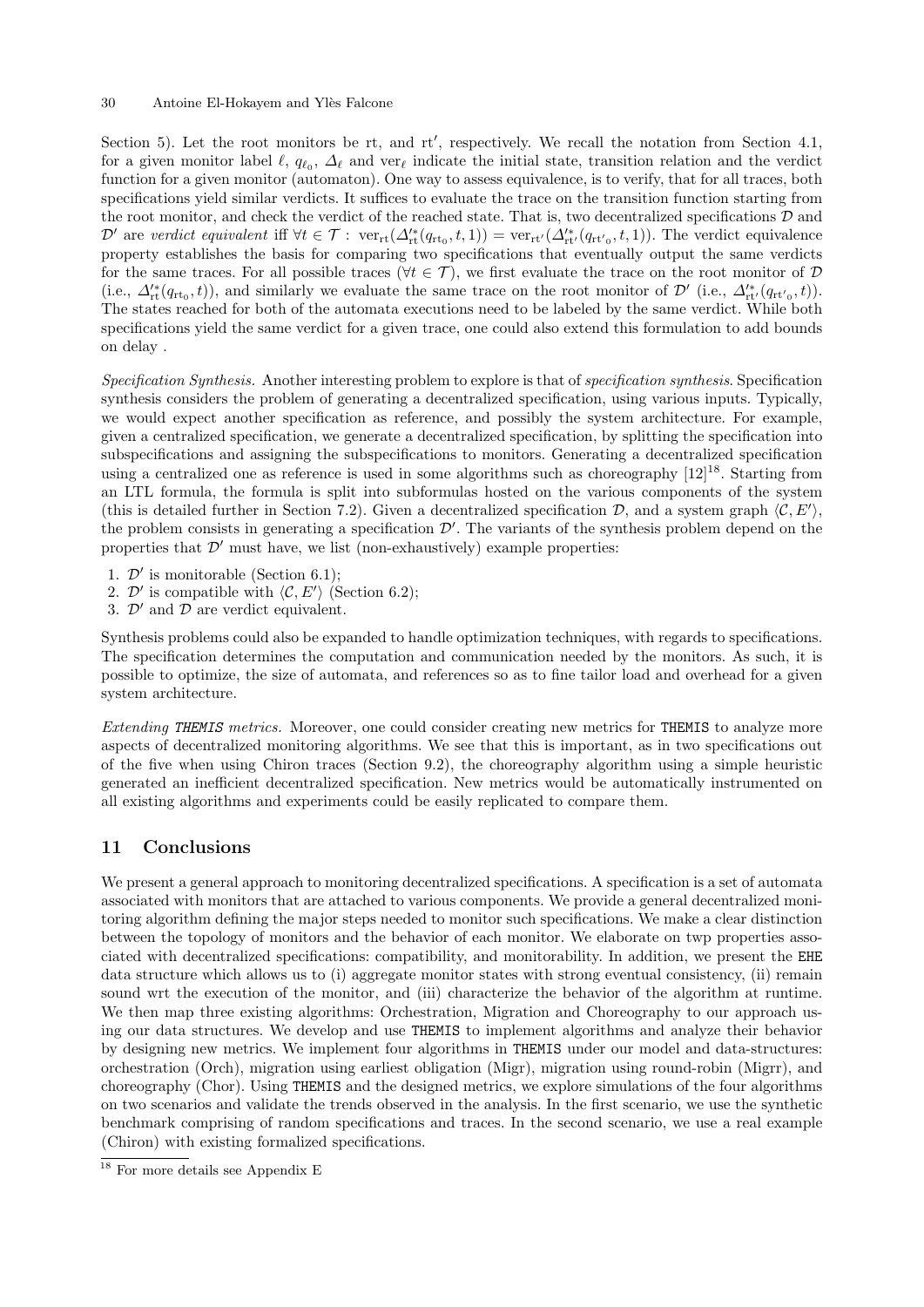# References

- <span id="page-30-18"></span>1. Patterns project (1999), <http://patterns.projects.cs.ksu.edu/>
- <span id="page-30-19"></span>2. Patterns project: List of specifications (1999), [http://patterns.projects.cs.ksu.edu/documentation/](http://patterns.projects.cs.ksu.edu/documentation/specifications/AFTER.raw) [specifications/AFTER.raw](http://patterns.projects.cs.ksu.edu/documentation/specifications/AFTER.raw)
- <span id="page-30-14"></span>3. Avrunin, G.S., Corbett, J.C., Dwyer, M.B., Pasareanu, C.S., Siegel, S.F.: Comparing finite-state verification techniques for concurrent software. Tech. rep. (1999)
- <span id="page-30-5"></span>4. Bartocci, E.: Sampling-based decentralized monitoring for networked embedded systems. In: Bortolussi, L., Bujorianu, M.L., Pola, G. (eds.) Proceedings Third International Workshop on Hybrid Autonomous Systems, HAS 2013, Rome, Italy, 17th March 2013. EPTCS, vol. 124, pp. 85–99 (2013), [http://dx.doi.org/10.4204/](http://dx.doi.org/10.4204/EPTCS.124.9) [EPTCS.124.9](http://dx.doi.org/10.4204/EPTCS.124.9)
- <span id="page-30-0"></span>5. Bartocci, E., Falcone, Y., Bonakdarpour, B., Colombo, C., Decker, N., Havelund, K., Joshi, Y., Klaedtke, F., Milewicz, R., Reger, G., Rosu, G., Signoles, J., Thoma, D., Zalinescu, E., Zhang, Y.: First international competition on runtime verification: rules, benchmarks, tools, and final results of crv 2014. International Journal on Software Tools for Technology Transfer pp. 1–40 (2017), <http://dx.doi.org/10.1007/s10009-017-0454-5>
- <span id="page-30-9"></span>6. Basin, D.A., Klaedtke, F., Zalinescu, E.: Failure-aware runtime verification of distributed systems. In: Harsha, P., Ramalingam, G. (eds.) 35th IARCS Annual Conference on Foundation of Software Technology and Theoretical Computer Science, FSTTCS 2015, December 16-18, 2015, Bangalore, India. LIPIcs, vol. 45, pp. 590–603. Schloss Dagstuhl - Leibniz-Zentrum fuer Informatik (2015)
- <span id="page-30-6"></span>7. Bauer, A., Leucker, M., Schallhart, C.: Runtime verification for LTL and TLTL. ACM Trans. Softw. Eng. Methodol. 20(4), 14 (2011)
- <span id="page-30-2"></span>8. Bauer, A.K., Falcone, Y.: Decentralised LTL monitoring. In: Giannakopoulou, D., Méry, D. (eds.) FM 2012: Formal Methods - 18th International Symposium, Paris, France, August 27-31, 2012. Proceedings. Lecture Notes in Computer Science, vol. 7436, pp. 85–100. Springer (2012)
- <span id="page-30-3"></span>9. Bonakdarpour, B., Fraigniaud, P., Rajsbaum, S., Travers, C.: Challenges in fault-tolerant distributed runtime verification. In: Margaria and Steffen [\[34\]](#page-31-23), pp. 363–370
- <span id="page-30-13"></span>10. Buchfuhrer, D., Umans, C.: The complexity of boolean formula minimization. In: Aceto, L., Damgård, I., Goldberg, L.A., Halldórsson, M.M., Ingólfsdóttir, A., Walukiewicz, I. (eds.) Automata, Languages and Programming, 35th International Colloquium, ICALP 2008, Reykjavik, Iceland, July 7-11, 2008, Proceedings, Part I: Tack A: Algorithms, Automata, Complexity, and Games. Lecture Notes in Computer Science, vol. 5125, pp. 24–35. Springer (2008)
- <span id="page-30-17"></span>11. CERN: http://dst.lbl.gov/acssoftware/colt/ (1999), <http://dst.lbl.gov/ACSSoftware/colt/>
- <span id="page-30-4"></span>12. Colombo, C., Falcone, Y.: Organising LTL monitors over distributed systems with a global clock. Formal Methods in System Design 49(1-2), 109–158 (2016)
- <span id="page-30-1"></span>13. Cotard, S., Faucou, S., Béchennec, J., Queudet, A., Trinquet, Y.: A data flow monitoring service based on runtime verification for AUTOSAR. In: Min, G., Hu, J., Liu, L.C., Yang, L.T., Seelam, S., Lef`evre, L. (eds.) 14th IEEE International Conference on High Performance Computing and Communication & 9th IEEE International Conference on Embedded Software and Systems, HPCC-ICESS 2012, Liverpool, United Kingdom, June 25-27, 2012. pp. 1508–1515. IEEE Computer Society (2012)
- <span id="page-30-11"></span>14. D'Angelo, B., Sankaranarayanan, S., S´anchez, C., Robinson, W., Finkbeiner, B., Sipma, H.B., Mehrotra, S., Manna, Z.: LOLA: runtime monitoring of synchronous systems. In: 12th International Symposium on Temporal Representation and Reasoning (TIME 2005), 23-25 June 2005, Burlington, Vermont, USA. pp. 166–174. IEEE Computer Society (2005), <https://doi.org/10.1109/TIME.2005.26>
- <span id="page-30-12"></span>15. Decker, N., Gottschling, P., Hochberger, C., Leucker, M., Scheffel, T., Schmitz, M., Weiss, A.: Rapidly adjustable non-intrusive online monitoring for multi-core systems. In: Cavalheiro, S., Fiadeiro, J. (eds.) Formal Methods: Foundations and Applications. pp. 179–196. Springer International Publishing, Cham (2017)
- <span id="page-30-7"></span>16. Diekert, V., Leucker, M.: Topology, monitorable properties and runtime verification. Theoretical Computer Science 537, 29 – 41 (2014), theoretical Aspects of Computing (ICTAC 2011)
- <span id="page-30-10"></span>17. Diekert, V., Muscholl, A.: On distributed monitoring of asynchronous systems. In: Ong, C.L., de Queiroz, R.J.G.B. (eds.) Logic, Language, Information and Computation - 19th International Workshop, WoLLIC 2012, Buenos Aires, Argentina, September 3-6, 2012. Proceedings. Lecture Notes in Computer Science, vol. 7456, pp. 70–84. Springer (2012), [http://dx.doi.org/10.1007/978-3-642-32621-9\\_5](http://dx.doi.org/10.1007/978-3-642-32621-9_5)
- <span id="page-30-16"></span>18. Duret-Lutz, A.: Manipulating LTL formulas using Spot 1.0. In: Proceedings of the 11th International Symposium on Automated Technology for Verification and Analysis (ATVA'13). Lecture Notes in Computer Science, vol. 8172, pp. 442–445. Springer, Hanoi, Vietnam (Oct 2013)
- <span id="page-30-15"></span>19. Dwyer, M.B., Avrunin, G.S., Corbett, J.C.: Patterns in property specifications for finite-state verification. In: Boehm, B.W., Garlan, D., Kramer, J. (eds.) Proceedings of the 1999 International Conference on Software Engineering, ICSE' 99, Los Angeles, CA, USA, May 16-22, 1999. pp. 411–420. ACM (1999), [http://doi.acm.](http://doi.acm.org/10.1145/302405.302672) [org/10.1145/302405.302672](http://doi.acm.org/10.1145/302405.302672)
- <span id="page-30-8"></span>20. El-Hokayem, A., Falcone, Y.: Monitoring decentralized specifications. In: Proceedings of the 26th ACM SIGSOFT International Symposium on Software Testing and Analysis. pp. 125–135. ISSTA 2017, ACM, New York, NY, USA (2017), <http://doi.acm.org/10.1145/3092703.3092723>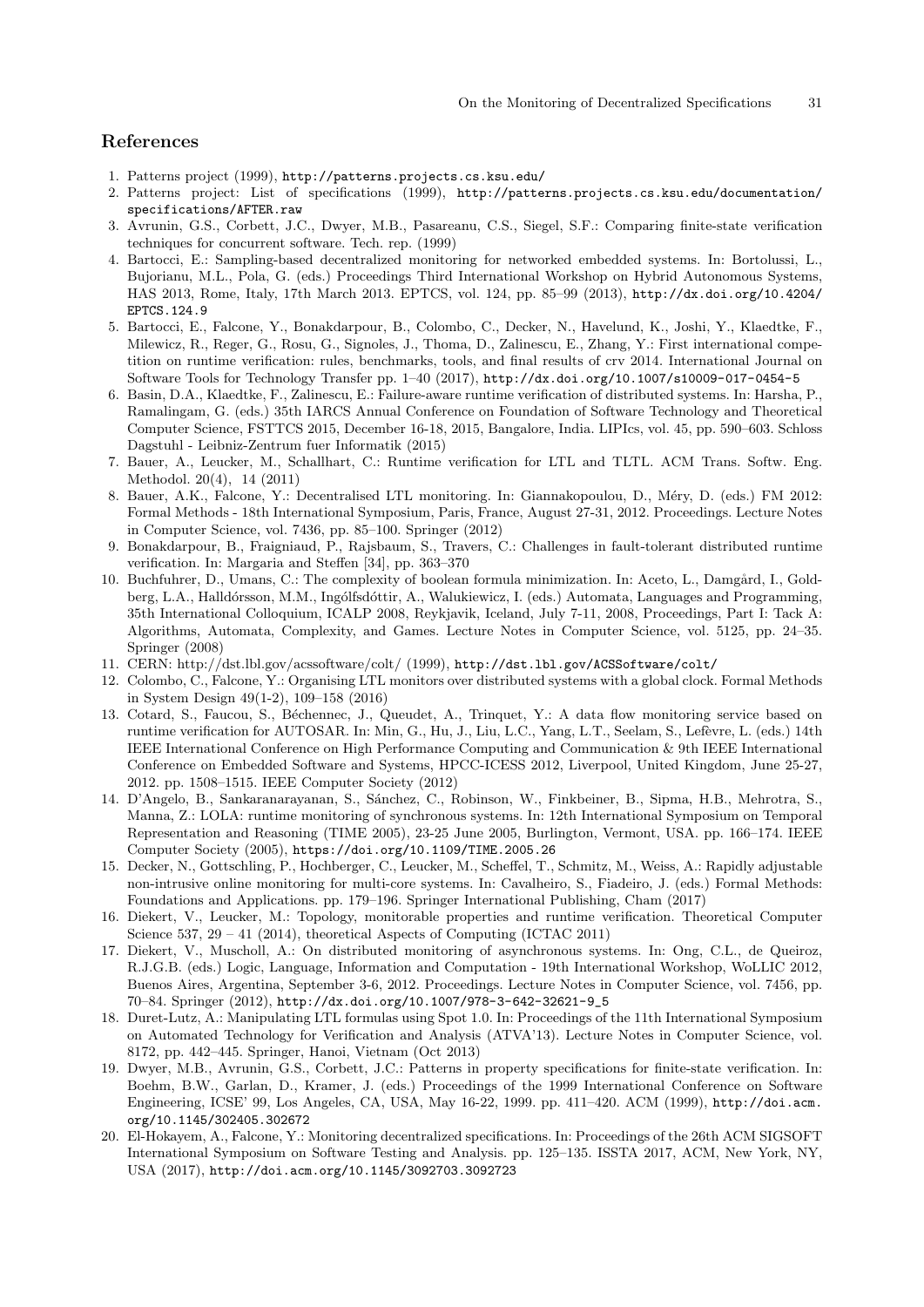- <span id="page-31-19"></span>21. El-Hokayem, A., Falcone, Y.: Themis: A tool for decentralized monitoring algorithms. In: Proceedings of 26th ACM SIGSOFT International Symposium on Software Testing and Analysis (ISSTA'17-DEMOS), Santa Barbara, CA, USA, July 2017 (2017)
- <span id="page-31-20"></span>22. El-Hokayem, A., Falcone, Y.: Themis website (2017), <https://gitlab.inria.fr/monitoring/themis>
- <span id="page-31-21"></span>23. El-Hokayem, A., Falcone, Y.: Themis tosem artifact (2018), [https://gitlab.inria.fr/monitoring/](https://gitlab.inria.fr/monitoring/themis-artifact-tosem) [themis-artifact-tosem](https://gitlab.inria.fr/monitoring/themis-artifact-tosem)
- <span id="page-31-14"></span>24. Falcone, Y.: You should better enforce than verify. In: Barringer, H., Falcone, Y., Finkbeiner, B., Havelund, K., Lee, I., Pace, G.J., Rosu, G., Sokolsky, O., Tillmann, N. (eds.) Runtime Verification - First International Conference, RV 2010, St. Julians, Malta, November 1-4, 2010. Proceedings. Lecture Notes in Computer Science, vol. 6418, pp. 89–105. Springer (2010)
- <span id="page-31-3"></span>25. Falcone, Y., Cornebize, T., Fernandez, J.: Efficient and generalized decentralized monitoring of regular languages. In: Ábrahám, E., Palamidessi, C. (eds.) Formal Techniques for Distributed Objects, Components, and Systems - 34th IFIP WG 6.1 International Conference, FORTE 2014, Held as Part of the 9th International Federated Conference on Distributed Computing Techniques, DisCoTec 2014, Berlin, Germany, June 3-5, 2014. Proceedings. Lecture Notes in Computer Science, vol. 8461, pp. 66–83. Springer (2014)
- <span id="page-31-7"></span>26. Falcone, Y., Fernandez, J., Mounier, L.: What can you verify and enforce at runtime? STTT 14(3), 349–382 (2012)
- <span id="page-31-1"></span>27. Falcone, Y., Havelund, K., Reger, G.: A tutorial on runtime verification. In: Broy, M., a. Peled, D., Kalus, G. (eds.) Engineering Dependable Software Systems, NATO science for peace and security series, d: information and communication security, vol. 34, pp. 141–175. ios press (2013)
- <span id="page-31-12"></span>28. Hallé, S.: When rv meets cep. In: Falcone, Y., Sánchez, C. (eds.) Runtime Verification. pp. 68–91. Springer International Publishing, Cham (2016)
- <span id="page-31-13"></span>29. Hall´e, S., Khoury, R., Gaboury, S.: Event stream processing with multiple threads. In: Lahiri, S., Reger, G. (eds.) Runtime Verification. pp. 359–369. Springer International Publishing, Cham (2017)
- <span id="page-31-18"></span>30. Kiczales, G., Hilsdale, E., Hugunin, J., Kersten, M., Palm, J., Griswold, W.G.: An overview of aspectj. In: Knudsen, J.L. (ed.) ECOOP 2001 - Object-Oriented Programming, 15th European Conference, Budapest, Hungary, June 18-22, 2001, Proceedings. Lecture Notes in Computer Science, vol. 2072, pp. 327–353. Springer (2001)
- <span id="page-31-5"></span>31. Kim, M., Viswanathan, M., Ben-Abdallah, H., Kannan, S., Lee, I., Sokolsky, O.: Formally specified monitoring of temporal properties. In: 11th Euromicro Conference on Real-Time Systems (ECRTS 1999), 9-11 June 1999, York, England, UK, Proceedings. pp. 114–122. IEEE Computer Society (1999)
- <span id="page-31-0"></span>32. Leucker, M., Schallhart, C.: A brief account of runtime verification. J. Log. Algebr. Program. 78(5), 293–303 (2009)
- <span id="page-31-2"></span>33. Leucker, M., Schmitz, M., à Tellinghusen, D.: Runtime verification for interconnected medical devices. In: Margaria and Steffen [\[34\]](#page-31-23), pp. 380–387
- <span id="page-31-23"></span>34. Margaria, T., Steffen, B. (eds.): Leveraging Applications of Formal Methods, Verification and Validation: Discussion, Dissemination, Applications - 7th International Symposium, ISoLA 2016, Imperial, Corfu, Greece, October 10-14, 2016, Proceedings, Part II, Lecture Notes in Computer Science, vol. 9953 (2016)
- <span id="page-31-6"></span>35. Pnueli, A., Zaks, A.: PSL model checking and run-time verification via testers. In: Misra, J., Nipkow, T., Sekerinski, E. (eds.) FM 2006: Formal Methods, 14th International Symposium on Formal Methods, Hamilton, Canada, August 21-27, 2006, Proceedings. Lecture Notes in Computer Science, vol. 4085, pp. 573–586. Springer (2006)
- <span id="page-31-4"></span>36. Rosu, G., Havelund, K.: Rewriting-based techniques for runtime verification. Autom. Softw. Eng. 12(2), 151–197 (2005)
- <span id="page-31-11"></span>37. Scheffel, T., Schmitz, M.: Three-valued asynchronous distributed runtime verification. In: Twelfth ACM/IEEE International Conference on Formal Methods and Models for Codesign, MEMOCODE 2014, Lausanne, Switzerland, October 19-21, 2014. pp. 52–61. IEEE (2014)
- <span id="page-31-10"></span>38. Sen, K., Vardhan, A., Agha, G., Rosu, G.: Efficient decentralized monitoring of safety in distributed systems. In: Finkelstein, A., Estublier, J., Rosenblum, D.S. (eds.) 26th International Conference on Software Engineering (ICSE 2004), 23-28 May 2004, Edinburgh, United Kingdom. pp. 418–427. IEEE Computer Society (2004)
- <span id="page-31-8"></span>39. Shapiro, M., Preguiça, N.M., Baquero, C., Zawirski, M.: Conflict-free replicated data types. In: Défago, X., Petit, F., Villain, V. (eds.) Stabilization, Safety, and Security of Distributed Systems - 13th International Symposium, SSS 2011, Grenoble, France, October 10-12, 2011. Proceedings. Lecture Notes in Computer Science, vol. 6976, pp. 386–400. Springer (2011)
- <span id="page-31-15"></span>40. Tarjan, R.E.: Depth-first search and linear graph algorithms. SIAM J. Comput. 1(2), 146–160 (1972)
- <span id="page-31-22"></span>41. Team, T.C.: Chiron user interface (1999), [http://laser.cs.umass.edu/verification-examples/chiron/](http://laser.cs.umass.edu/verification-examples/chiron/index.html) [index.html](http://laser.cs.umass.edu/verification-examples/chiron/index.html)
- <span id="page-31-9"></span>42. Thati, P., Rosu, G.: Monitoring algorithms for metric temporal logic specifications. Electronic Notes in Theoretical Computer Science 113, 145 – 162 (2005), [http://www.sciencedirect.com/science/article/pii/](http://www.sciencedirect.com/science/article/pii/S1571066104052570) [S1571066104052570](http://www.sciencedirect.com/science/article/pii/S1571066104052570)
- <span id="page-31-17"></span>43. Valiant, L.G.: A bridging model for parallel computation. Commun. ACM 33(8), 103–111 (Aug 1990)
- <span id="page-31-16"></span>44. Wuu, G.T.J., Bernstein, A.J.: Efficient solutions to the replicated log and dictionary problems. Operating Systems Review 20(1), 57–66 (1986)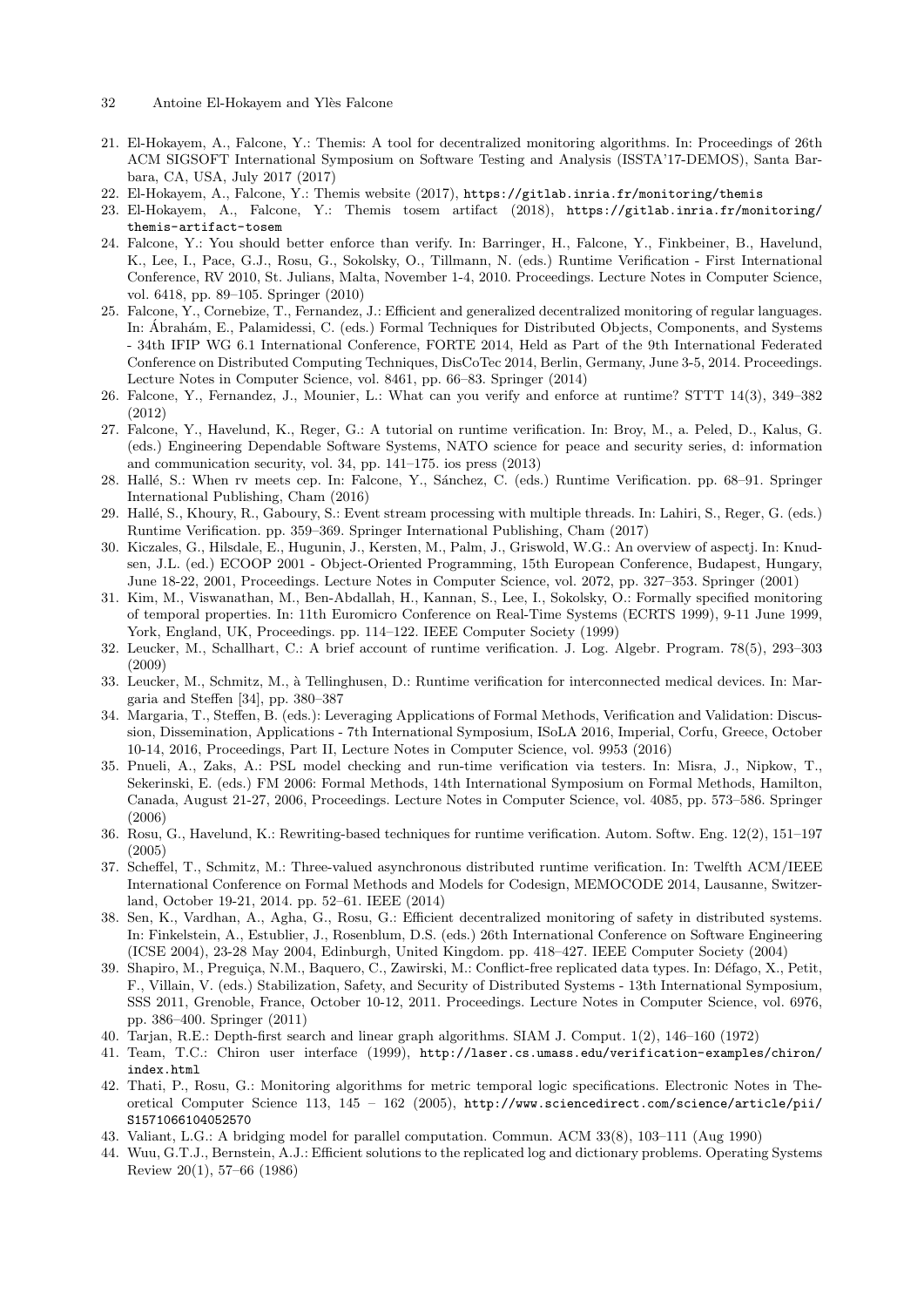# <span id="page-32-0"></span>A Proof

Proof (Proof of Proposition [2\)](#page-8-0). The proof is by induction on the number of timestamps in the EHE, i.e.,  $n = |$ rounds(*T*). Without loss of generality, we can assume the automaton being encoded is normalized (see Remark [1\)](#page-6-5), that is, all shared edges between any two states are replaced by one edge which is labeled by the disjunction of their labels.

One could see that the base case only contains the initial state of an automaton, i.e.,  $\mathcal{I}^0 = [0 \mapsto q_0 \mapsto \top]$ , and as such the proposition holds.

Let us consider  $n = 2$ , we have  $\mathcal{I}^1 = \text{mov}(\mathcal{I}^0, 0, 1)$ . To compute mov, we first consider next $(\mathcal{I}^0, 0)$  which considers all states reachable from  $q_0$  as the only tuple in  $\mathcal{I}^0$  is  $\langle 0, q_0 \rangle$ , i.e.,  $\text{next}(\mathcal{I}^0, 0) = \{q' \in Q \mid \exists e \in \mathcal{I} \mid d \leq 1 \}$  $\text{Expr : } \delta(q_0, e) = q'$ , we know that only one such e can evaluate to  $\top$  for any memory encoded with the identity encoder (idt), since the automaton is deterministic. Let us collect all such states and their expressions as  $P = \{ \langle q', e \rangle \in Q \times \mathbb{E}xpr \mid \exists e \in \mathbb{E}xpr : \delta(q_0, e) = q' \}.$  We note that  $\mathcal{I}^1(0, q_0) = \top$  is the only entry for timestamp 0. The property holds trivially for that entry. We now consider the entries in  $\mathcal{I}^1$  for timestamp 1. Each of tuple  $\langle q', e \rangle \in P$  corresponds to the expression  $\mathcal{I}^1(1,q')$ , constructed with  $\text{to}(\mathcal{I}^0, 0, q', \text{ts}_1) = \mathcal{I}^0(0, q_0) \wedge \text{ts}_1(e)$ . We note that  $\text{ts}_1$  only adds the timestamp 1 to each atomic proposition. As such, for any given memory encoded with  $ts_1$  only one such expression can be evaluated to  $\top$ .

Inductive step: We assume that the property holds on  $\mathcal{I}^{n-1}$  for some  $n \in \mathbb{N}$ , that is:  $\forall \mathcal{M} \in \text{Mem}, \forall t \in \text{rounds}(\mathcal{I}^{n-1}), \exists q \in Q : (\text{eval}(\mathcal{I}^{n-1}(t,q), \mathcal{M}) = \top) \implies (\forall q' \in Q \setminus \{q\}) \implies$ eval $(\mathcal{I}^{n-1}(t,q'),\mathcal{M})\neq \top$ ). Let us prove that the property holds for  $\mathcal{I}^n$ .

The approach is similar to that of  $n = 2$  using the recursive structure of the EHE to generalize. We decompose  $\mathcal{I}^n$  as follows:

$$
\mathcal{I}^n = \mathcal{I}^{n-1} \uparrow \bigcup_{q' \in \text{next}(\mathcal{I}^{n-1}, n)}^{\vee} \{n \mapsto q' \mapsto \text{to}(\mathcal{I}^{n-1}, n-1, q', \text{ts}_n)\}\n\tag{definition of \text{mov}}
$$

We know that rounds $(\mathcal{I}^n)$  = rounds $(\mathcal{I}^{n-1}) \cup \{n\}$ . The induction hypothesis states that the property holds

for all entries in  $\mathcal{I}^{n-1}$  (i.e. for  $t \in \text{rounds}(\mathcal{I}^{n-1})$ ), we consider the entries for timestamp n only. Since  $\biguplus$ applies  $\dagger$ ∨ on the entire set, and it is associative and commutative we consider the expression for a given state after all the merges, without consideration of order of merges. As such the states associated with timestamp *n* are computed using next $(\mathcal{I}^{n-1}, n)$ . We have:

$$
\forall q' \in \text{next}(\mathcal{I}^{n-1}, n) : \mathcal{I}^n(n, q') = \text{to}(\mathcal{I}^{n-1}, n-1, q', \text{ts}_n)
$$
\n
$$
= \bigvee_{\{(q, e') \mid \delta(q, e') = q'\}} (\mathcal{I}^{n-1}(n-1, q) \wedge \text{ts}_n(e')) \tag{1}
$$

(1) follows from the definition of to. If we examine the disjunction we notice using the induction hypothesis that there can only be a unique  $q_u \in Q$  with  $\mathcal{I}^{n-1}(n-1,q_u)$  that evaluates to  $\top$  at timestamp  $n-1$ . As such, the conjunction can only hold for one such  $q_u$ . Consequently, we can rewrite (1) by simplifying the disjunction and considering only states reachable from  $q_u$ , as the rest cannot evaluate to  $\top$ . Let us collect all such states and expressions in the set  $P_u = \{ \langle q', e' \rangle \mid q' \in \text{next}(\mathcal{I}^{n-1}, n) \land \exists e' \in \text{Expr}_{AP} : \delta(q_u, e') = q' \}.$ The only entries that can still evaluate to  $\top$  are:

$$
\forall \langle q', e' \rangle \in P_u : \mathcal{I}^n(n, q') = \mathcal{I}^{n-1}(n-1, q_u) \wedge \text{ts}_n(e')
$$
  
= 
$$
\text{ts}_n(e')
$$

Since the automaton is deterministic, we know that we have one unique expression  $e_u$  that can evaluate to  $\top$ , given any memory encoded with idt. Since ts<sub>n</sub> only adds the timestamp n to the atomic propositions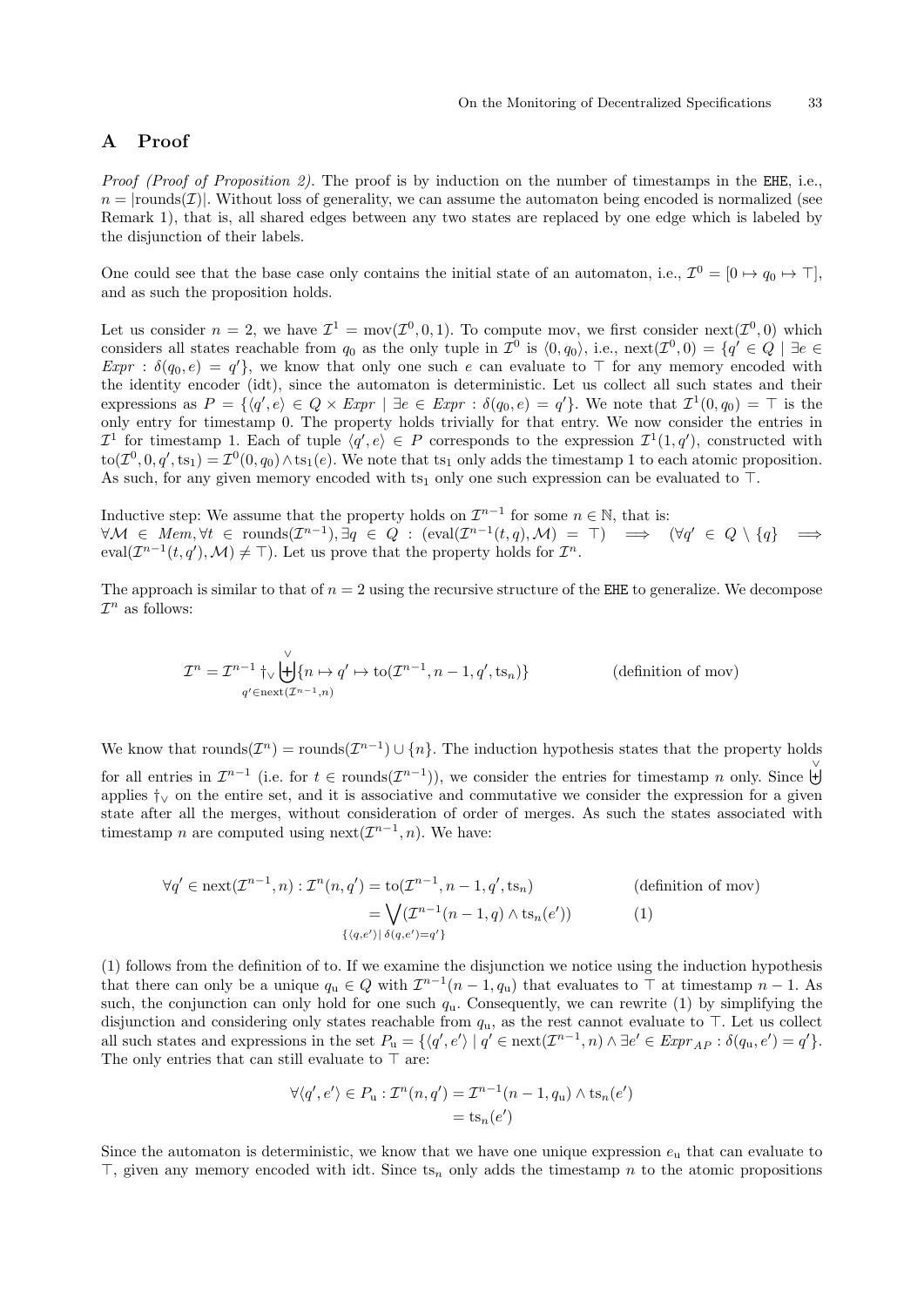without changing the expression, we deduce that only  $ts_n(e_u)$  evaluates to  $\top$ . As such, there is a unique expression that can evaluate to  $\top$  for any given memory encoded with ts<sub>n</sub>. Furthermore, we know that the expression has only been encoded with  $ts_n$  so when memories encoded with different timestamps or encoders are merged, they do not affect the evaluation of  $ts_n(e_u)$ . As such, we have a unique entry  $\mathcal{I}^n(n, q'_u)$ s.t.  $\delta(q_{\rm u}, e_{\rm u})$  that can evaluate to  $\top$ . Therefore:

$$
\forall \mathcal{M} \in \text{Mem}, \forall t \in \text{rounds}(\mathcal{I}^n), \exists q \in Q : \text{ } (\forall q' \in Q : q' \neq q \implies \text{eval}(\mathcal{I}^n(t, q'), \mathcal{M}) \neq \top)
$$

 $\Box$ 

<span id="page-33-0"></span>Lemma 1 (Evaluation modulo encoding). Given a trace tr of length i and a reconstructed global trace  $\rho(\text{tr}) = \text{evt}_1 \cdot \ldots \cdot \text{evt}_i$ , we consider two memories  $\mathcal{M}_{\mathcal{A}}^i$  and  $\mathcal{M}^i$  generated under different encodings. We consider  $\mathcal{M}_{\mathcal{A}}^i$  = memc(evt<sub>i</sub>, idt), and  $\mathcal{M}^i = \biguplus_{t \in [1,i]}^2 \{\text{memc}(evt_t, ts_t)\}.$  We show that an expression encoded using different encodings evaluates the same for the memories, that is:

$$
\forall e \in \mathit{Expr}_{AP} : \mathrm{eval}(\mathrm{idt}(e), \mathcal{M}_{\mathcal{A}}^i) \Leftrightarrow \mathrm{eval}(\mathrm{ts}_i(e), \mathcal{M}^i).
$$

### Proof (Proof of Lemma [1\)](#page-33-0).

We first note that for the first evaluation eval(idt(e),  $\mathcal{M}_{\mathcal{A}}^{i}$ ), we rely only on the event evt<sub>i</sub> since  $\mathcal{M}_{\mathcal{A}}^{i}$  = memc( $evt_i$ , idt). This is not the case for eval(ts<sub>i</sub>(e),  $\mathcal{M}^i$ ) as  $\mathcal{M}^i = \biguplus_{t \in [1,i]}^2 \{\text{memc}(evt_t, ts_t)\}.$  However, we notice that for the second evaluation we evaluate the expression ts<sub>i</sub>(e), that is, where the expression where all atomic propositions have been encoded by the timestamp  $i$ . Therefore, let us denote the memory with the timestamp *i* by  $\mathcal{M}' = \text{memc}(evt_i, ts_i)$ . We can rewrite  $\mathcal{M}^i$  as follows:

$$
\mathcal{M}^i = \text{memc}(evt_i, \text{ts}_i) \uparrow_2 \biguplus_{t \in [1, k]}^2 \{\text{memc}(evt_k, \text{ts}_k)\} = \mathcal{M}' \qquad \qquad \uparrow_2 \biguplus_{t \in [1, k]}^2 \{\text{memc}(evt_k, \text{ts}_k)\}.
$$

We know that all entries  $\langle k, a \rangle \in \text{dom}(\mathcal{M}^i)$  with  $k < i$  do not affect at all the evaluation of an expression encoded with  $ts_i$ . As such we have:

$$
\forall e \in \mathit{Expr}_{\mathit{AP}}: \mathrm{eval}(\mathrm{ts}_i(e), \mathcal{M}^i) \Leftrightarrow \mathrm{eval}(\mathrm{ts}_i(e), \mathcal{M}')
$$

We now show that the two memories  $\mathcal{M}_{\mathcal{A}}^i$  and  $\mathcal{M}'$  contain simply an encoding of the same atomic propositions. We have by construction the following:

$$
\forall a \in \text{dom}(\mathcal{M}_{\mathcal{A}}^{i}) : \langle i, a \rangle \in \text{dom}(\mathcal{M}^{i}) \land \mathcal{M}_{\mathcal{A}}^{i}(a) = \mathcal{M}'(\langle i, a \rangle)
$$
  

$$
\forall \langle i, a' \rangle \in \text{dom}(\mathcal{M}') : a' \in \text{dom}(\mathcal{M}_{\mathcal{A}}^{i}) \quad \land \mathcal{M}'(\langle i, a' \rangle) = \mathcal{M}_{\mathcal{A}}^{i}(a')
$$

As such we have:  $\forall e \in \mathit{Expr}_{AP} : \text{eval}(\text{idt}(e), \mathcal{M}_\mathcal{A}^i) \Leftrightarrow \text{eval}(\text{ts}_i(e), \mathcal{M}') \Leftrightarrow \text{eval}(\text{ts}_i(e), \mathcal{M}^i).$ 

Proof (Proof of Proposition [3\)](#page-8-2). Given a trace tr of length i and a reconstructed global trace  $\rho(\text{tr}) =$  $evt_1 \cdot \ldots \cdot evt_i$ , the proof is done by induction on the length of the trace  $|\rho(\text{tr})|$ . We omit the label  $\ell$  for clarity.

Base case:  $|\rho(\text{tr})| = 0, \rho(\text{tr}) = \epsilon$ 

$$
\Delta^*(q_0, \epsilon) = q_0 = \text{sel}(\mathcal{I}^0, [,0])
$$
  

$$
\mathcal{I}^0 = \text{mov}([0 \mapsto q_0 \mapsto \top], 0, 0) = [0 \mapsto q_0 \mapsto \top]
$$

We only have expression  $\top$  which is mapped to  $q_0$  at  $t = 0$ . Expression  $\top$  requires no memory to be evaluated.

Inductive step: We assume that the property holds for a trace of length i for some  $i \in \mathbb{N}$ , that is  $\Delta^*(q_0, evt_1 \cdot$  $\dots$   $\partial_{i} e^{i\theta}$  = sel $(\mathcal{I}^{i}, \mathcal{M}^{i}, i) = q_{i}$ . Let us prove that the property holds for any trace of length  $i + 1$ .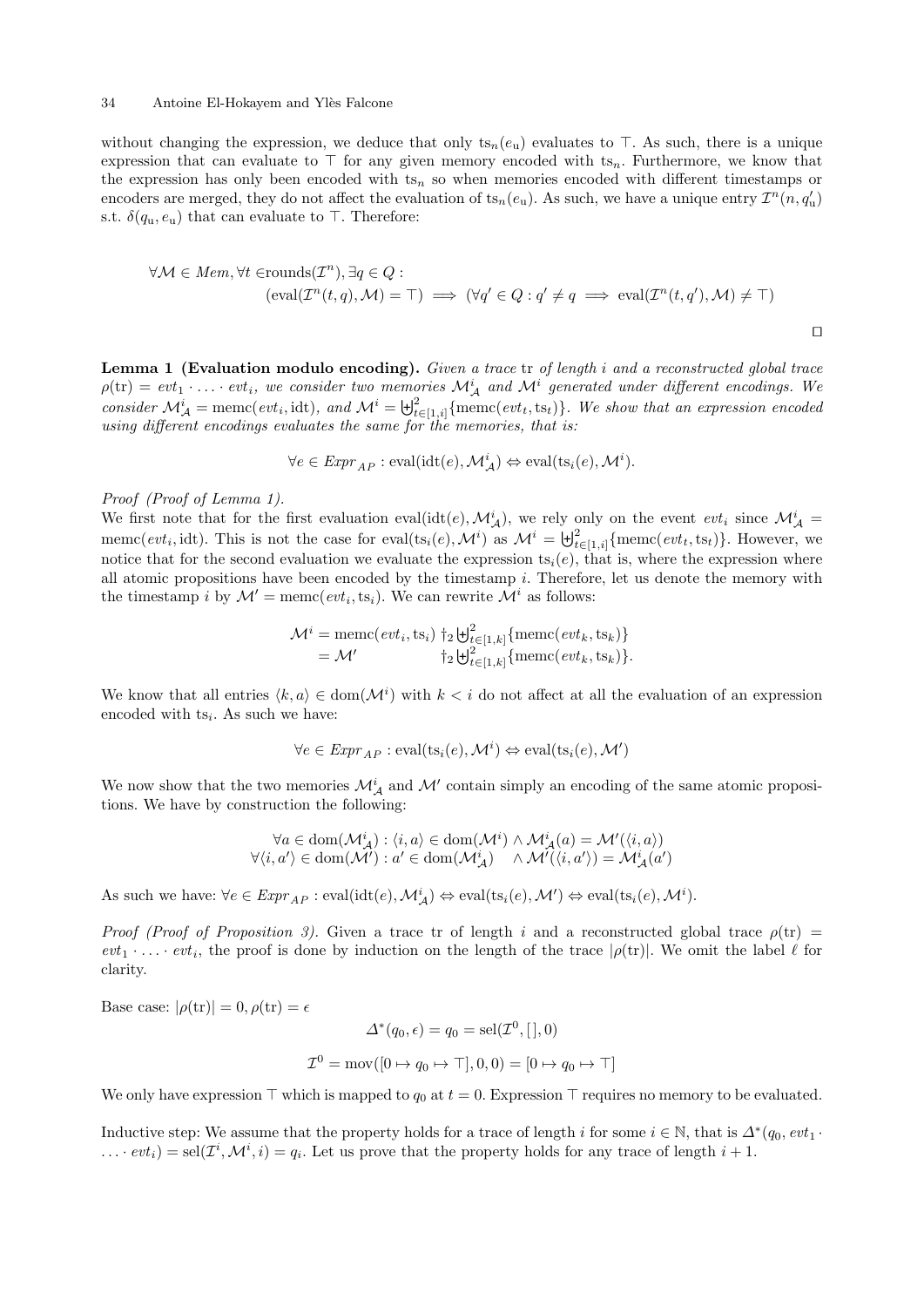We now consider the transition functions in the automaton:

$$
q_{i+1} = \Delta^*(q_0, evt_1 \cdot \ldots \cdot evt_{i+1})
$$
  
=  $\Delta(\Delta^*(q_0, evt_1 \cdot \ldots \cdot evt_i), evt_{i+1})$  (Definition 8)  
=  $\Delta(q_i, evt_{i+1})$  (Induction Hypothesis)  
 $\Leftrightarrow \exists e \in Expr_{AP} : \delta(q_i, expr) = q_{i+1} \wedge eval(e, \mathcal{M}_{\mathcal{A}}^{i+1}) = \top (1)$ 

We note that, since the automaton is deterministic, there is a unique  $q_{i+1}$  such that  $q_{i+1} = \Delta(q_i, ev t_{i+1})$ . We now consider the EHE operations to reach  $q_{i+1}$  from  $q_i$ .

$$
q_i = \text{sel}(\mathcal{I}^i, \mathcal{M}^i, i)
$$
  
\n
$$
\Leftrightarrow e = \mathcal{I}^i(i, q_i) \text{ with } \text{eval}(e, \mathcal{M}^i) = \top
$$
  
\n
$$
\wedge \forall q'_i \in Q : q'_i \neq q_i \implies \text{eval}(\mathcal{I}^i(i, q'_i)) \neq \top
$$
  
\n
$$
\Leftrightarrow \text{to}(\mathcal{I}^i, i, q_{i+1}, \text{ts}_{i+1}) = \top
$$
  
\n(2)  
\n(2)  
\n(3)

(3) From the induction hypothesis, we know that  $\mathcal{I}^i(i, q_i) = \top$ , thus:

$$
to(\mathcal{I}^{i}, i, q_{i+1}, ts_{i+1})
$$
\n
$$
= \bigvee_{\{(q, e')|\delta(q, e') = q'_{i+1}\}} (\mathcal{I}^{i}(i, q) \wedge ts_{i+1}(e'))
$$
\n
$$
= \bigvee_{\{(q, e'')|\delta(q, e'') = q'_{i+1} \wedge q \neq q_{i}\}} (\mathcal{I}^{i}(i, q) \wedge ts_{i+1}(e''))
$$
\n
$$
\vee \bigvee_{\{(q_{i}, e''')|\delta(q_{i}, e''') = q'_{i+1}\}} (ts_{i+1}(e''')).
$$

We split the disjunction to consider the expressions that only come from state  $q_i$ , we now show that one such expression evaluates to  $\top$ . We know from (1), that one such expression can be taken in the automaton:

$$
\exists e \in \mathit{Expr}_{AP} : \delta(q_i, e) = q_{i+1} \wedge \text{eval}(e, \mathcal{M}_{\mathcal{A}}^{i+1}) = \top
$$
\n(1)

$$
\Leftrightarrow \text{eval}(\text{ts}_{i+1}(e), \mathcal{M}^{i+1}) = \top \tag{4}
$$

$$
\Leftrightarrow \text{to}(\mathcal{I}^i, i, q_{i+1}, \text{ts}_{i+1}) = \top \tag{5}
$$

(4) is obtained using Lemma [1](#page-33-0) and  $idt(e) = e$ .

(5) follows from the disjunction.

Using the same approach, we can show that  $\forall q' \in \text{next}(\mathcal{I}^i, i) : q' \neq q_{i+1} \implies \text{to}(\mathcal{I}^i, i, q', \text{ts}_{i+1}) \neq \top$ , since the first part of the conjunction does not evaluate to  $\top$ , and we know that the second part cannot evaluate to  $\top$  by (2).

Finally,  $\text{to}(\mathcal{I}^i, i, q_{i+1}, \text{ts}_{i+1}) = \top$  iff  $\text{sel}(\mathcal{I}^{i+1}, \mathcal{M}^{i+1}, i+1) = q_i$ .

# <span id="page-34-0"></span>B Chiron System Atomic Propositions

We broke down the Chiron system based on analysis of the examples provided in [\[41,](#page-31-22)[19\]](#page-30-15), using the various specifications rewritten in [\[2\]](#page-30-19). Table [6](#page-35-2) displays various associations we used to generate our traces and events. Column C assigns an ID to the component. Column Name lists the logical module of the system we considered as a component. Column **Original (AP)** lists the atomic proposition provided by the authors of Chiron, and then edited by [\[19\]](#page-30-15). Column  $\bf{AP}$  maps the atomic proposition to our traces. Column **Comments** includes comments on the atomic propositions.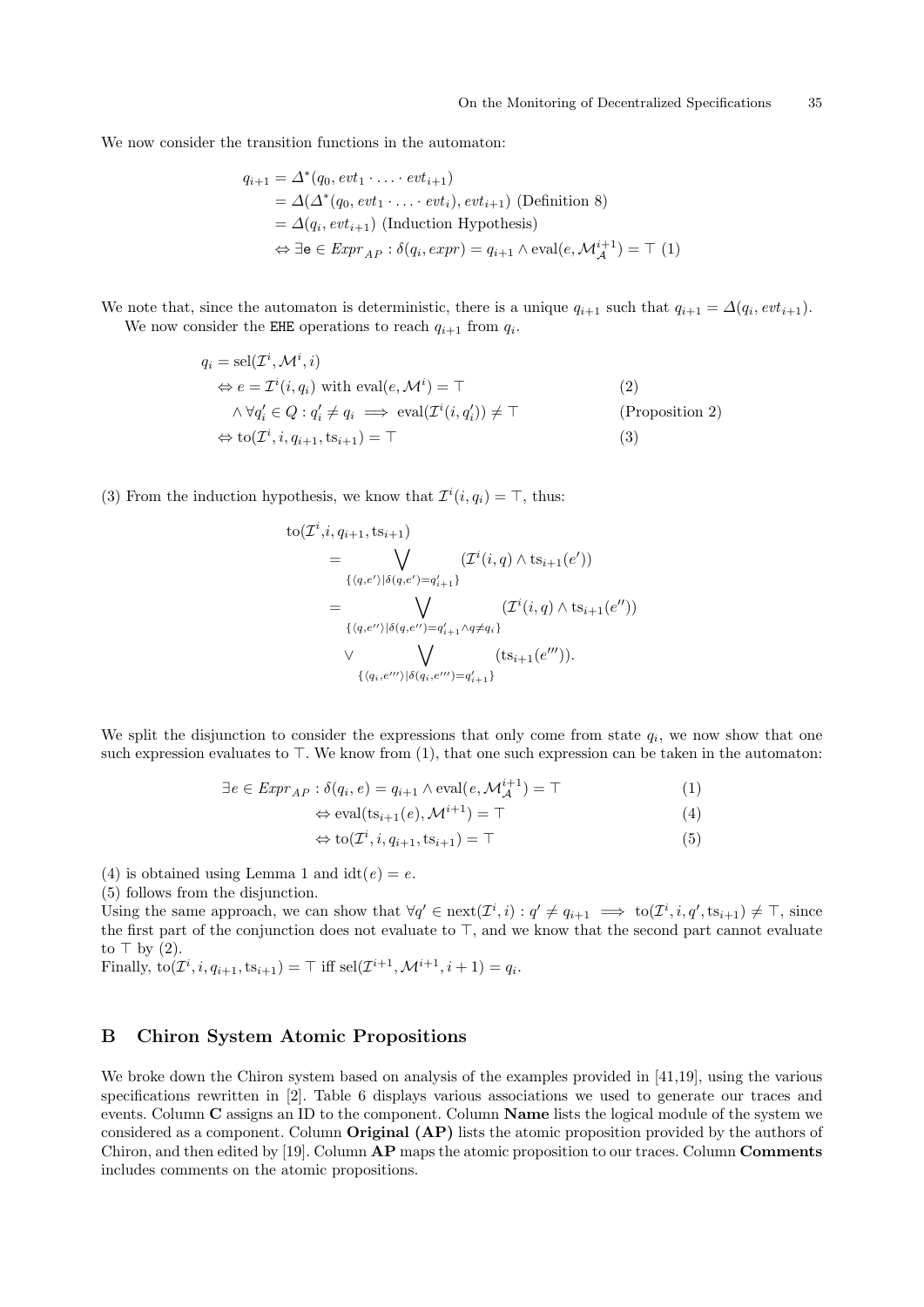<span id="page-35-2"></span>

| $\overline{\mathbf{C}}$ | $\overline{\mathbf{Name}}$ | Original $(AP)$                                  |                      | $AP $ Comments                                           |  |
|-------------------------|----------------------------|--------------------------------------------------|----------------------|----------------------------------------------------------|--|
|                         |                            | registered_event_a1_e1<br>registered_event_a1_e2 | a <sub>0</sub><br>a1 |                                                          |  |
|                         |                            | registered_event_a2_e1                           | a2                   | Holds true after an artist has completed registration    |  |
|                         |                            | registered_event_a2_e2                           | a3                   |                                                          |  |
| А                       |                            | $notify_a1_e1$                                   | a4                   |                                                          |  |
|                         | Dispatcher                 | $notify_a1_e2$                                   | a <sub>5</sub>       | Holds true on starting to dispatch an event to an artist |  |
|                         |                            | $notify_a2_e1$                                   | a <sub>6</sub>       |                                                          |  |
|                         |                            | $notify_a2_e2$                                   | a7                   |                                                          |  |
|                         |                            | $lst$ <sub>-8</sub> $z$ <sub>0</sub> $-el$       | a8                   |                                                          |  |
|                         |                            | $lst$ <sub>sz</sub> $0_e2$                       | a9                   | Tracking the size of the list (state)                    |  |
|                         |                            | $lst_g t2_e1$                                    | a10                  |                                                          |  |
|                         |                            | $lst_g t2_e2$                                    | a11                  |                                                          |  |
|                         |                            | notify_client_a1_e1                              | b <sub>0</sub>       | Artist receives a notification                           |  |
|                         |                            | notify_client_a1_e2                              | b1                   |                                                          |  |
| B                       | Artist <sub>1</sub>        | register_event_a1_e1                             | $\overline{b2}$      | Artist requests to register for an event                 |  |
|                         |                            | register_event_a1_e2                             | b3                   |                                                          |  |
|                         |                            | unregister_event_a1_e1                           | b4                   | Artist requests to unregister                            |  |
|                         |                            | $unregister_events_a1_e2$                        | b5                   |                                                          |  |
|                         |                            | notify_client_a2_e1                              | $_{\rm c0}$          |                                                          |  |
|                         |                            | notify_client_a2_e2                              | c1                   |                                                          |  |
| $\mathcal{C}$           | Artist2                    | register_event_a2_e1                             | c2                   | See Artist1                                              |  |
|                         |                            | $register_events_a2_e2$                          | c3                   |                                                          |  |
|                         |                            | $unregister.event_a2_e1$                         | c4                   |                                                          |  |
|                         |                            | $unregister.event_a2_e2$                         | $_{\rm c5}$          |                                                          |  |
| $\overline{D}$          | Main                       | term                                             | $d\theta$            | Main program terminates                                  |  |

Table 6: Chiron Atomic Propositions and Components

# <span id="page-35-0"></span>C Changes in THEMIS

Figure [10](#page-36-1) shows the data transferred for the migration algorithms, which is associated with the size of the EHE. We reduced the size of the EHE by making calls to the simplifier only for complex simplifications, and implement the basic Boolean simplification while traversing the expression to replace atomic propositions by looking up the memory (in the operation rw). Since we have less calls, we apply a more aggressive simplification that is more costly<sup>[19](#page-35-3)</sup>, but also reduces the size of the expressions. The x-axis indicates the algorithm's variant and the number of components, where Migr (resp. Migrr) stands for earliest the variant obligation (resp. round-robin). The y-axis is presented in logarithmic scale. We notice a significant drop in the size of EHE, dropping from 769 in the ISSTA'17 version for Migrr-5 to 73.12.

# <span id="page-35-1"></span>D Detailed Comparison

Tables [7](#page-36-2) and [8](#page-37-0) present the detailed comparison for the synthetic scenario and Chiron, respectively. The metrics presented are (in order of columns): average information delay  $(\delta_t)$ , normalized average number of messages (#Msgs), normalized data transferred (Data), maximum simplifications done by any given monitor per run, averaged across all runs  $(S_{max})$ , normalized critical simplifications  $(S_{crit})$ , and convergence based on expressions evaluated ( $\text{Conv}_{\text{E}}$ ). For more details on the metrics, see Section [9.](#page-21-1)

<span id="page-35-3"></span> $\frac{19}{19}$  We use 1t1filt from [\[18\]](#page-30-16) with --boolean-to-isop to rewrite Boolean subformulas as irredundant sum of products.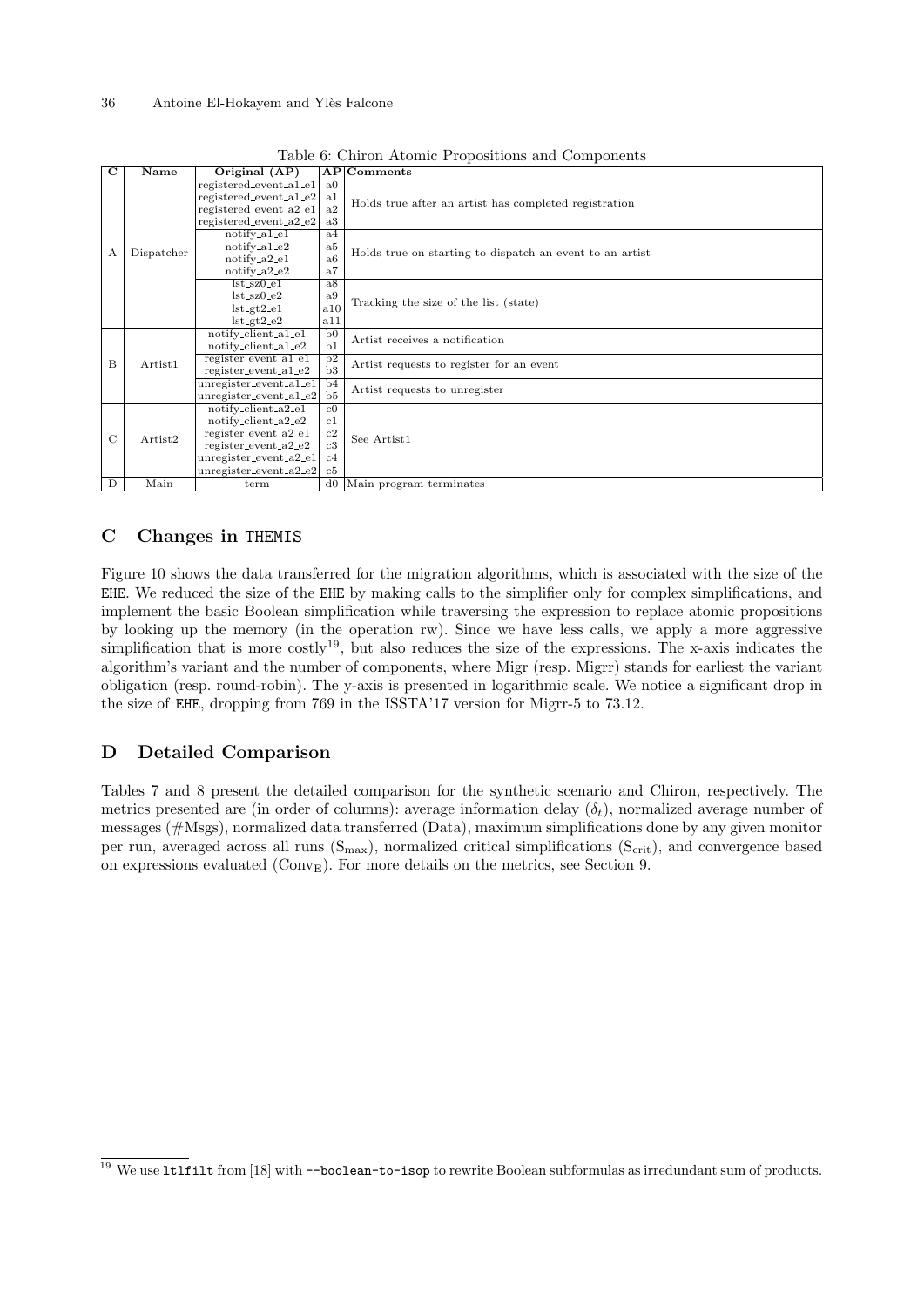<span id="page-36-1"></span>

Fig. 10: Size of EHE

<span id="page-36-2"></span>Table 7: Synthetic Benchmark. Cells contains mean and standard deviation in parentheses.

| Alg.  |                | $\delta_{t}$                              | $\#\text{Msgs}$ | Data                                             | $\mathbf{S_{max}}$                                    | $\mathbf{S_{\text{crit}}}$  | $Conv_{\rm E}$ |
|-------|----------------|-------------------------------------------|-----------------|--------------------------------------------------|-------------------------------------------------------|-----------------------------|----------------|
|       |                | 3   0.48 (0.50)   2.44 (0.61)             |                 | 31.84 (8.07)                                     | 0.00(0.00)                                            | $0.00(0.00)$ $ 0.65(0.02)$  |                |
| Orch  |                | 4   0.53 (0.50)   3.85 (0.94)             |                 | 50.05(12.39)                                     | 0.00(0.00)                                            | $0.00(0.00)$ $ 0.74(0.02)$  |                |
|       |                | $5 \mid 0.64 \ (0.48) \mid 5.30 \ (1.16)$ |                 | 69.20 (15.55)                                    | 0.00(0.00)                                            | $0.00(0.00)$ 0.79 $(0.02)$  |                |
|       |                | $6 \mid 0.69 \ (0.46) \mid 7.04 \ (1.50)$ |                 | 91.86(20.02)                                     | 0.00(0.00)                                            | $0.00(0.00)$ $ 0.83(0.02)$  |                |
|       |                | 3   0.58 (0.58)   0.27 (0.32)             |                 | 8.46 (15.32)                                     | 4.72(4.41)                                            | 3.08(2.66)[0.65(0.02)]      |                |
| Migr  |                | 4 0.71(0.67) 0.32(0.34)                   |                 | 17.45 (35.87)                                    | 6.10(6.17)                                            | $4.03(3.75)$ 0.73 $(0.03)$  |                |
|       |                | 5 0.96(0.71) 0.43(0.34)                   |                 | 30.41(56.68)                                     | 7.41(6.18)                                            | $4.97(3.76)$ 0.79 $(0.03)$  |                |
|       |                | 6 1.19(0.86) 0.50(0.34)                   |                 | 98.80 (244.94)                                   | 10.09(8.32)                                           | 6.74 $(4.87)$ 0.82 $(0.04)$ |                |
|       |                | 3 0.76(0.69) 0.78(0.33)                   |                 | 14.51(18.40)                                     | 5.62(4.99)                                            | $3.51(2.93)$ 0.65 $(0.02)$  |                |
| Migrr |                |                                           |                 | $4 1.02(0.90) 0.76(0.36)$ 31.76 (51.55)          | 7.64(7.16)                                            | $4.58(4.04)$ 0.74 $(0.03)$  |                |
|       |                |                                           |                 | $5 1.39(1.04) 0.75(0.35)$ 62.83 (91.89)          | 9.70(7.88)                                            | $5.70(4.25)$ 0.79 $(0.03)$  |                |
|       | 6              |                                           |                 | $ 1.72 \t(1.19) 0.70 \t(0.37) 180.35 \t(360.25)$ | 12.56(9.76)                                           | $7.35(5.14)$ 0.82 (0.03)    |                |
|       |                | 3 1.47(1.99) 2.79(1.10)                   |                 | 24.98 (9.85)                                     | $(60.22 \ (242.88) \ 12.27 \ (6.55) \  0.16 \ (0.12)$ |                             |                |
| Chor  | $\overline{4}$ | $ 1.36 \t(1.52) 3.84 \t(1.23)$            |                 | 34.36 (10.94)                                    | 44.71 (184.05) 12.95 (5.98) $ 0.13$ (0.12)            |                             |                |
|       |                | 5 1.41(1.55) 4.63(1.37)                   |                 | 41.17(12.16)                                     | $44.06$ (223.15) 12.68 (6.06) 0.12 (0.11)             |                             |                |
|       |                | 6 1.29(1.38) 5.87(1.66)                   |                 | 52.09 (14.77)                                    | $38.35$ (215.27) 13.01 (6.01) 0.13 (0.12)             |                             |                |

# <span id="page-36-0"></span>E Choreography Setup Phase

Choreography as presented in [\[12\]](#page-30-4) splits the initial LTL formula into subformulae and delegates each subformula to a monitor on a component. Thus choreography presents a complicated setup phase. In this section, we present the *setup* phase. As such, we present the generation of the decentralized specification from a start LTL formula.

Choreography begins by taking the main formula, then deciding to split it into subformulae. Each monitor will monitor the subformula, notify other monitors of its verdict, and when needed respawn. Recall from the definition of  $\Delta'$  (see Definition [12\)](#page-11-2), that monitoring is recursively applied to the remainder of a trace starting at the current event. That is, initially we monitor from  $e_0$  to  $e_n$  and then from  $e_1$  to  $e_n$  and so forth. To do so, it is necessary to reset the state of a monitor appropriately, this process is called in [\[12\]](#page-30-4) a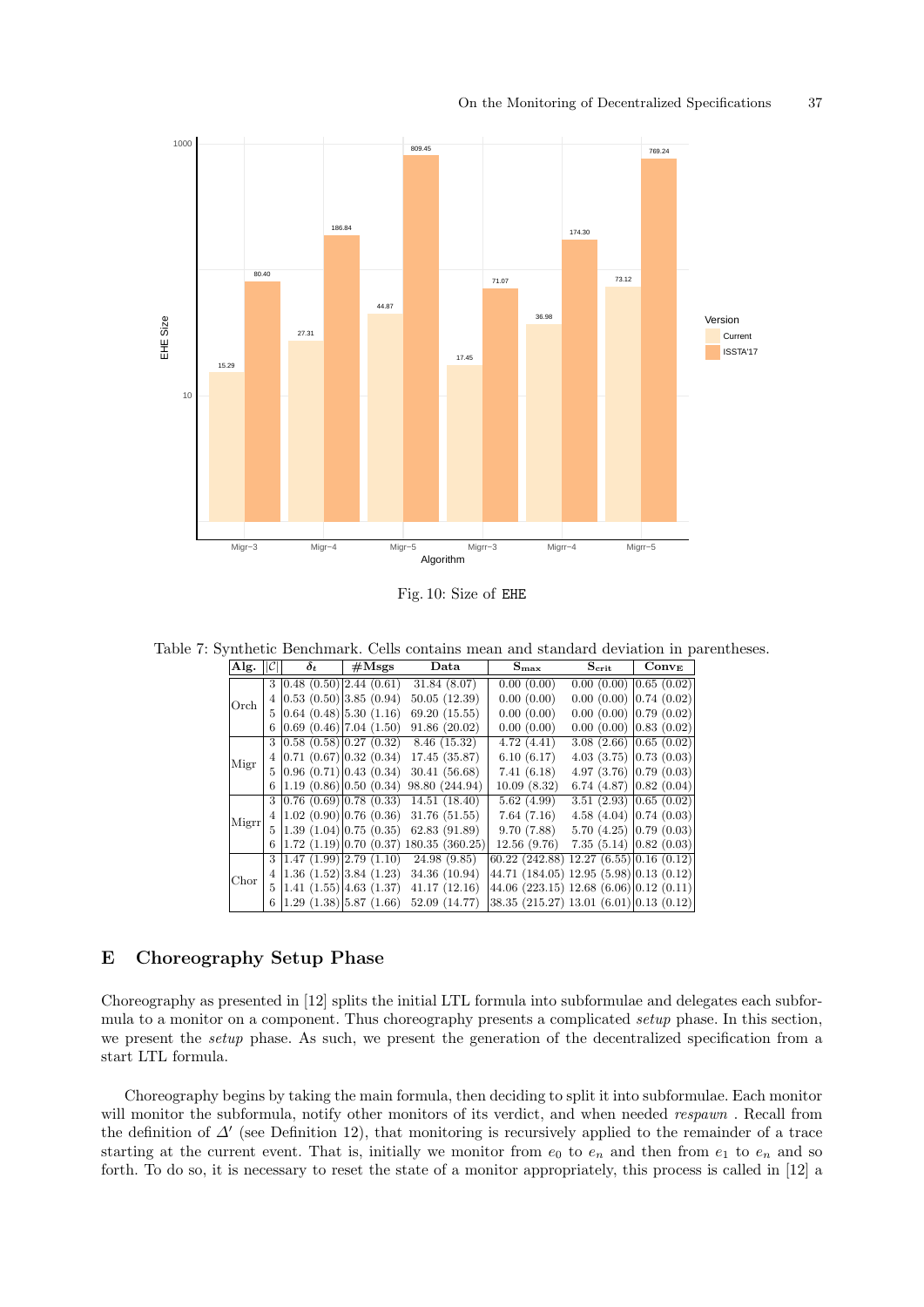| Alg.  | $ \overline{\text{Spec}} $ | $\delta_t$                                 | $\#\text{Msgs}$        | Data                        | $S_{\rm max}$    | $S_{\rm crit}$                               | $Conv_{\rm E}$ |
|-------|----------------------------|--------------------------------------------|------------------------|-----------------------------|------------------|----------------------------------------------|----------------|
| Orch  | 1                          | 0.77(0.42)                                 |                        | (2.95(0.00) 87.46(0.00))    | 0.00(0.00)       | 0.00(0.00)                                   | 0.74(0.00)     |
|       | $\overline{2}$             | 1.00(0.00)                                 |                        | (2.95(0.00) 87.46(0.00))    | 0.00(0.00)       | 0.00(0.00)                                   | 0.74(0.00)     |
|       | 3                          | 0.99(0.10)                                 |                        | 3.42(0.02)101.62(1.00)      | 0.00(0.00)       | 0.00(0.00)                                   | 0.75(0.00)     |
|       | 5                          | 0.94(0.24)                                 |                        | (2.95(0.00) 87.46(0.00))    | 0.00(0.00)       | 0.00(0.00)                                   | 0.74(0.00)     |
|       | 15a                        | 1.00(0.00)                                 | 2.95(0.00)             | 87.46 (0.00)                | 0.00(0.00)       | 0.00(0.00)                                   | 0.74(0.00)     |
|       | 15 <sub>b</sub>            | 1.00(0.00)                                 | 3.00(0.01)             | 88.90 (0.16)                | 0.00(0.00)       | 0.00(0.00)                                   | 0.75(0.00)     |
| Migr  | $\mathbf{1}$               | 1.66(0.03)                                 | 0.02(0.00)             | 0.52(0.00)                  | 8.00(0.00)       | 2.03(0.00)                                   | 0.74(0.00)     |
|       | $\overline{2}$             | 1.00(0.00)                                 | 0.57(0.00)             | 13.09(0.10)                 | 4.00(0.00)       | 3.10(0.01)                                   | 0.74(0.00)     |
|       | 3                          | 1.86(0.00)                                 |                        | $0.88(0.01)$ 70.23 $(1.00)$ | 13.00(0.00)      | 9.76(0.05)                                   | 0.75(0.00)     |
|       | 5                          | 1.67(0.00)                                 | 0.02(0.00)             | 0.52(0.00)                  | 8.00(0.00)       | $2.03(0.00)$ 0.74 $(0.00)$                   |                |
|       | 15a                        | 1.00(0.00)                                 | 0.97(0.00)             | 10.71(0.04)                 | 4.00(0.00)       | 3.90(0.00)                                   | 0.74(0.00)     |
|       | 15 <sub>b</sub>            | 1.00(0.00)                                 |                        | $1.00(0.00)$ 19.36 $(0.35)$ | 9.02(2.00)       | 7.00(0.03)                                   | 0.75(0.00)     |
| Migrr | $\mathbf{1}$               | 1.98(0.00)                                 |                        | $1.01(0.01)$ 50.19 $(0.33)$ | 9.80(1.37)       | 5.29(0.07)                                   | 0.74(0.00)     |
|       | $\overline{2}$             | 1.81(0.02)                                 |                        | $1.01(0.01)$ $212.55(3.17)$ | 12.00(0.00)      | 5.82(0.05)                                   | 0.74(0.00)     |
|       | 3                          | 2.37(0.03)                                 |                        | 0.89(0.02)147.00(3.97)      | 15.97(0.22)      | $10.65(0.09)$ 0.75 $(0.01)$                  |                |
|       | 5                          | 1.98(0.01)                                 |                        | $1.01(0.00)$ 50.16 $(0.30)$ | 9.80(1.35)       | $5.28(0.06)$ 0.74 $(0.00)$                   |                |
|       | 15a                        | 1.99(0.01)                                 |                        | $1.01(0.01)$ 83.80 $(0.34)$ | 8.64(0.94)       | $4.91(0.01)$ 0.74 $(0.00)$                   |                |
|       | 15 <sub>b</sub>            | 2.50(0.01)                                 |                        | 1.00(0.00)136.05(0.27)      | 16.86(0.35)      | 11.41 (0.01)   0.75 (0.00)                   |                |
| Chor  | $\mathbf{1}$               | 1.01(0.00)                                 |                        | $4.89(0.00)$ $44.02(0.00)$  | 20.00(0.00)      | $\overline{15.88}$ $(0.32)$ $ 0.20$ $(0.01)$ |                |
|       | $\overline{2}$             | 133.86 (0.17)                              | 2.95(0.00)             | 26.52(0.00)                 | 2798.38 (211.11) | 21.41 (0.74) 0.67 (0.02)                     |                |
|       | 3                          | 1.22(0.04)                                 | 4.40(0.13)             | 39.64(1.16)                 | 23.65(0.87)      | $18.18(0.93)$ 0.33 (0.02)                    |                |
|       | 5                          | 1.01(0.00)                                 | 4.89(0.00)             | 44.02(0.00)                 | 20.00(0.00)      | 15.85(0.33)   0.20(0.01)                     |                |
|       | 15a                        | 1.00(0.00)                                 | $ 0.98\ (0.00)\rangle$ | 8.84(0.00)                  | 10.00(0.00)      | $9.25(0.07)$ 0.47 $(0.01)$                   |                |
|       | 15 <sub>b</sub>            | $116.52 (1.19)   2.00 (0.00) 18.00 (0.00)$ |                        |                             | 3387.04 (316.16) | $28.01(1.13)$ 0.71 (0.00)                    |                |

<span id="page-37-0"></span>Table 8: Metrics for Chiron traces. Cells contains mean and standard deviation in parentheses.

respawn. Once the subformulae are determined, we generate an automaton per subformula to monitor it. Then, we construct the network of monitors in the form of a tree, in which the root is the main monitor. Verdicts for each subformula are then propagated in the hierarchy until a verdict can be reached by the root monitor.

A choreography monitor is a tuple  $\langle id, \mathcal{A}_{\varphi_{id}} , ref_{id}, coeff_{id}, respawn_{id} \rangle$  where:

- $id$  denotes the monitor unique identifier (label);
- $\mathcal{A}_{id}$  the automaton that monitors the subformula;
- $ref_{id}: 2^{\text{Mons}}$  the monitors that this monitor should notify of a verdict;
- $\overline{core}_{id}$ :  $2^{\text{Mons}}$  the monitors that send their verdicts to this monitor;
- $respawn_{id}$ :  $\mathbb{B}_2$  specifies whether the monitor should respawn;

To account for the verdicts from other monitors, the set of possible atoms is extended to include the verdict of a monitor identified by its id. Therefore,  $Atoms = (\mathbb{N} \times AP) \cup (\text{Mons} \times \mathbb{N})$ . Monitoring is done by replacing the subformula by the id of the monitor associated with it.

Before splitting a formula, it is necessary to determine the component that hosts its monitor. The component score is computed by counting the number of atomic propositions associated with a component in the subformula.

$$
\begin{aligned}\n\text{score}(\varphi, c) : LTL \times C &\rightarrow \mathbb{N} \\
&= \text{ match } \varphi \text{ with} \\
&| a \in AP \rightarrow \begin{cases} 1 \text{ if } \text{lu}(a) = c \\
0 \text{ otherwise} \\
\mid \text{ op } \phi & \rightarrow \text{score}(\phi, c) \\
\mid \phi \text{ op } \phi' \rightarrow \text{score}(\phi, c) + \text{score}(\phi', c)\n\end{cases}\n\end{aligned}
$$

The chosen component is determined by the component with the highest score, using chc :  $LTL \rightarrow C$ :

$$
chc(\varphi) = \underset{c \in \mathcal{C}}{\operatorname{argmax}}(\text{scor}(\varphi, c))
$$

In order to setup the network of monitors, firstly the LTL expression is split into subformulae and the necessary monitors are generated to monitor each subformula. The tree of monitors is generated by recursively splitting the formula at the binary operators. We present the setup phase as a tree traversal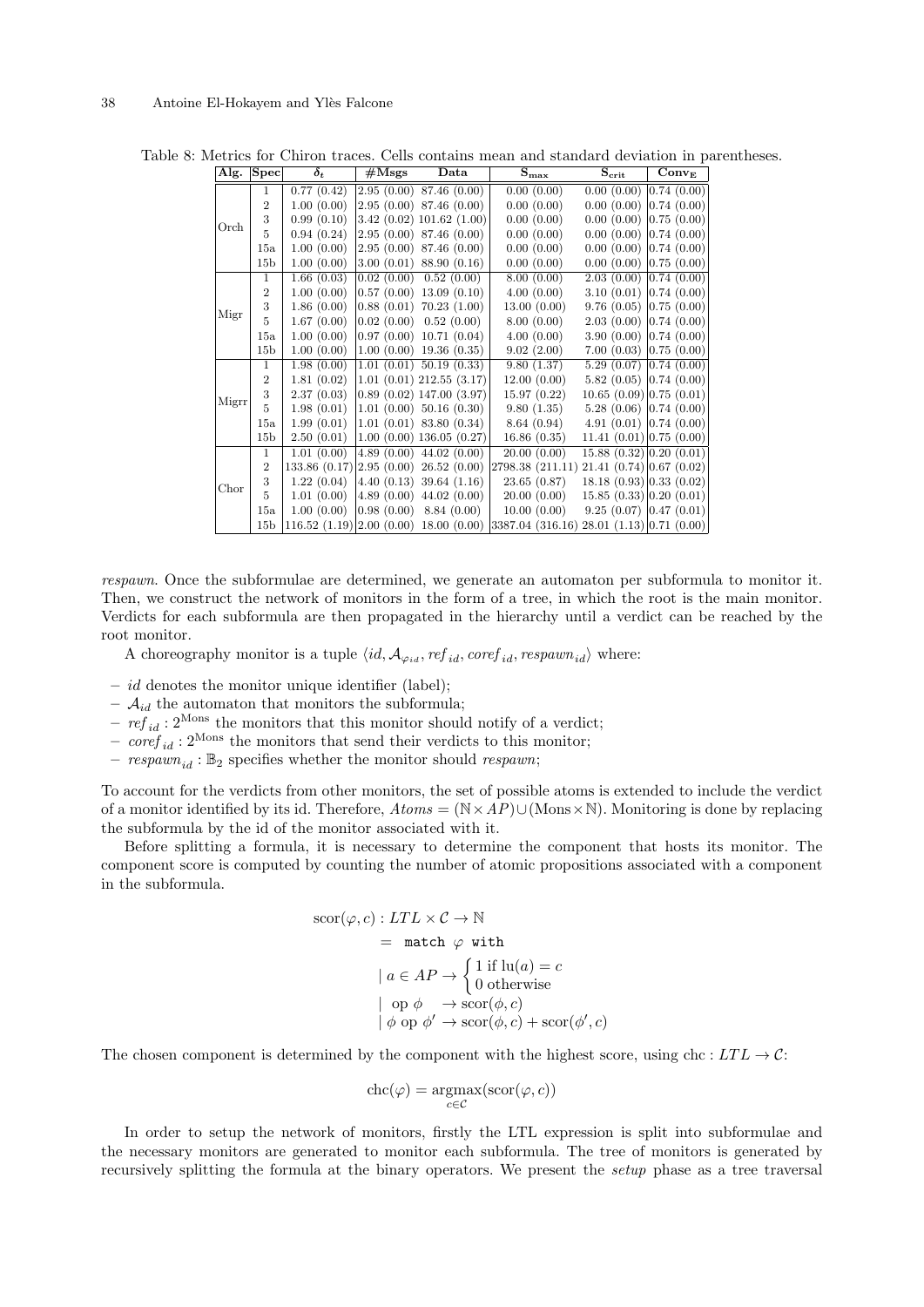of the LTL formula to generate the monitor network, merging nodes at each operator, which is a different flavor of the generation procedure in [\[12\]](#page-30-4). Given the two operands, we choose which operands remains in the host component, and (if necessary) which would be placed on a different component. Therefore, we add the constraint that at least one part of the LTL expression must still remain in the same component. Given two formulas  $\varphi$  and  $\varphi'$  and an initial base component  $c_b$  we determine the two components that should host  $\varphi$  and  $\varphi'$  with the restriction that one of them is  $c_b$ :

$$
c_1 = \text{chc}(\varphi), \quad c_2 = \text{chc}(\varphi')
$$
  
\n
$$
s_1 = \text{scor}(\varphi, c_b), \quad s_2 = \text{scor}(\varphi', c_b)
$$
  
\n
$$
\text{split}(\varphi, \varphi', c_b) = \begin{cases} \langle c_b, c_b \rangle & \text{if } c_1 = c_2 = c_b \\ \langle c_1, c_b \rangle & \text{if } (c_1 \neq c_b) \land (c_2 = c_b \lor s_2 > s_1) \\ \langle c_b, c_2 \rangle & \text{otherwise} \end{cases}
$$

Algorithm [3](#page-39-0) displays the procedure to split the formula. For each binary operator, we determine which of the operands needs to be hosted in a new component. The result is a tuple:  $\langle root, N, E \rangle$  where:

- root is the root of the tree;
- $N$  is the set of generated monitor data;
- $E$  is the set of edges between the monitors.

Monitor data is a pair  $\langle id, spec \rangle$  that represents the id of the monitor and the formula that it monitors.

- First, chc determines the host component where the root monitor resides.
- $-$  Second, the AST of the LTL formula is traversed using netx, which splits on binary operators.
- If both formulae can be monitored with the same monitor it does not split.
	- Otherwise
		- 1. We recurse on the side kept, to further split the formula;
		- 2. We recurse on the side split, with a new *host* and *id*;
		- 3. We merge the subnetworks by:
			- (a) Generating the host monitor with the formula resulting from the recursion;
			- (b) Connecting the split branch's root monitor to the current host monitor;
			- (c) Adding the split branch's root monitor to the set of additional monitors;
			- (d) Merging the set of additional monitors and edges from both branches.

Once the monitor data tree is created, monitors are created accordingly, generating an automaton for the subformula, where some of its atomic propositions have been replaced with monitor ids. Each monitor is initialized with the refs and corefs set based on the edges setup.

Remark 2 (Compacting the network). The monitor network can further be compacted as follows; monitors with the same subformula are merged into one, and their refs and corefs will be the result of the set union. However one or more merged monitor will have to replace all occurence of the id of the other monitors in all subformulae of all monitors.